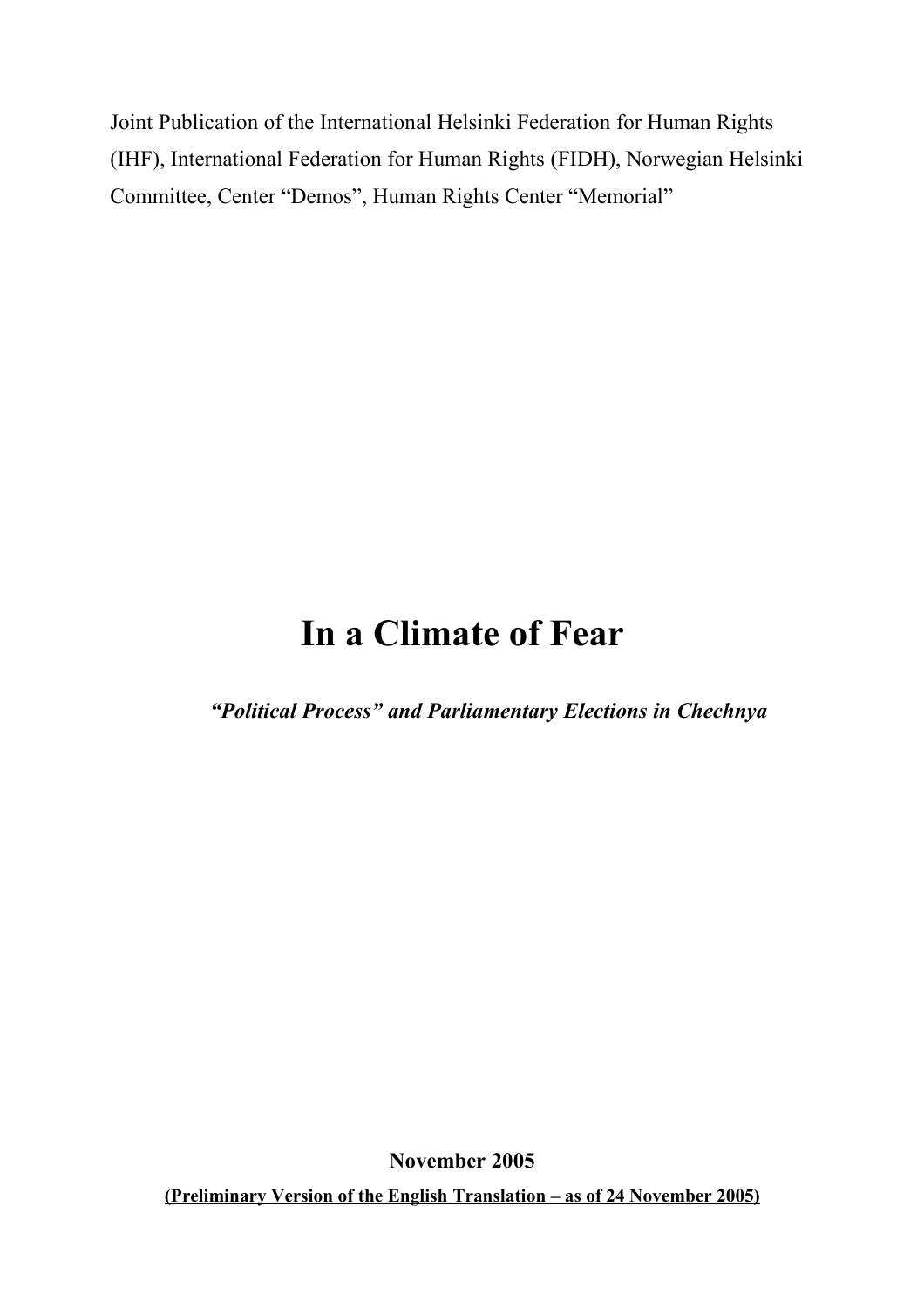# **Contents**

| <b>From the Editors</b>                                                                                                                                |    | $\mathbf{3}$            |    |
|--------------------------------------------------------------------------------------------------------------------------------------------------------|----|-------------------------|----|
| Introduction                                                                                                                                           |    | $\overline{\mathbf{4}}$ |    |
| Section I – Essence of the "Political Process" in Chechnya: From Referendum to<br><b>Parliamentary Elections</b>                                       |    | 6                       |    |
| Chapter 1 - Analysis of the "Political Process" in the Chechen Republic (2003-2005)                                                                    |    | 6                       |    |
| The Referendum                                                                                                                                         |    | 6                       |    |
| The Presidential Election of 5 October 2003                                                                                                            | 9  |                         |    |
| The Early Presidential Election of 29 March 2004                                                                                                       |    | 11                      |    |
| The Round Table of the Council of Europe on the Political Situation in the                                                                             |    |                         |    |
| Chechen Republic                                                                                                                                       | 14 |                         |    |
| Chapter 2 - The Situation of the Media on the Eve of the Parliamentary<br><b>Elections in Chechnya</b>                                                 |    |                         | 15 |
| Lack of Infrastructure and Distribution Networks                                                                                                       |    | 16                      |    |
| Ownership                                                                                                                                              |    | 16                      |    |
| Self-Censorship                                                                                                                                        |    | 16                      |    |
| Persecution and Censorship                                                                                                                             | 17 |                         |    |
| The Climate of Fear                                                                                                                                    | 17 |                         |    |
| Chapter 3 – Preparations for the Parliamentary Election in Chechnya                                                                                    | 18 |                         |    |
| Section II - In a Climate of Fear                                                                                                                      |    | 27                      |    |
| Chapter 4 - Activity of Chechen Rebel Fighters and Armed Clashes<br><b>Between the Antagonists</b>                                                     |    | 27                      |    |
| Chapter 5 – New Developments in the Activities of the Security Services in the<br>Chechen Republic in the Light of the "Chechenization of the Conflict |    | 31                      |    |
| Chapter 6 – Illegal Methods Used in the "Counter-Terrorist Operation" by<br><b>Chechen Enforcement Groups</b>                                          |    | 39                      |    |
| Hostage-taking and Abuse of Official Powers to Execute Personal Vendetta<br>or Attain Personal Gain                                                    |    | 39                      |    |
| Abuse of Official Powers for Execution of Personal Vendettas or Attaining<br>Personal Gain                                                             |    | 41                      |    |
| Torture and Cruel and Degrading Treatment                                                                                                              | 42 |                         |    |
| <b>Fabrication of Criminal Cases</b>                                                                                                                   | 48 |                         |    |
| Abductions and "Disappearances"                                                                                                                        |    | 55                      |    |
| <b>Conclusions</b>                                                                                                                                     |    | 62                      |    |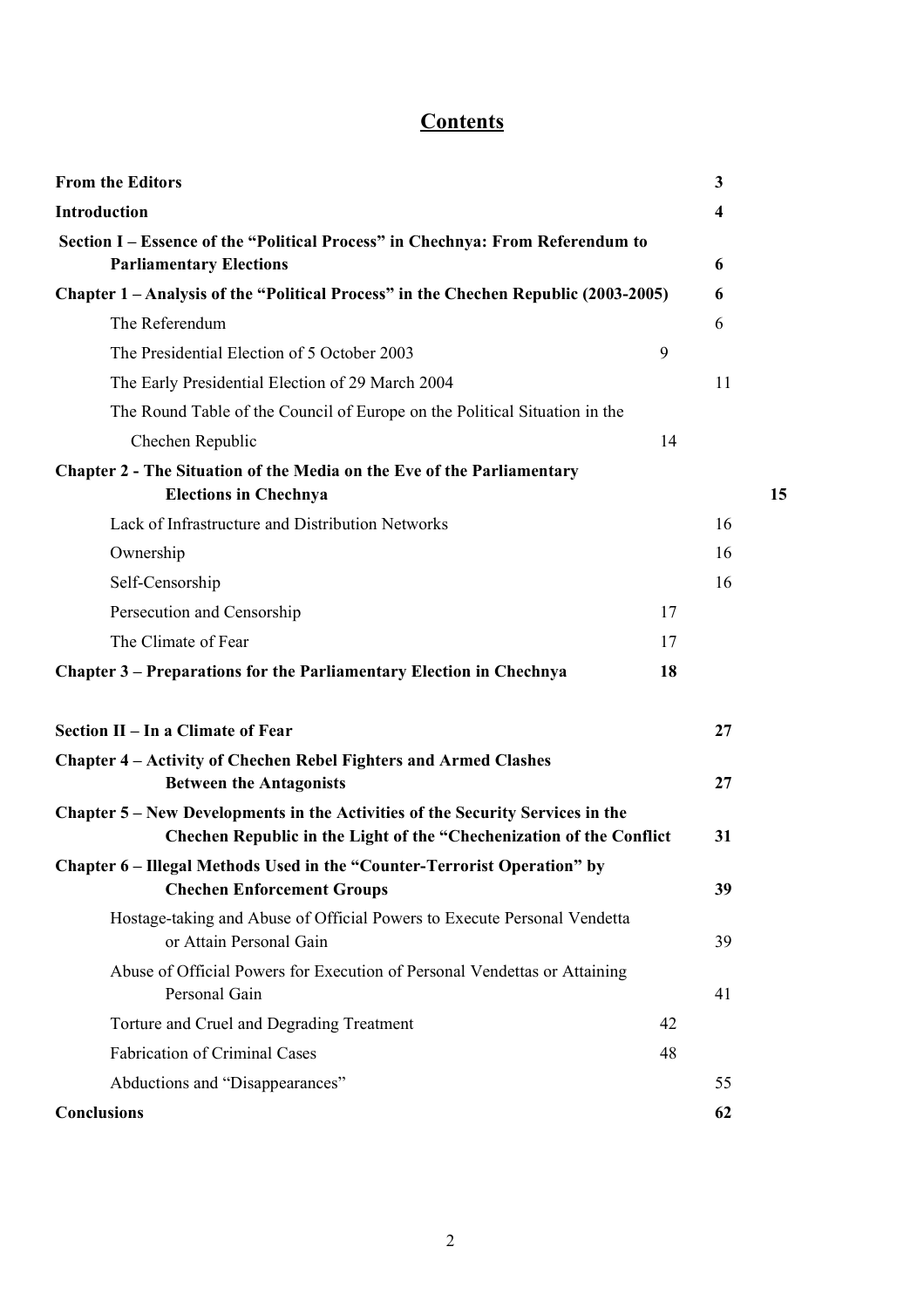# **From the editors**

*The present report has been co-authored by five Russian and international human rights organizations – the International Helsinki Federation for Human Rights (IHF), Norwegian Helsinki Committee, International Federation for Human Rights (FIDH), Center "Demos" and Human Rights Center "Memorial" - which permanently follow the situation in and around the Chechen Republic. The evidence included in this report has been collected through monitoring and field research in Chechnya.*

*This report reflects and illustrates the common position of all the organizations, which they have developed on the basis of long-term involvement or presence in the region: that the claims of the Russian government that in the last several years the situation in the Chechen Republic has stabilized and Chechnya has returned to peaceful life do not reflect the reality. There is no authentic conflict resolution. Moreover, the policy of the federal center of the Russian Federation only intensifies the "Chechen deadlock". An important aspect of this policy is the imitation of a political process. The process leading up to and including the parliamentary elections, which will take place in Chechnya on November 27, 2005, represents a cynical and dangerous game, which has contributed to the establishment of a climate of fear.*

\*\*\*

In the first section of the report, "Essence of the "Political Process" in Chechnya", we analyze the dynamic of the "political process in the Chechen Republic" from the Referendum of 2003 to the parliamentary elections of 2005 (chapter 1); the situation of media on the eve of the parliamentary elections (chapter 2); and the preparation for the parliamentary elections (chapter 3).

The second section, "In a Climate of Fear", presents an analysis of the activities of the Chechen fighters (chapter 4), and the republican security agencies (chapters 5 and 6), such as hostage taking and vendetta or personal gain through abuse of official power, torture, fabrication of criminal cases on terrorism, and abductions.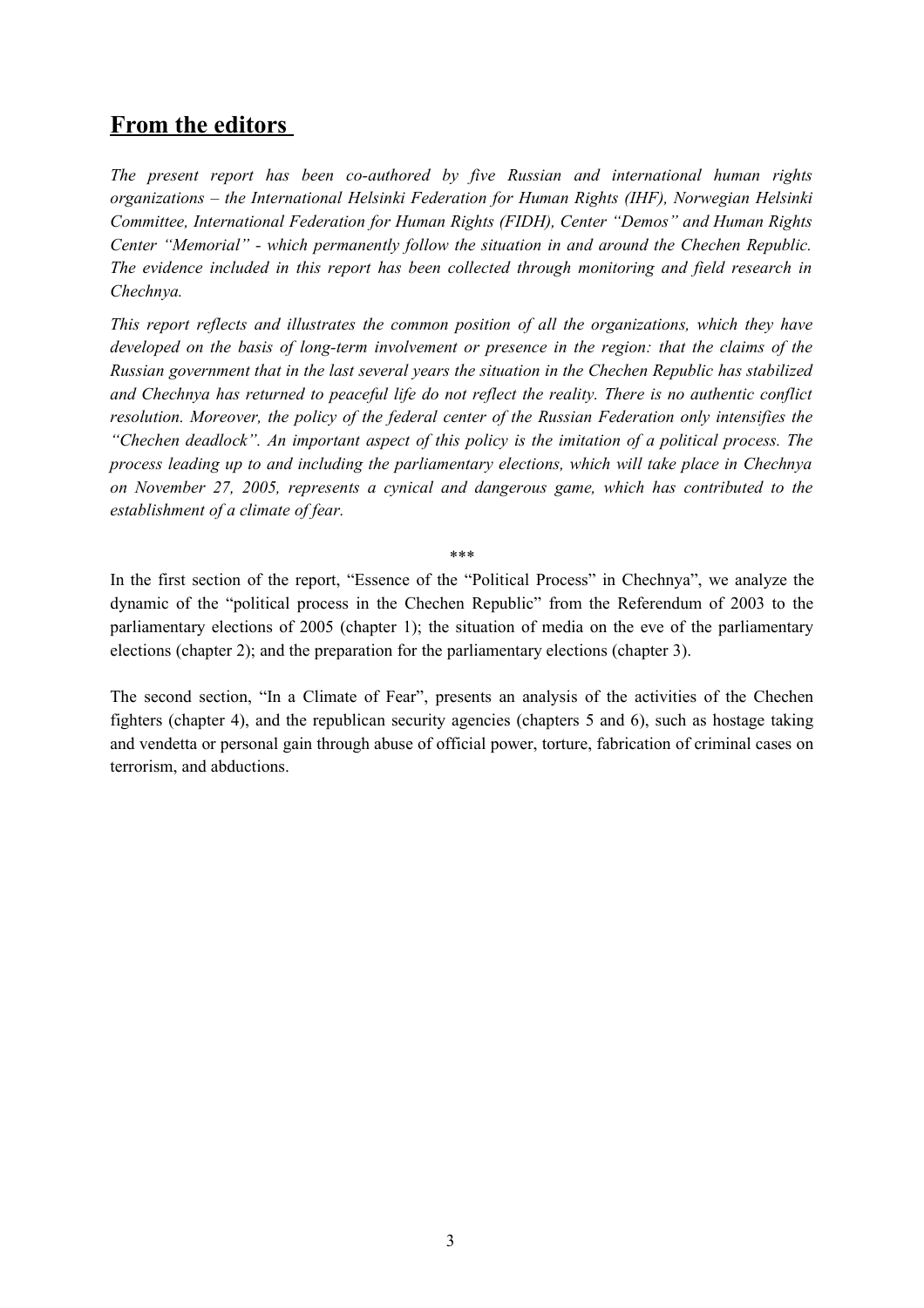# **Introduction**

There are two Chechnyas today. In the first one the life of a human being means nothing. The smallest suspicion, however groundless, is sufficient for someone to be seized by armed men in camouflage, to be subjected to torture and murdered. In this Chechnya, armed clashes and artillery bombing of settlements continue. In the villages and towns the rebel networks attack groups of Russian federal servicemen and policemen. Blood continues to be spilt and there is no hope for peace in the near future.

In the other Chechnya, life has normalized. Houses and bridges are being built, fields cultivated, and representatives of federal and security services with active support of the population successfully combat the remaining contracted foreign fighters and local bandits. It does not matter much that this Chechnya, constructed by the Kremlin propagandists, exists only in the virtual space. The important thing is: many people in and outside Russia believe (or pretend to believe) in this Chechnya.

At the core of this virtual construction is the plan for "political settlement" implemented by Kremlin. This process is based on rejecting the possibility of negotiations with the warring side, the creation of republican institutions and transferring certain types of authority and functions to them, including that of identifying and eliminating the Chechen fighters. These structures have been given a mandate for uncontrolled violence and, according to human rights groups, in 2004-2005 they were responsible for the majority of crimes committed against civilians in Chechnya.

Russia has been investing political capital in constructing the illusion of normalization and political settlement in Chechnya for over two years now. First, a referendum on the Constitution of the Chechen Republic decided the disputed status of the Chechnya in favour of Russia. This decision, however, was made under conditions of armed conflict, in a climate of fear, on the background of grave and mass human rights abuse by representatives of state security services, and the voter turn-out was manipulated through the use of the totally unreliable Chechnya results at the All-Russia Census of 2002.

Subsequently, elections for "the first President of the Chechen Republic" were carried out in similar conditions and with similar processes. Akhmat Kadyrov, the protégé of Kremlin, exchanged his status as the head of Administration for the presidency. The authorities insisted that this was the choice of the Chechen people. He remained in the office for 7 months only before his death in a bomb blast on May 9 2004. The Russian authorities would not allow his death to prevent the further progress of the "political process", according to the existing design. The date for the new elections was named shortly and Alu Alkhanov became the new president in an "appointment by election fashion".

The Parliamentary elections in Chechnya are defined by the federal center of the Russian Federation as the final step in a successful political process. From a conflict resolution point of view this final stage is in no way more promising than the previous ones. The problem is not only in the fact that the separatists are excluded from the elections and the political process in general, while clearly without their involvement no authentic peace process can be launched. The net result of the political process is the establishment of a criminal local elite in Chechnya, who, for lack of public legitimacy, depend on violence and fear to stay in power.

Moreover, for the citizens of Chechnya caught in the deadlock of a protracted war, security remains the major concern. If there was a single political force in Chechnya which would be able to speak about the real situation in the republic and make consistent conflict resolution efforts – fight impunity, defend human rights, advocate real amnesty (not conditioned on joining pro-federal security services)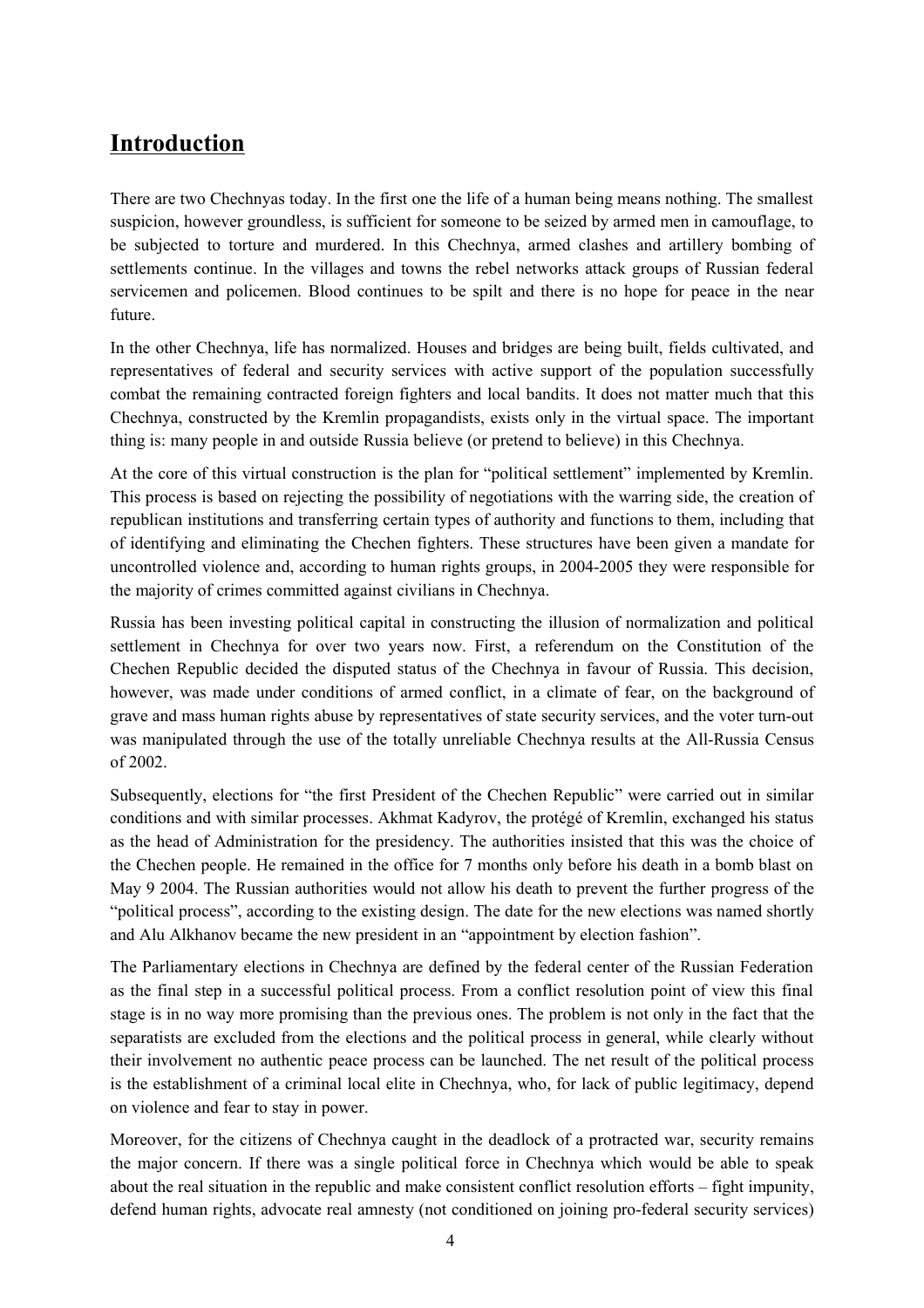for all the rebels who want to put down arms and are not guilty of war crimes, work towards transformation of the armed conflict into a political one – then these elections would deserve close attention, in order to support such a movement in parliament. However, today, there is no such force.

By insisting that "Chechenization" – the handing over of responsibility, including for the conduct of "anti-terrorist" operations, i.e. the licence to kill, from the federal to the local authorities – is a real political process, Russia relinquishes its chances for initiating an authentic conflict resolution process. The price Russia pays is the spill-over of the conflict to the neighbouring regions, new terrorist acts in the Russian cities, blown up trains and suicide bombers on planes – and ever growing fear, which is another side of this state of terror. The international community in its turn makes a fatal mistake by closing its eyes on the continuing disappearance of people, torture, extra-judicial executions, and by pretending to agree that the situation in the Chechen republic is improving and elections at gunpoint are real elections. This policy discredits the very concept of genuine dialogue and the principles of international law. Also, for contemporary Europe the main priority is its own security. On the one hand, the deadlock and continuous violence are conducive to "jihadization" of the separatist movement. On the other, the typical ailments of contemporary Chechnya – militarization of the society and violence by security services, not constrained by any legal norms – are spreading to the entire country, turning the Russian Federation into an area of instability. And without a stable Russia, there can be no stable Europe.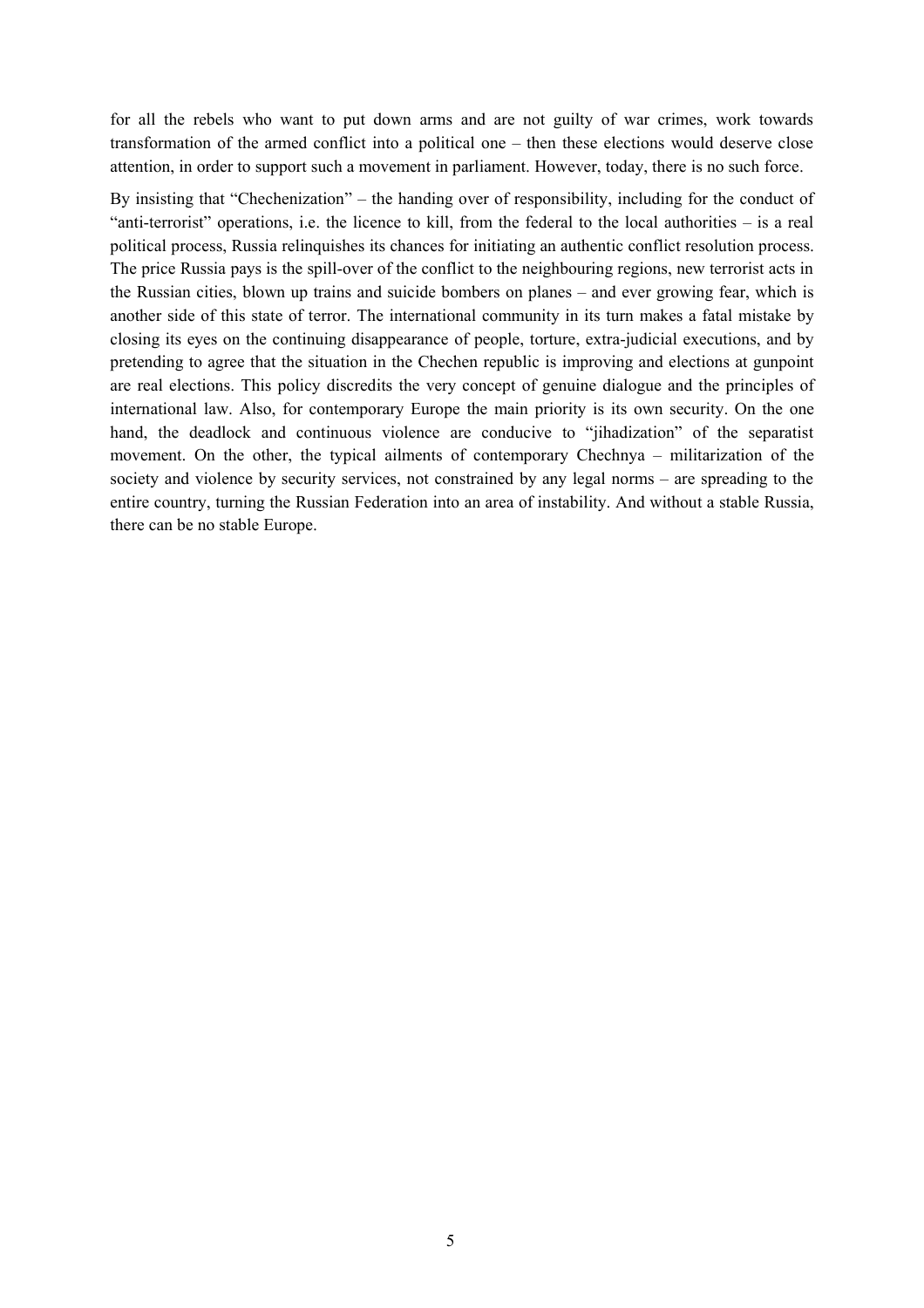### **Section I**

# **Essence of the "Political Process" in Chechnya: From Referendum to Parliamentary Elections**

# **Chapter 1 - Analysis of the "Political Process" in the Chechen Republic (2003-2005.)**

### **The Referendum**

The cornerstone of the 'political process' conducted in the Chechen Republic by the federal centre was the referendum on the constitution and laws on the election of the president and parliament of the Chechen Republic in which, according to the official version, the Chechen people almost unanimously expressed a wish to stay within the Russian Federation. The testimony of many independent observers – human rights activists, journalists and experts, both Russian and foreign, indicates to a certain illegitimacy of the referendum.

At the end of 2002, the administration of the President of the Russian Federation prepared drafts of the constitution (the author is A.R. Paramonov) and of the laws on the election of the president (N.G. Nigorodova) and parliament (N.V. Bondareva) of the Chechen Republic. This job was not assigned even to the officials of the Chechen administration loyal to the Kremlin – they were given ready texts and were instructed to organize 'nation-wide discussion' in the controllable mass media.

Without undergoing any changes in the course of the 'discussion' the draft was submitted to a referendum. The majority of the Chechen and Russian human rights activists pointed to an impossibility of free expression of will under the conditions of combat operations, mopping up operations in populated points, kidnappings and assassinations of the republic's residents.

The fact that massed falsifications were inevitable during the referendum had been evident in advance. Thus, in 2002 the census of the population in the republic revealed one million 88 thousand 816 people. According to the data of the human rights and humanitarian organizations, this figure was overstated by a minimum of 1.5 times. Therefore, a mass of 'dead souls' was formed that ensured 'success' during all subsequent voting during the referendum and the elections.

For the referendum to look like 'an initiative from below', on the 11th of December 2002 on the eighth anniversary of the beginning of the first war a 'congress of the Chechen people' was convened. The delegates were not elected – the district administrations prepared the lists of 'loyal citizens' who are mainly the personnel of the state power bodies, and transferred them to the republican administration. The time, place and agenda of the 'congress' were kept secret until the last day.

Naturally, at the 'congress' the idea of referendum was supported unanimously. Ruslan Yamadaev<sup>1</sup> who spoke there said that public organizations, which did not support the referendum 'must be banned' and that the worthiest representatives of the Chechen people are Vladimir Putin and Akhmat Kadyrov.

Among the republic's population signatures were collected in support of the referendum. In so doing, the 'administrative resource' was used widely. Thus, in the villages of Alpatovo and Kalinovskaya of

<sup>1</sup> At that time – deputy military commandant of the republic, now – a deputy to the State Duma of the RF from the party 'United Russia.'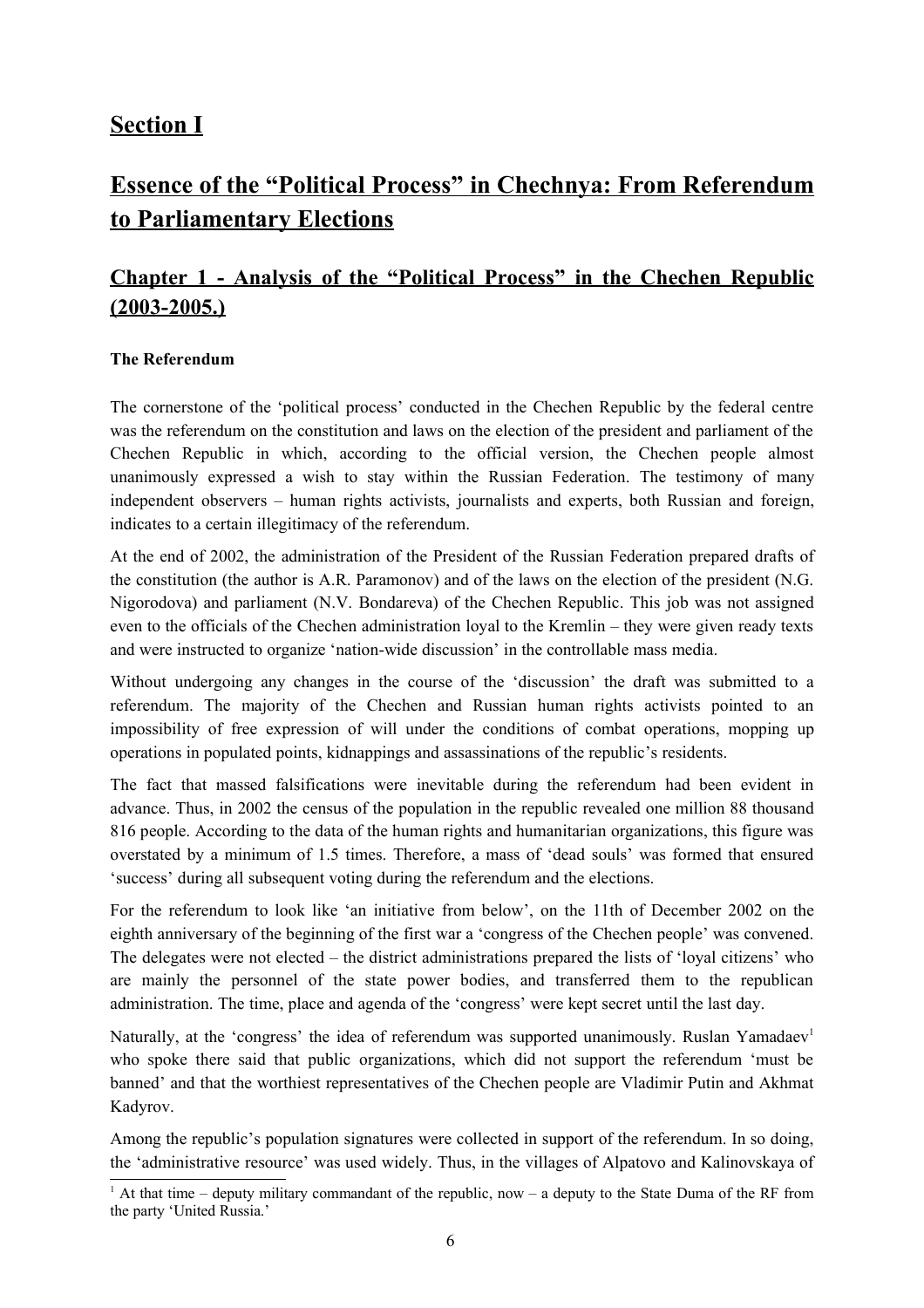the Naur district people were given applications to sign in support of the plebiscite without explanations during the issue of children's allowances and pensions. In the Urus-Martan district armed personnel of local law enforcement bodies made a round of homes and insistently suggested that people should put signatures. In the Kurchaloy district the managers of enterprises and organizations copied workers' passport data into the signature lists and, in a number of cases, signed for them, thus obtaining two thousand signatures more.

Examples of such manipulations are plentiful and it is clear from them that the authorities were far from being sure of the population's support of the referendum. This is also evident in the propaganda in the controllable mass media aimed at intimidation of possible and real opponents.

"The question of holding a referendum on adoption of the Chechen Republic Constitution makes the hawks of war and remnants of the rabble for whom war became customary and very profitable business grit their teeth..."<sup>2</sup> -such names were given both to the Russian and Chechen human rights activists and to the representatives of the international community. For example: "His [Lord Frank Judd's] proposal on postponement of the referendum by three years is unclear. …Generally, there are a lot of questions in connection with the PACE activities on the whole and of Lord Judd's in particular. But one thing is clear: the activities of this commission do not facilitate the settlement of the prolonged military conflict…" 3

The Regulation on holding a referendum in the Chechen Republic was signed by the President of the Russian Federation on December 12, 2002.The documents says, in particular, that propaganda on TV channels and in printed publications is supposed to urge people to support the initiative of organizing the plebiscite or to refuse such support, to vote or to refuse voting, to support or to reject the questions suggested in it. However, all the headings of the republican newspapers had an assertive tone and/or contained elements of blackmail and intimidation: "There will be a referendum!"<sup>4</sup>; "Referendum is the future of our children<sup>75</sup>; "If we do not adopt the constitution – the anti-terrorist operation will never end<sup>36</sup>; etc. Though propaganda in the mass media, as per the Regulation dated December 12, 2004, was allowed only 30 days in advance of the referendum, that is, from February 21, 2003, these and other similar publications appeared much earlier.

One more requirement of the Regulation – a ban on propaganda by the 'federal organs of the state power, by the bodies of the executive power of the Chechen Republic, other state authorities, heads of district administrations, populated points of the Chechen Republic' (p.22) was also violated everywhere. For example, on the 8th of February the personnel of the district education department and the directors of the local educational institutions cancelled classes, let the children go home and got together in the secondary school 1 of the village of Kurchaloy to discuss the plan of the district's preparation for the referendum. Present at the meeting were: the chief of the legal department of the Chechen Republic administration, the adviser to the head of the administration on force structures, deputy minister of education of the republic and the military commandant of the district, the commander of the 33rd brigade of the internal security troops of the RF deployed here, the chiefs of temporary and permanent police departments, the head of the district administration as well as the personnel of the bureau of the special representative of the Russian Federation for humans rights and liberties in the Chechen Republic, representatives of the clergy and directors of the state farms. They were all charged to bring as many residents as possible to the polling stations. Such events were also held in other educational institutions, at the enterprises and establishments of the republic. Assemblies

<sup>&</sup>lt;sup>2</sup> "Our force is in unity", *Zama*, 4 February 2003,  $\mathcal{N}$ <sup>0</sup> 13-14.

<sup>&</sup>lt;sup>3</sup> "Post-Judd aftertaste", *Molodyozhnaya smena*, № 6, 1 February 2003.

<sup>4</sup> *Molodyozhnaya smena*, 1 February 2003, № 6

<sup>5</sup> *Molodyozhnaya smena*, 8 February 2003, № 11-12

<sup>6</sup> *Daimokhk*, 29 January 2003, № 10-11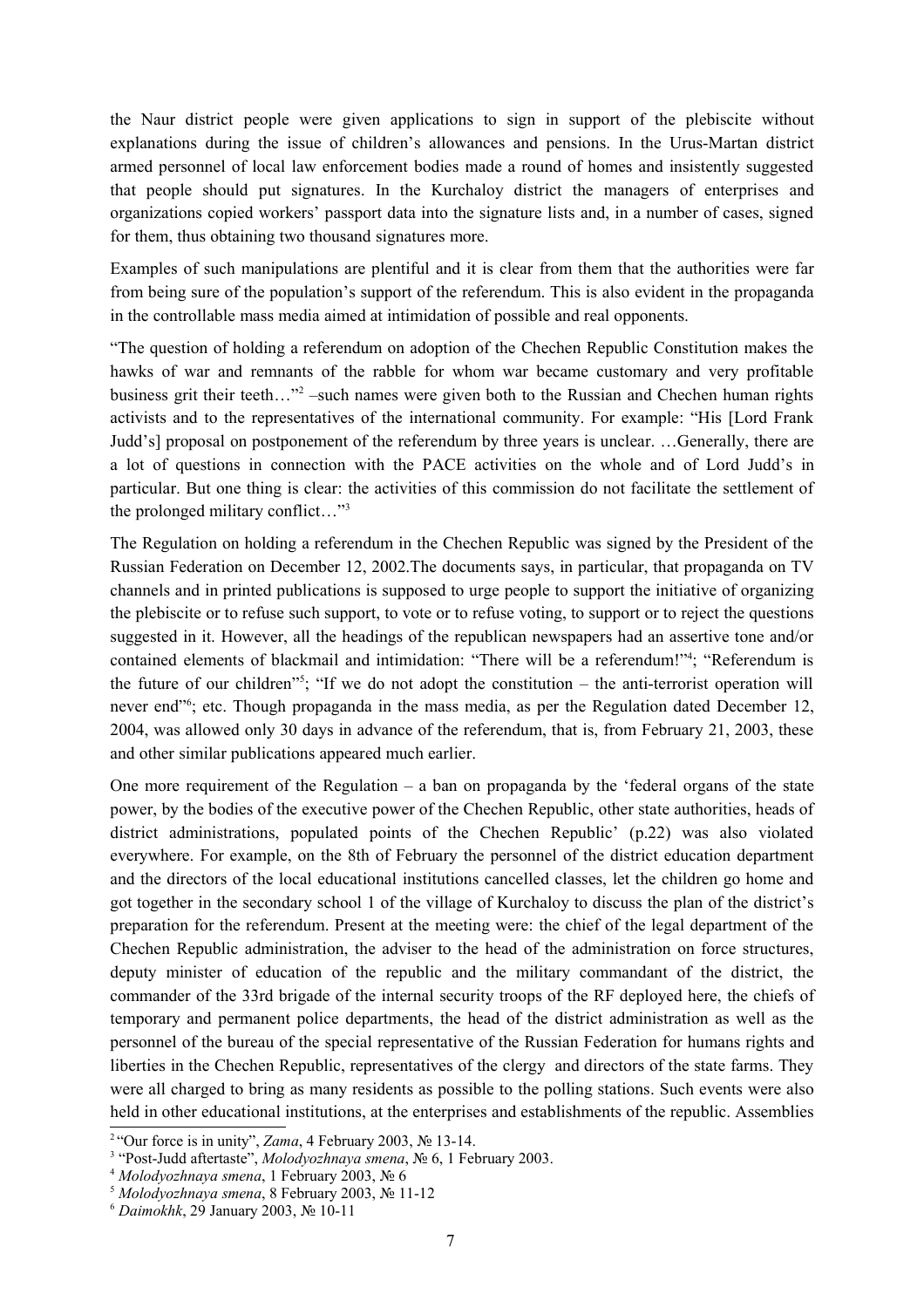of residents were organized in the populated points where power representatives spoke about the necessity to hold a referendum and emphasized that all eligible people should participate in it.

In a number of cases 'voluntary' donations to the referendum fund were demanded from residents. Thus, on February 18, 2003 the directors of the educational institutions of the Staropromyslovsky district of Grozny were gathered in the building of the local administration. The deputy head of the district administration Sultan Shakhgireev said that due an obvious lack of funds allocated by the state the republic's schools ought to contribute 2,000 rubles each to the referendum fund. The directors were instructed to collect 50 rubles from each teacher. Some directors doubted that their subordinates would agree to it voluntarily and Shakhgireev ordered that the lists of those who refused be submitted to him. He also recommended that collection of the 'charity assistance' from the teachers should not be made public. In such a manner 'donations' for the referendum were extorted from the personnel of other organizations and institutions of the district. 7

On the eve of the referendum declared for the 23 of March the Memorial human rights centre conducted an anonymous poll of the republic's residents. 656 who at that resided in all areas of Chechnya and in tent camps in the neighbouring Ingushetia were polled. Of them, 515 people, that is, about 80% stated that there are no conditions for the free expression of will by the residents: security to the people is not ensured, those who have an opinion different from that of the Russian authorities are in an extremely vulnerable position, there is no freedom of movement etc.

The majority of respondents expressed doubt that the necessary procedures are adhered to during the preparation for the referendum: 346 (or 54 %) of those polled did not hear about the collection of signatures in support of the referendum in their populated point, and 185 (29 %) knew for sure that it was never conducted there. The overwhelming majority – 516 people (75 %) believed that the referendum is conducted at the initiative of the federal authorities and 145 (21%) of the pro-federal Chechen authorities and only 17 people (2,5 %) believed that the idea of a referendum was put forward by representatives of the Chechen community expressing the interests of the population.

76 (or 12 %) intended to go to the polls, 439 (68 %) – did not, 131 people did not make up their mind  $(20 \%)$ .

The majority of those who intended to participate in the referendum stressed that their choice is motivated by the apprehension of repressions, both forceful and economic.

On the day of the referendum, the 23 of March 2003, numerous Russian and foreign human rights activists and journalists could not witness a high voting activity of the voters in any of the polling stations. In some populated points, including Grozny, streets were deserted: the majority of residents preferred not to leave their homes or had left the republic in advance.

To get a voting ballot at a polling station a passport was required, however, nobody checked up registration in the place of residence, therefore one could vote everywhere and as many times as one wished, which for the sake of an experiment was done many times over by a number of journalists, including foreign ones.

Despite the obviously low voting activity members of the election commissions voiced considerable figures of those who allegedly voted during the day. Thus, in Grozny at polling station № 361 in half an hour's time the personnel of the Memorial humans rights centre saw less than 10 voters, but the

<sup>7</sup> Money for the 'state needs' were continued to be collected from teachers, doctors, policemen and other 'budget' workers, including the personnel of the law enforcement agencies, after the referendum, too. Thus, in 2005 alone the residents of Chechnya had to donate their money to celebrate the birthday of Vice-Premier Ramzan Kadyrov, to install a monument in Grozny to his father Akhmat Kadyrov, to celebrate the Victory Day and many other things.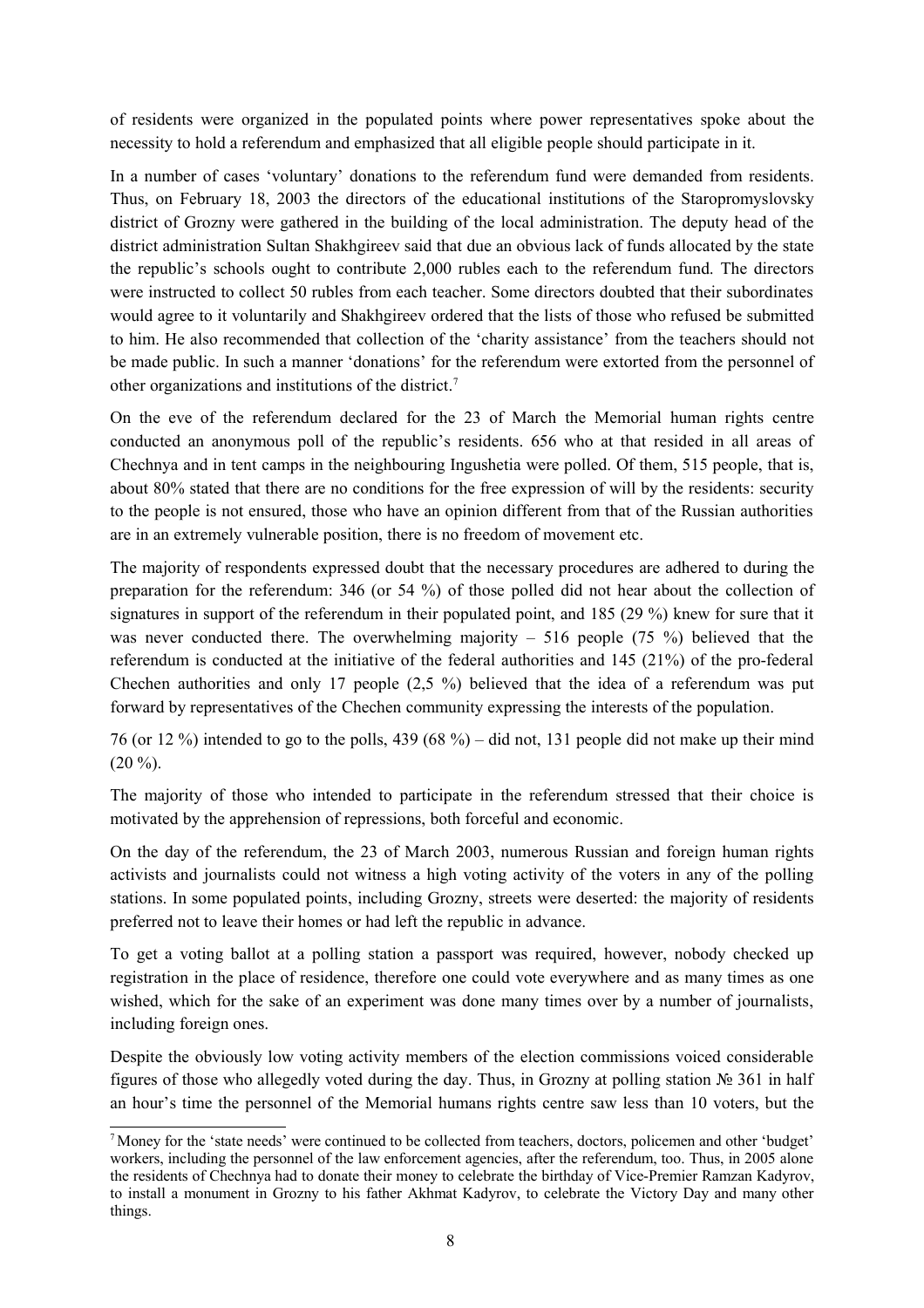members of the commission stated that as of 12.00 the majority of 831 citizens registered in the polling station have already voted.<sup>8</sup>

As was expected, the authorities declared the referendum valid. According to the official version, about 95% of all the electorate voted, of them, 95.37% spoke for the adoption of the new constitution and election laws. Neither PACE nor OSCE (let alone Russian and Chechen human rights NGO) recognized the referendum as legitimate, and it is hardly possible to treat the bill drafts submitted to the referendum as legitimate. The 'political process' initiated by the federal centre in Chechnya was a profanation from the very beginning.

### **The Presidential Election of 5 October 2003**

Within the framework of the 'second phase of the political process' the election of the republic's president was fixed on the 5th of October 2003. The majority of independent observers, as in the case with the referendum, doubted that the election may be free at least to some extent. It was obvious that separatists will not be allowed to participate in the election, but there was some hope for the competition among the candidates loyal to Moscow and for the accession to power of a person not directly connected with the crimes committed in the past years who would be ready to demand that these be terminated in the future. If the population of Chechnya were allowed to independently elect the president from the controllable candidates it could give an impetus to the real settlement of the situation. The voting lists initially included 16 candidates, most of them held administrative and other posts in power structures, as well as businessmen and politicians of the pro-Russian orientation.<sup>9</sup> But the Centre soon revised its initial intentions and gave support to Akhmat Kadyrov who at that time was the head of the administration of the Chechen Republic.

Based on the results of the monitoring<sup>10</sup> conducted by the human rights  $NGO<sup>11</sup>$  the real attendance of voters at the polling stations was very low. As on the day of the referendum, the streets of cities and villages were deserted. In many populated points there were no people at the polling stations, except the representatives of the Russian forces and law-enforcement agencies. Due to a low attendance the election actually failed in the city of Grozny, in the Groznensky (Selsky), Achhoi-Martan, Sunzha, Kurchaloy, Vedeno, Shatoi districts, in some villages of the Urus-Martan and other districts of the republic. Refugees who were residing in Ingushetia did not go to the polls.<sup>12</sup>

<sup>8</sup> It should be admitted that in some areas of the republic voting took place with a lot of people attending. For example, the city of Urus-Martan and the adjoining populated points. During preparation for the referendum local people were intimidated by the rumors of imminent repressions against those who will ignore the event. Sometimes it even led to absurd situations: in the village of Goity, for instance, voters' attendance amounted to as much as 120% from the earlier declared list (real voting was superimposed on the overcautious injection of ballots).

<sup>9</sup> During preparation for voting there were clashes between armed supporters of various candidates, attacks on their election headquarters and even killings. Thus, on 7 September in the village of Samashki of the Achkhoi-Martan district Malik Saidullayev's election HQ was fired upon. Security guards returned fire and killed one of the attackers. He was carrying an ID card of another presidential candidate – Akhmat Kadyrov. The next day a grenade exploded in Saidullayev's another HQ located in Dagestanskaya street in Grozny. And on 9 September in the Staroprovyslovsky district of Grozny Bislan Hayauri was shot dead in front of the eyes of multiple witnesses. Having committed this crime, armed people who introduced themselves as Akhmat Kadyrov's security service personnel blocked and fired automatic weapons at the house his family was living in, then they burst inside and robbed the property kept there. The killed was the son of the coordinator of the HQ of the same Malik Saidullayev.

<sup>&</sup>lt;sup>10</sup> Not to be confused with watching the election. Human rights and public organizations, as well as interstate political structures involved in the conflicts, such as OSCE and PACE, did not officially watch the voting process.

<sup>&</sup>lt;sup>11</sup> Memorial, Moscow Helsinki group, Society of Russian-Chechen Friendship etc.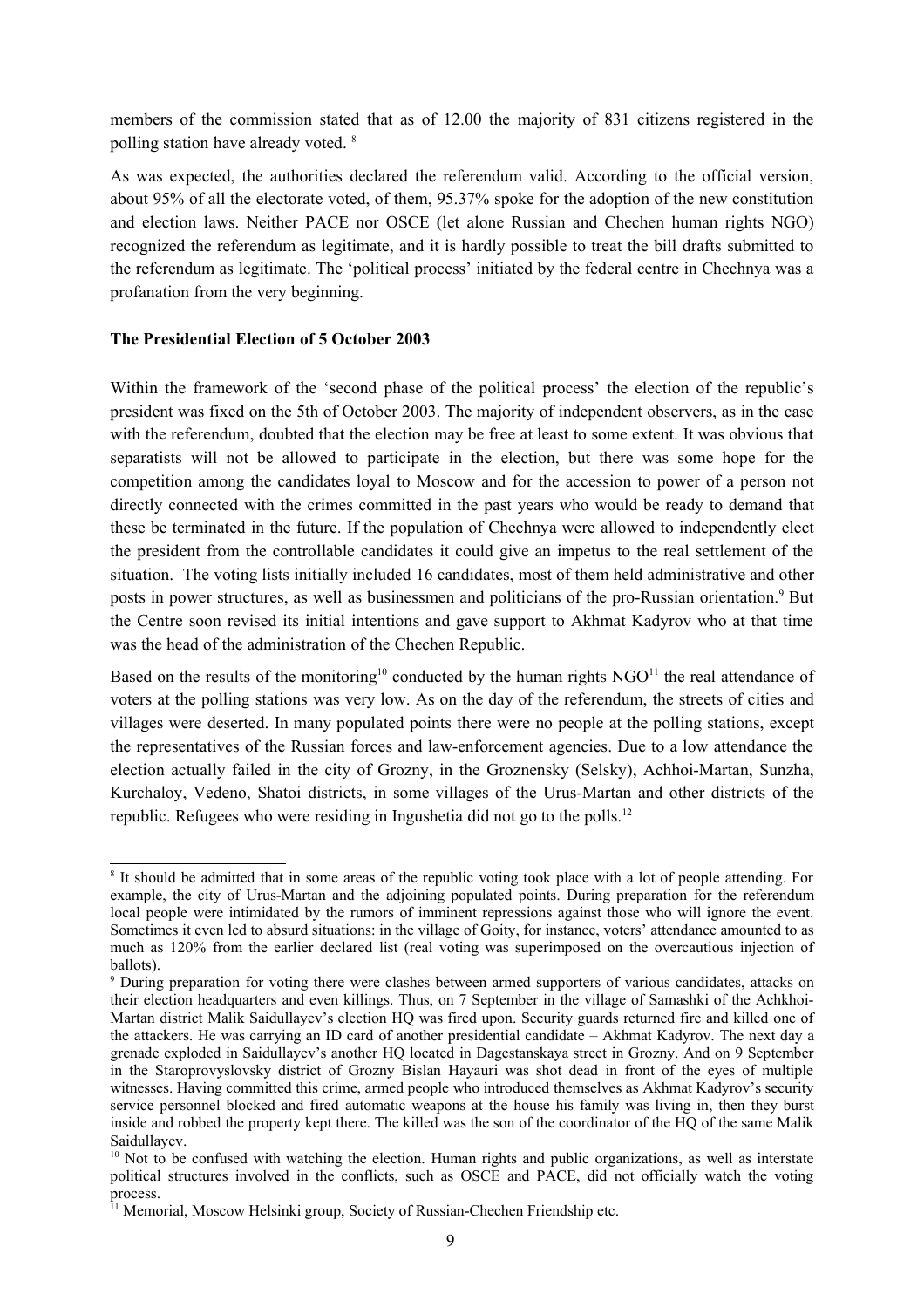Low activity of the voters was not necessarily related to their adherence to the idea of national independence. Because of the years of extrajudicial executions and kidnappings, non-stop cleansings and robberies even those who had earlier identified themselves with convinced separatists tended to aspire to a regular and calm life while their political aspirations became secondary in importance. But on the eve of the election all real opponents to Akhmat Kadyrov were moved out of the way by means of threats and/or administrative and judicial manipulations (businessmen M.Saidullayev<sup>13</sup> and H.Jabrailov,<sup>14</sup> politician A.Aslakhanov<sup>15</sup>, which confirmed the opinion of the residents of the republic: nothing depends on them, their participation in the voting is a mere formality and is only required to cover up massed falsifications. As a result, the election was ignored by many who initially took a decision to vote.

It is indicative that the Acting President of the Chechen Republic Anatoly Popov while speaking at the out-of-town session of the republican government in the village of Sernovodsk on the 4th of September 2003 attended by the ministers for internal affairs, education, agriculture and municipal housing economy, heads and activists of the Sunzha, Achkhoi-Martan and Urus-Martan districts gave a directive to nominate and support a 'single candidate.' The name was not mentioned, but it was obvious: Akhmat Kadyrov is meant. 16

Mass media waged direct and indirect propaganda mainly for Kadyrov, propaganda materials (posters, leaflets etc.) were also mainly "pro-Kadyrov's."

On the election day, according to the human rights activists, violations became massive and were of systemic nature. In the Shali district access routes to the polling stations were closed off by concrete blocks and trunks of fallen trees and an order was given not to let strangers go thorough. One hour before the fixed time, in some villages even earlier all the polling stations were closed. This had little effect on people who wished to their 'civic duty': the district did not feature voting activity as the rest of the republic. The ballots from the polling stations accompanied by the chairmen of the election committees, their deputies and secretaries were first delivered on Russian armoured personnel carriers to the district administration building blocked on all sides by the forces of the republican Ministry for Internal Affairs), and only then, according to the official version, after counting them, protocols were made. Observers from candidates other than Kadyrov's were not allowed to attend this procedure.<sup>17</sup>

To provide the real attendance at least to a minimum extent the republic's authorities resorted to subterfuges earlier tested at the referendum. Pensions and allowance were issued on the election day in the same buildings that accommodated polling stations (for example, this was done in the Kurchaloy and some villages of the Achkhoi-Martan district). But here, too, mostly the administration personnel and their relatives came up to the ballot boxes.

<sup>&</sup>lt;sup>12</sup> "Chechnya 2003: Political process through the looking glass", Moscow Helsinki Group, "Memorial" Human Rights Center, ed. by.Т. Lokshina and S.Lukashevsky, Moscow 2004.

<sup>&</sup>lt;sup>13</sup> M.Saidullayev was excluded from registration by decision of the republic's Supreme Court later confirmed by the Supreme Court of the RF. (ibidem).

<sup>&</sup>lt;sup>14</sup> H.Jabrailov hinted many times in the interviews that he took the decision on withdrawing his candidature independently, but after, which is equally important, the corresponding conversation with the head of the administration of the President of the RF (ibidem).

<sup>&</sup>lt;sup>15</sup> Commenting on his decision to withdraw from the election A.Aslakhanov said: "The outcome of the election had been known as early as two months ago. I do not want to participate in the one-man show." It is noteworthy that Aslakhanov took this decision after he was offered the post of the adviser to the President of the Russian Federation on Northern Caucasus (ibidem).

<sup>&</sup>lt;sup>16</sup> Human rights center Memorial (www.memo.ru); "Chechnya 2003: Political process through the looking glass", Moscow Helsinki Group, "Memorial" Human Rights Center, ed. by.Т. Lokshina and S.Lukashevsky, Moscow 2004.

<sup>&</sup>lt;sup>17</sup> Ibidem.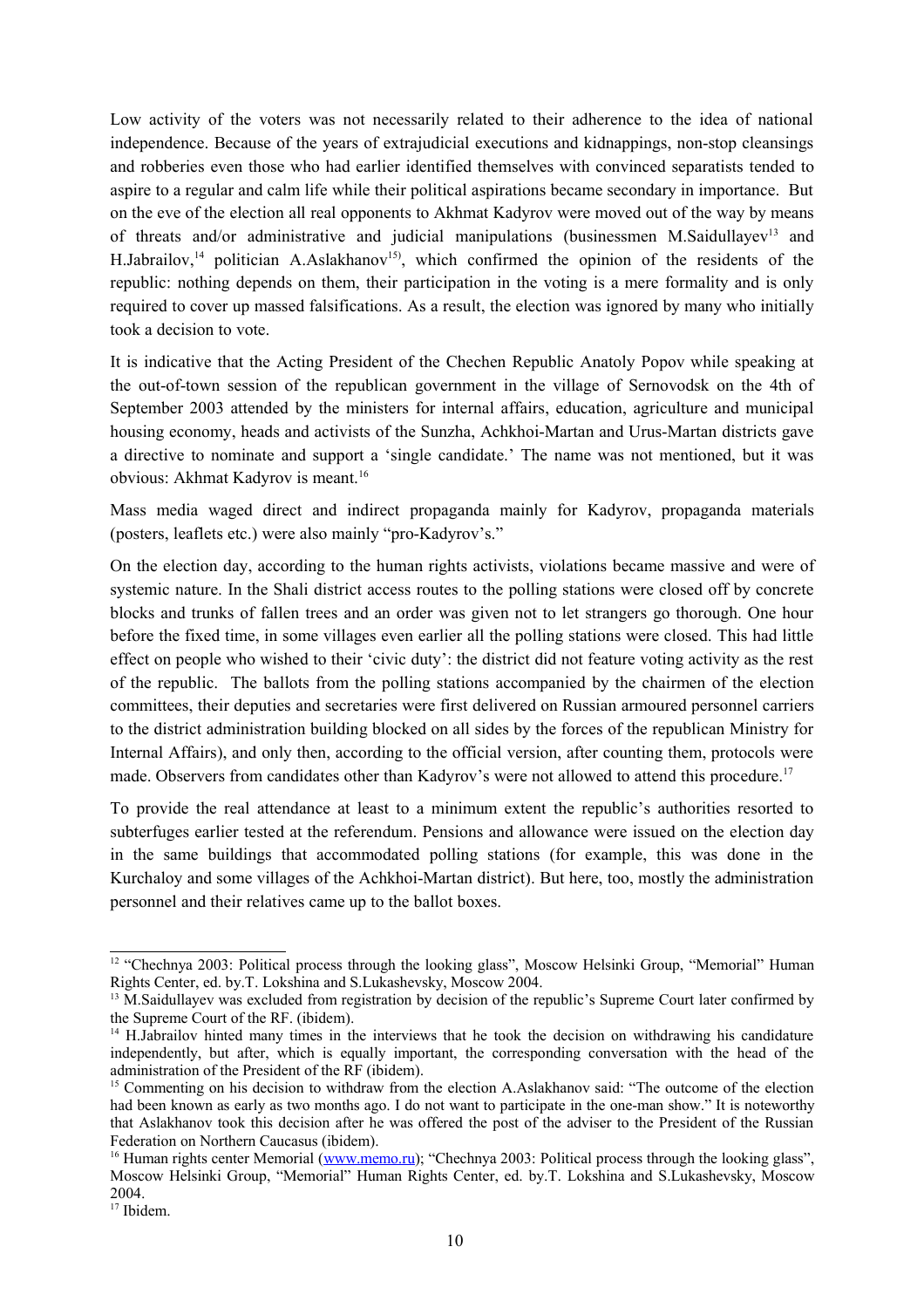Voters gathered only at the polling stations where journalists and official observers were expected in advance<sup>18</sup>. At polling station Nº147 in the village of Kurchaloy, for example, the personnel of the Memorial human rights centre were staying for an hour: from 10.45 to 11.45, and in this time 105 people came there. High activity at the poll was attributed to the fact that as of that moment there was a camera crew of the Grozny TV there and numerous relatives of the deputy head of the district administration A.Shuaipov acted to create a crowd scene. Two hours after the camera crew departed the human rights activists returned to this polling station, but there was no influx of people there any more. By their estimates, in the whole day only 300 people at the most came to vote out of 2094 voters. However, it was declared that 62% or 1300 people cast their votes. Representatives of the Moscow Helsinki group observed a similar picture at 14.00 in the village of Gehi. At that time two buses guarded by APCs brought to that village Russian and foreign journalists making an official press tour.<sup>19</sup>

Therefore, the federal centre ensured an 'impressive victory' to Akhmat Kadyrov who, according to the official data, collected about 82% of the votes with the attendance of 85%.

### **The Early Presidential Election of 29 March 2004**

Akhmat Kadyrov held his post for 7 months and died as a result of a terrorist attack on the 9th of May 2004 at the Dynamo stadium in Grozny. His very death indicated clearly that the course of force chosen by the Russian authorities and the imitation of the political process did not and cannot bring real stability to Chechnya. But no re-evaluation of the situation, change of course or search for the real settlement followed. The federal centre immediately declared the holding of the early election.

Russian authorities needed a man who, like Akhmat Kadyrov, would be able to act tough against his countrymen. Actually, the whole 'political process' in the Chechen republic was going on in parallel and as a legal cover of the 'Chechenization' of the armed conflict. The policy of 'Chechenization consists, literally, in pitting locals against each other in a mortal fight and thus transferring the essentially separatist conflict into the civil war. Concurrently, propaganda purposes are achieved. Participation of the growing number of local people in the conflict on the side of the federal forces not only makes it possible to deny the separatist roots of the conflict, but also relieves the federal authorities of the responsibility for unwillingness to resolve it by way of negotiations.

Ramzan Kadyrov, the son of the deceased Akhmat Kadyrov, while the latter was still alive headed the republic's strongest paramilitary force – the President's Security Service. At that time it comprised more than three thousand men, mostly former militants who crossed over to the side of the pro-Moscow administration in exchange for amnesty as well as openly criminal elements. After his father's death he became the most powerful man in the republic. The organizers of the 'political process' also needed Ramzan Kadyrov because the son of the 'first president' was known for uncontrollable cruelty, and because his confrontation with the militants acquired a personal motivation due to his father's death. He seemed indispensable to the federal authorities. But it was difficult to nominate Ramzan Kadyrov to the presidential post for the reason of his being young. According to the constitution the head of the republic may not be younger than 30 years of age. To change the text of the main law to adapt it to a specific person a year after the adoption meant a loss of image that was too much for the Kremlin. But a compromise was found.

<sup>&</sup>lt;sup>18</sup> Note that as in the case with the referendum OSCE, PACE and the governments of democratic countries took a decision not to send observers to the election, because of a lack of elementary security.

<sup>&</sup>lt;sup>19</sup> Human rights center Memorial (www.memo.ru); Chechnya 2003: 'Political process in the behind-the-mirror land' land' (Moscow: 2004, Moscow Helsinki group, ed. by.Т. Lokshina and S.Lukashevsky).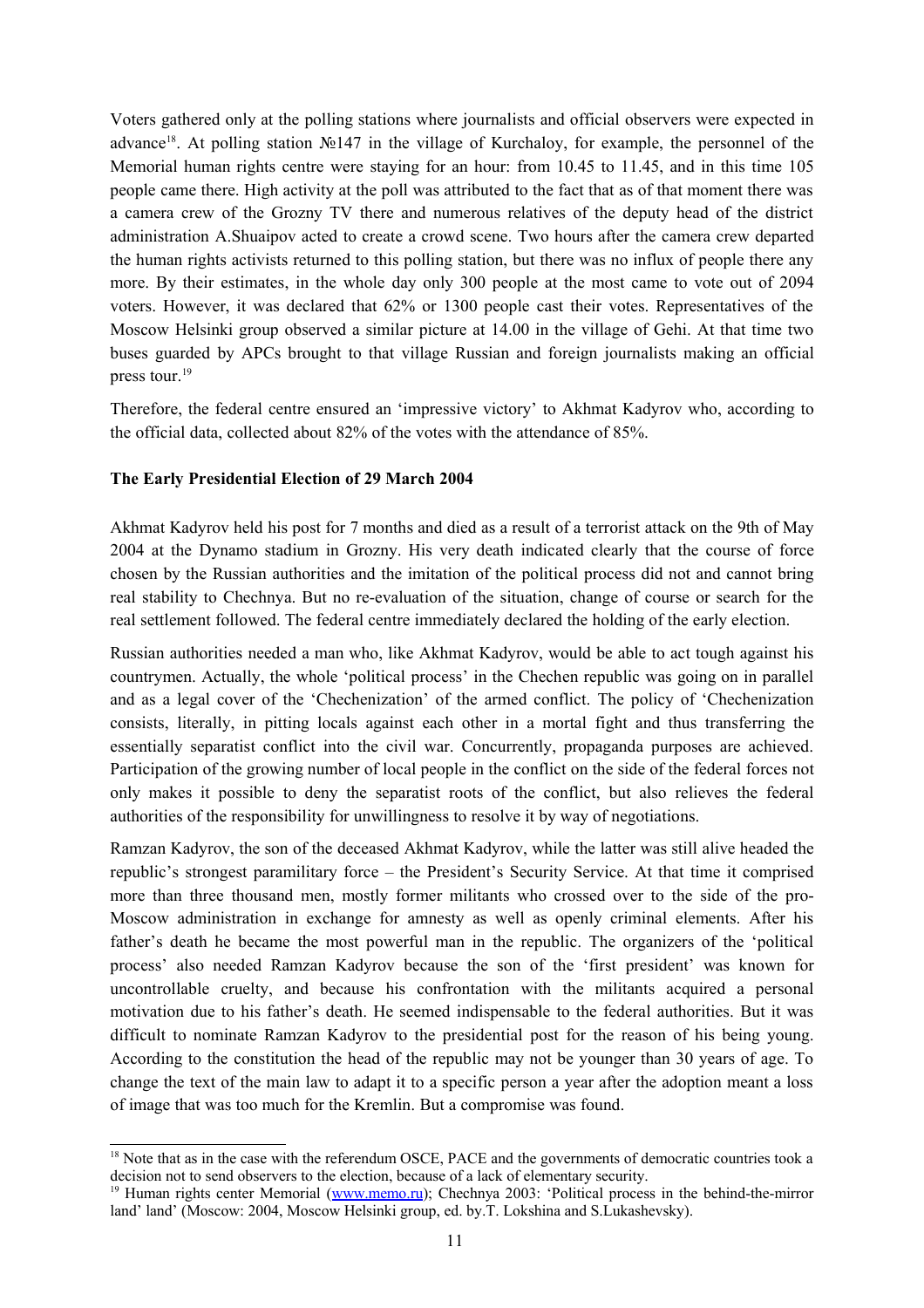The minister for internal affairs Alu Alkhanov, a career police officer who proved his loyalty to the federal centre, was nominated to the presidential post. But the real power in the republic, that is, control over its armed forces remained with Ramzan Kadyrov who was appointed to the post of the first Vice-Premier in charge of forces and law enforcement agencies. In perspective Alkhanov could be a counterbalance to Kadyrov, an unpredictable man with excessive ambitions.

Of the 15 people who put up their candidacies at the early presidential election only seven made it to the final straight - the voting day of August 29, 2004.

The majority of those who withdrew from the race failed to collect signatures in favour of their nomination or to make a deposit, so their removal from the election did not cause any serious objections, even their own.

The situation around Malik Saidullayev, the only real rival to the Kremlin's favourite was entirely different. As in the previous election many reviewed him as an alternative to the power existing in the republic and his participation would impart the campaign a semblance of the democratic process. To exclude real competition the Election Commission of the Chechen Republic in the absence of other grounds declared Saidullayev's passport invalid because the place of birth in it was indicated as the 'Chechen Republic' and not the Chechen-Ingush ASSR. <sup>20</sup> The passport was issued in Moscow, Saidullayev toured about the whole of Russia with it, was doing business and was engaged in politics, but a year ago the same commission in the same composition did not pay any attention to the not quite correct indication of the place of birth. Alkhanov's passport that contained the same 'mistakes' was changed on the eve of the registration. The removal of the only viable candidate by such an absurd method finally turned the very 'early election of the president of the Chechen republic' into a farce.

Alkhanov's 'victory' was predetermined, and to make the outward appearance of pluralism his four doubles took part in the election: Magomed Aidamirov, Mukhumd-Khasan Asakov, Umar Abuyev and Vaha Visayev. The latter practically did not do any canvassing and in rare interviews they spoke in support of the course of the 'first president' and his team-mates including their main 'rival.'

However, two more candidates did not 'last' until the voting day: Abdulla Bygayev, the former premier of the pro-Russian Government of the republic absolutely loyal to the federal centre and the FSB (Federal Security Service) Colonel Movsar Khamidov who for two years was responsible for liaison with the forces and law-enforcement agencies in the rank of the vice-premier of the government of the Chechen Republic (Ramzan Kadyrov took over this position from him not long before the election). Movsar Khamidov was probably conducting his campaign too actively by the standards of the 'main' candidate. On the 17th of August while Khamidov was elaborating on his election programme on the republican television, a group of fighting men from the internal troops of the Ministry of Internal Affairs of the Russian Federation and the special task police force (OMON) of the Chechen Federation burst into his house, seized his brother and three security guards. His election headquarters was also searched without a warrant. 21

<sup>&</sup>lt;sup>20</sup> "Central Election Commission! Malik Saidullayev was removed from the presidential race for 'invalid passport", *Novaya Gazeta, N*e53 (983), 26.07-28.07 2004.<br><sup>21</sup> "Cleansing' in the home of the presidential candidate. Even the rank of the FSB Colonel did not help",

*Novaya gazeta*, №61 (991), 23.08-25.08.2004.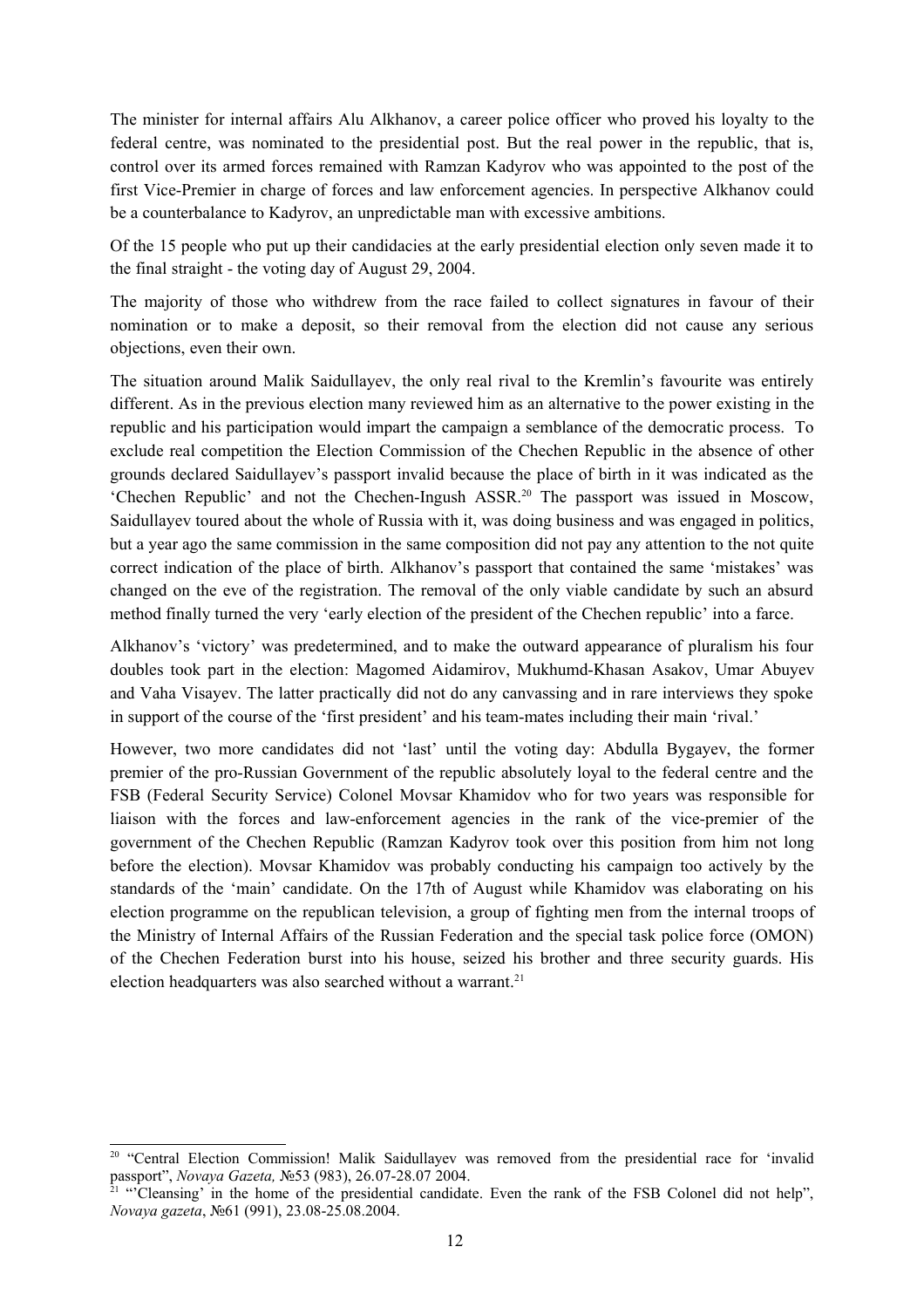On the voting day events unfolded following the already tested procedure. To imitate mass attendance the same group of budget personnel dependent on the authorities were moved by buses to some polling stations, at other polling stations allowances and pensions were being issued. To these polling stations journalists and observers from the CIS and Organization Islamic Conference were brought who were, like in the previous election, the only international entities that agreed to watch the progress of voting.

Like the last time and the time before that the majority of the republic's residents ignored the election.

At 11.00 representatives of the Chechen and Russian NGO paid a visit to polling station № 369 in the city of Grozny. At the entrance there was a crowd of law-enforcement personnel, a metal detector could be seen. According to the members of the election commission, about 8.55 a.m. the lawenforcement personnel tried to apprehend a suspicious young man at the entrance. He started to run towards the nearest intersection. Police shouted for him to stop otherwise they would fire for effect, then the young man who was carrying an explosive device exploded himself. The explosion took place within thirty meters from the polling station. In these conditions the head of the district election commission Abuesit Dukayev insisted that despite the complicated situation the voting activity was high. He did not have the exact figures but claimed that of 2694 registered in the polling station 32- 35% voted and the final attendance was expected to be not less than 75-78%. During the 20 minutes that the NGO representatives stayed there only four elderly women came to vote.<sup>22</sup>

At polling station  $\mathbb{N}^{\circ}$  405 in the city of Grozny at 12:01 human rights activists saw three voters. However, members of the commission said that of 2907 voters "about 600-700 people" have already voted – they were unable to quote the exact figure and said that the evaluation was given by the number of the not yet used ballots. But observers from Movsar Khamidov counted that less than a hundred people came to the polling station after opening. Besides, according to their information, at polling station №406 a mass injection of ballots was detected.<sup>23</sup>

Human rights activists came to this polling station at 13.15 and did not observe a single voter there. But the chairperson of the station election commission said that 'about 500 people' from 2565 have voted. However, it turned out that from this registered list 496 –are the servicemen of the city central commandant's office. To a request to confirm that 'about 4 persons' from civilians voted members of the commission answered that they were misunderstood: only 290 military voted, the rest 210 were local people. According to an observer from Khamidov's headquarters Asludin Khachukhayev 33 people voted at the polling station by one o'clock. At 7.30 a.m. he, along with other observers, inspected the ballot box and then it was sealed. At 8.15 Khachukayev left the premises for several minutes, but when he came back and shook the box it turned out to contain quite a number of ballots. He demanded that the ballot box be opened but of no avail.<sup>24</sup>

Another group of NGO representatives at 13.00 came to polling station №376 in the city of Grozny. Grozny was deserted – even the majority of the election commission members were missing. During half an hour's time only one voter came – a local journalist - who voted for the fourth time during the day. 25

<sup>&</sup>lt;sup>22</sup> See special materials "Presidential election in the Chechen Republic" published on 31 August 2004 on the site of the human rights center "Memorial" (www.memo.ru).

<sup>23</sup> Ibidem.

<sup>24</sup> Ibidem.

<sup>25</sup> Ibidem.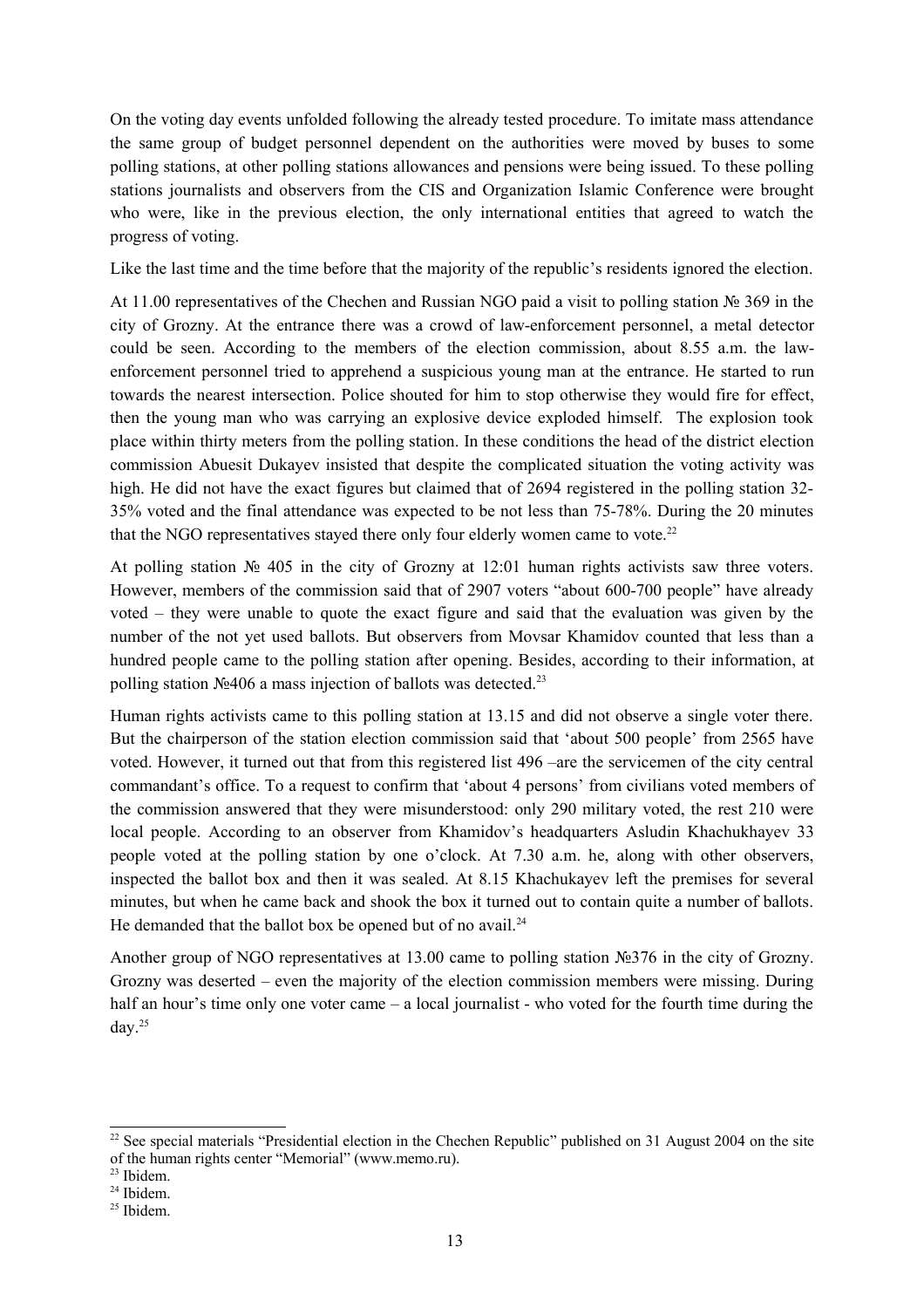Approximately the same situation was observed at other polling stations all over the republic. But, these facts notwithstanding, Alu Alkhanov was declared president (73.67% of the votes with attendance somewhat exceeding  $80\%/^{26}$ .

#### \*\*\*

Neither the referendum nor the two presidential campaigns ignored by the absolute majority of residents alleviated the level of bitterness in the republic. On the contrary, the 'political process' and the concurrent 'Chechenization' fixed the status of people which in exchange for financial support and backing agreed to perform punitive functions in Chechnya together with federal servicemen. From this time the conflict began to gradually acquire the features of the intra-Chechen confrontation.

This seems to be the only real result of the 'political process': paramilitary groupings manned from local people were playing a growing role in the republic ('Kadyrov's men,' 'Yamadaev's men,' 'Baisarov's men' etc.), which would rather fall under the term 'legal armed formations.' In combat engagements with participants of armed formations of the Chechen Republic Ichkeria their effectiveness is doubtful.<sup>27</sup> However they proved reliable and eager in 'cleansing' populated points and kidnappings, that is, in operations spearheaded, above all, against the civilian population.

The next phase of the 'political process in Chechnya which the federal centre termed as the 'final,' the so called election to the republican parliament, is only another link in the same chain and cannot either facilitate real peaceful settlement or ease the condition of the civilian population.

### **The Round Table of the Council of Europe on the Political Situation in the Chechen Republic**

The approach of inter-governmental organizations to the 'political process' in Chechnya is sufficiently clearly reflected in PACE Resolution No.1042 prepared by the speaker on political processes in Chechnya Andreas Grosse and adopted in October 2004. It says, in particular, that though the Assembly 'regrets that the presidential election of 29 August 2004 does not meet basic requirements of the democratic elections,' the Council of Europe however should render all possible assistance to the 'President of Chechnya and his government in their efforts aimed at consolidating the human rights, democracy and legality,' that is, though the international community does not recognize the legitimacy of the past election they will work with these authorities.

Simultaneously, trying to somehow contribute to the beginning of the real political settlement in the republic PACE ruled within the framework of the said resolution: "24.The Assembly takes a decision to continue working on this issue and monitor whether the Chechen Republic has progress in the sphere of human rights, democracy and legality. For this purpose the Assembly charged its Committee on Political Affairs to create a Round Table to organize the exchange of opinions with political parties and parties from the Chechen Republic and Russian federal authorities." The Russian Federation agreed to create such a ground for a wide discussion, but only on condition of a stipulation being included into the resolution to the effect that the Assembly is aware that 'none of those who refuse to recognize the territorial integrity of the Russian Federation and declare that terrorism is a method to achieve certain ends may be included to participate in this exchange of opinions.'

<sup>&</sup>lt;sup>26</sup> http://lenta2.cust.ramtel.ru/vybory/2004/08/29/results/

<sup>&</sup>lt;sup>27</sup> Armed detachments manned by local people lost the majority of the large battles with the formations of Chechen separatists. In 2004 this took place during the hostilities near the village of Alleroi, in the village of Avtury, during the seizure of Grozny etc.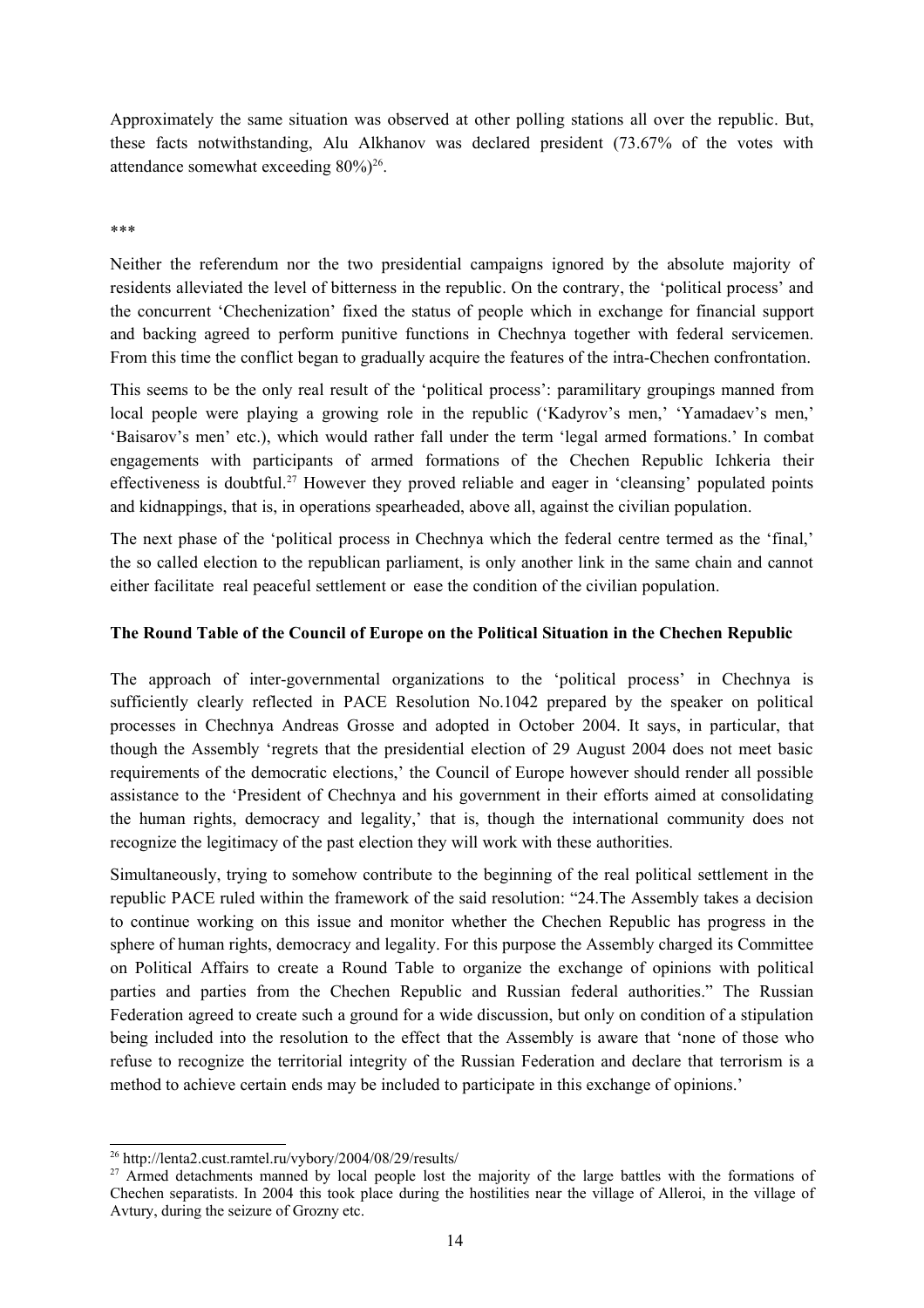Therefore, the 'Strasbourg criteria' were formulated – separatists may and must participate in the political process in Chechnya, but only those of them who reject terror and are prepared 'to uphold their convictions within the framework of the effective legislation of the Russian Federation,' that is, to wage political struggle, get elected into the bodies of power with their separatist programme etc. In principle such a formula is acceptable and for this reason it was supported by Europeans. But at the same time it is in no way correlated with today's realities. Every one who will say openly in Chechnya that he is a separatist will thus issue a death warrant to himself. Besides, and the members of the Assemblies were just not aware of the fact, a certain obstacle on this way is the effective Russian legislation: in accordance with the federal law "On countering extremist activities" among other things any activity aimed at infringing upon the territorial integrity of the Russian Federation is considered extremist and is forbidden.<sup>28</sup> It remains unclear how moderate separatists can uphold their convictions within the effective Russian legislation without being extremists.

That is, it is quite obvious that voluntarily or not Europe actually agreed to organize a negotiation ground with participation of only one side to the conflict, and the work of PACE on initiating the real political process in Chechnya came to a deadlock even without being started. The first session of the 'round table' took place in Strasbourg on the 21 March 2005 without participation of any representatives of the separatists and happened to be the negotiations between the leading Chechen officials, two-three representatives of the federal centre and European parliamentarians which are not senseless in essence but have nothing to do with the political settlement.<sup>29</sup>

# **Chapter 2 - The Situation of Media on the Eve of Parliamentary Elections in Chechnya 30**

Free and independent media are a necessary prerequisite to a real electoral process, also when elections are held in areas of conflict, such as Chechnya. However, today media are severely hampered, not only by the lack of infrastructure, but by a number of other factors stemming from the climate of fear that reigns in the Chechen Republic. The problems of the Chechen media reflect problems that to an increasing degree have marked Russian media in general, where most electronic and print media are firmly controlled by the authorities and independent journalists have been harassed, threatened and killed.<sup>31</sup> However, the self-censorship of journalists and the reluctance of ordinary people in Chechnya to speak to the media about sensitive issues -- that is, just about any issue -- are the fruits of a unique situation in which violence has merged with almost complete impunity. The main obstacle for the development of free and independent media in Chechnya is the climate of fear.

#### **Lack of Infrastructure and Distribution Networks**

<sup>&</sup>lt;sup>28</sup> Law "On countering extremist activities",  $\mathcal{N}$  114- $\Phi$ 3, dated 25 June 2002.

<sup>&</sup>lt;sup>29</sup> For more details on the round table on political situation in the Chechen Republic refer to: T.Lokshina. The enigma of moderate separatism// Polit.Ru. 2005. 5 April

<sup>(</sup>http://www.polit.ru/analytics/2005/04/05/roundtable.html).

<sup>&</sup>lt;sup>30</sup> This section is based on interviews with representatives from four different local electronic and print media, some of which were state-owned and others private. The interviews were conditioned by anonymity.

<sup>&</sup>lt;sup>31</sup> The general problems of controlled and biased media in Russian electoral processes, especially in relation to the main TV stations, is commented upon, inter alia, in the election observation reports of the monitoring body Organization for Security and Cooperation in Europe's Office for Democratic Institutions and Human Rights (OSCE ODIHR), see http://www.osce.org/odihr-elections/14519.html.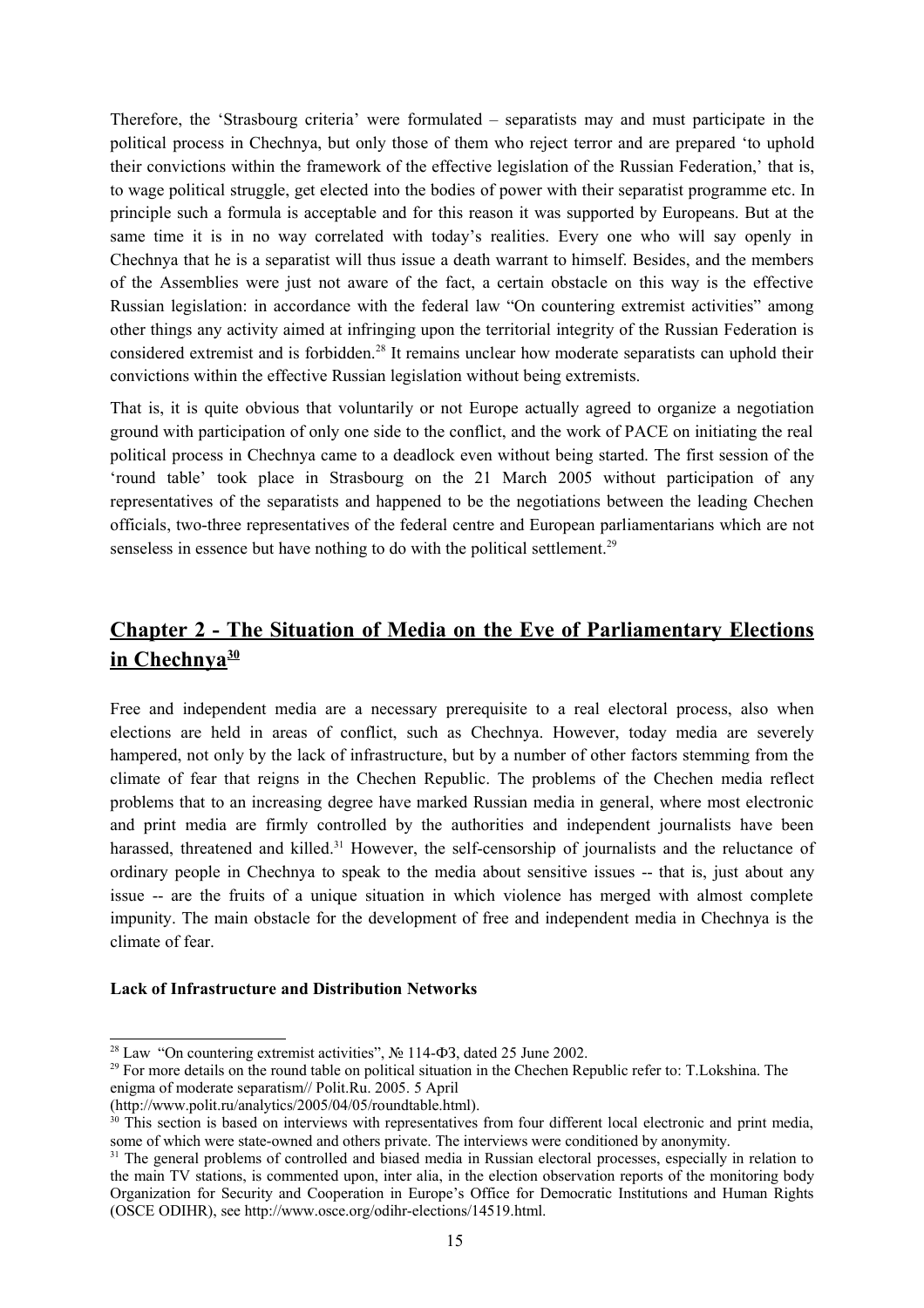The material situation in Chechnya is very difficult: buildings and roads have been destroyed by war, and the reconstruction work has so far not had much of an impact. Apart from problems relating to inadequate offices, lack of computer equipment, and frequent power cuts, all the media representatives cited problems with infrastructure, such as difficulties in distributing newspapers and transmitting to the mountainous regions of Chechnya. The lack of an effective distribution network has impeded the development of a real media market in the republic. Even the most widely read of the non-state local papers have a circulation of less than 5000, and are dependent on sponsors or grants in order to survive. Other reasons for the decrease in circulation for the local print media are poverty and migration, both consequences of a decade of war.

### **Ownership**

Representatives of three of the four media indicated that the owners or chief sponsors influenced the editorial line of the media in a way that made them less independent in their reporting. A journalist working for a state media agency put it like this: "the state policy dictates reporting, just as in the time of [former elected President Aslan] Maskhadov. Today we're allowed to report critically on various social issues, but we must avoid the 'ugly issues'." By 'ugly issues' she meant human rights abuses, corruption and the problem of impunity. Representatives of the non-state media claimed that their main sponsors, who were independent businessmen, also followed this line. The private owners and main sponsors are independent only to the degree that they will not challenge the authorities directly.

### **Self-Censorship**

All media representatives reported a substantial degree of self-censorship as a consequence of internal pressure (from editors/owners) and from external pressure (fear of the authorities/security forces). One editor asked: "How can we call the bandits by name when they sit at the table of [President] Putin?" referring to Chechen vice-premier Ramzan Kadyrov, who many people in Chechnya associate with a number of crimes ranging from killings, disappearances, torture, hostage taking, illegal detention, extortion, and corruption. There was a widespread reluctance toward reporting about state officials' association with crimes, due to the fear of repercussions against the involved media and the individual reporters. "The problem is that the courts and prosecutor's offices will not respond to any complaints from us," the newspaper editor added, pointing to what he perceived to be a complete lack of legal remedies to protect citizens and institutions from state persecution. As a consequence several of the journalists described ways of writing "between" the lines in order to report on issues that are seen as too dangerous or off-limits, such as corruption, but conceded that for the most part they did not touch the 'ugly issues'.

An a editor in the State TV described how her journalists had been threatened by armed men in camouflage uniforms, presumably state security servicemen, when they tried to cover illicit appropriation of building materials from houses damaged during the bombing of Grozny in 1999 and 2000. Allegedly, state bodies where involved in the misappropriation of public and private property, and the journalists were not allowed to film the relevant buildings or report on the issue. When asked whether the situation was the same today, i.e. whether the security services still threatened and intimidated journalists, she answered, in typical, convoluted Grozny fashion, that: "today there are no more bricks left to steal."

#### **Persecution and Harassment**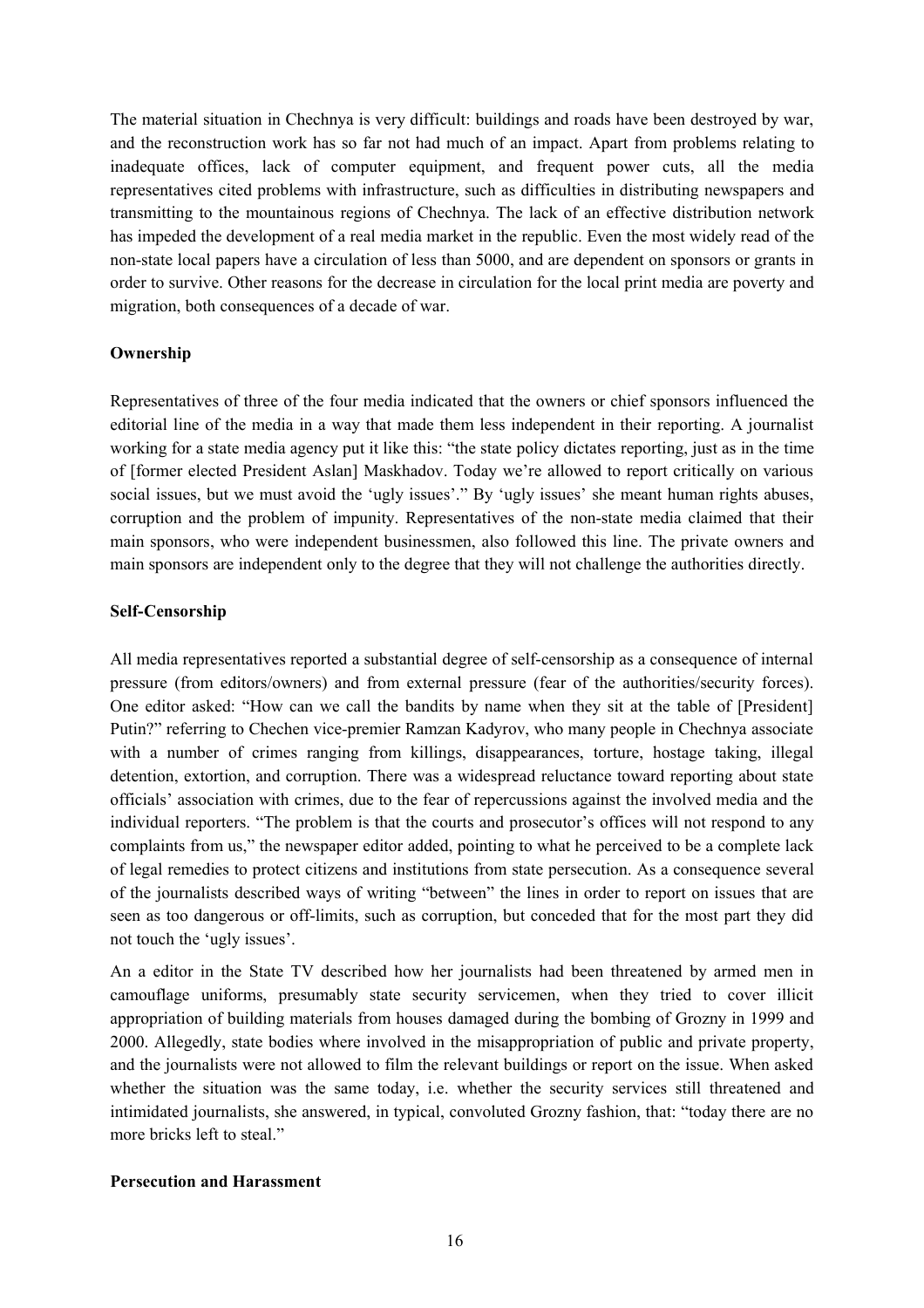Persecution of individual journalists and various media has been a feature of the war in Chechnya from its beginning in the fall of 1999.<sup>32</sup> The conflict zone has in effect been closed to outside scrutiny, and a number of reports and research papers by human rights groups indicate that persecution of journalists has been a feature of the authorities' attempt to control information from the conflict. All media representatives told of or alluded to incidents of threats and harassment toward themselves or their colleagues. For the main part the perpetrators were believed to be persons with links to the authorities.

In spite of this troublesome tradition, the media representatives reported few recent cases of harassment. This can maybe be attributed to a slight improvement in the working conditions for journalists. It also suggests that the parliamentary elections are not as controversial or tightly controlled as previous events, and that there is an effort on behalf of the authorities to appear more open and transparent than what has been the case in previous elections. It can also be a consequence of the fact that most of the media representatives seemed to have a very clear idea of what is acceptable and what is not acceptable to report, and that self-censorship has become pervasive.

However, the independent weekly "Chechenskoe Obchestvo," which, apart from having a substantial local audience, is widely read and recognized by national and international media monitors, continues to face problems. Last year the paper received an official warning for its reporting on the assassination of former Chechen president Zelimkhan Yandarbieyev, and the editor was repeatedly called in for questioning by the police unit for fighting organized crime, RUBOP, and the FSB. In the summer of 2005 there was a fire in the local Chechen department of the Ministry of Justice, which damaged the registration papers of "Chechenskoe Obchestvo." In conversations with the editor, representatives of the Ministry of Justice have allegedly threatened to close the newspaper this fall, since there are now no longer any original registration documents.

### **The Climate of Fear**

All media representatives pointed out the difficulties involved in reporting in a situation where most people are afraid to talk of their problems. For a number of reasons, some of which are described in this report, people are reluctant to talk, not only to journalists, but to human rights monitors and outsiders in general. One example of the silence bred by fear was the market in Gudermes, where all the stalls, kiosks and small buildings were bulldozed in October 2005 in order to give room for a large shopping mall. Although the small traders had licenses for conducting business in the premises that were demolished, they declined to petition the authorities, launch formal complaints or speak openly about the incident when approached by human rights monitors and lawyers of the Memorial Human Rights Center. The traders apparently reasoned that since the city authorities were behind the plans to construct the shopping mall, it would be better not to challenge them openly, but to wait and hope for some kind of deal in the future.

<sup>&</sup>lt;sup>32</sup> See for instance the report The Silencing of Human Rights Defenders in Chechnya and Ingushetia published by the Norwegian Helsinki Committee and the International Helsinki Federation in September 2004. The report describes a number of cases where journalists have been killed, disappeared, abducted, illegally detained, beaten and in other ways harassed. Moreover it describes state harassment, and attempts at closing some of the independent media that operate in the area, such as *Chechenskoe Obchestvo* and the newspaper *Pravo-zashita*. The material presented in the report indicates that there may have been an increase in the level of persecution of human rights defenders, including journalists, in the years 2003 and 2004.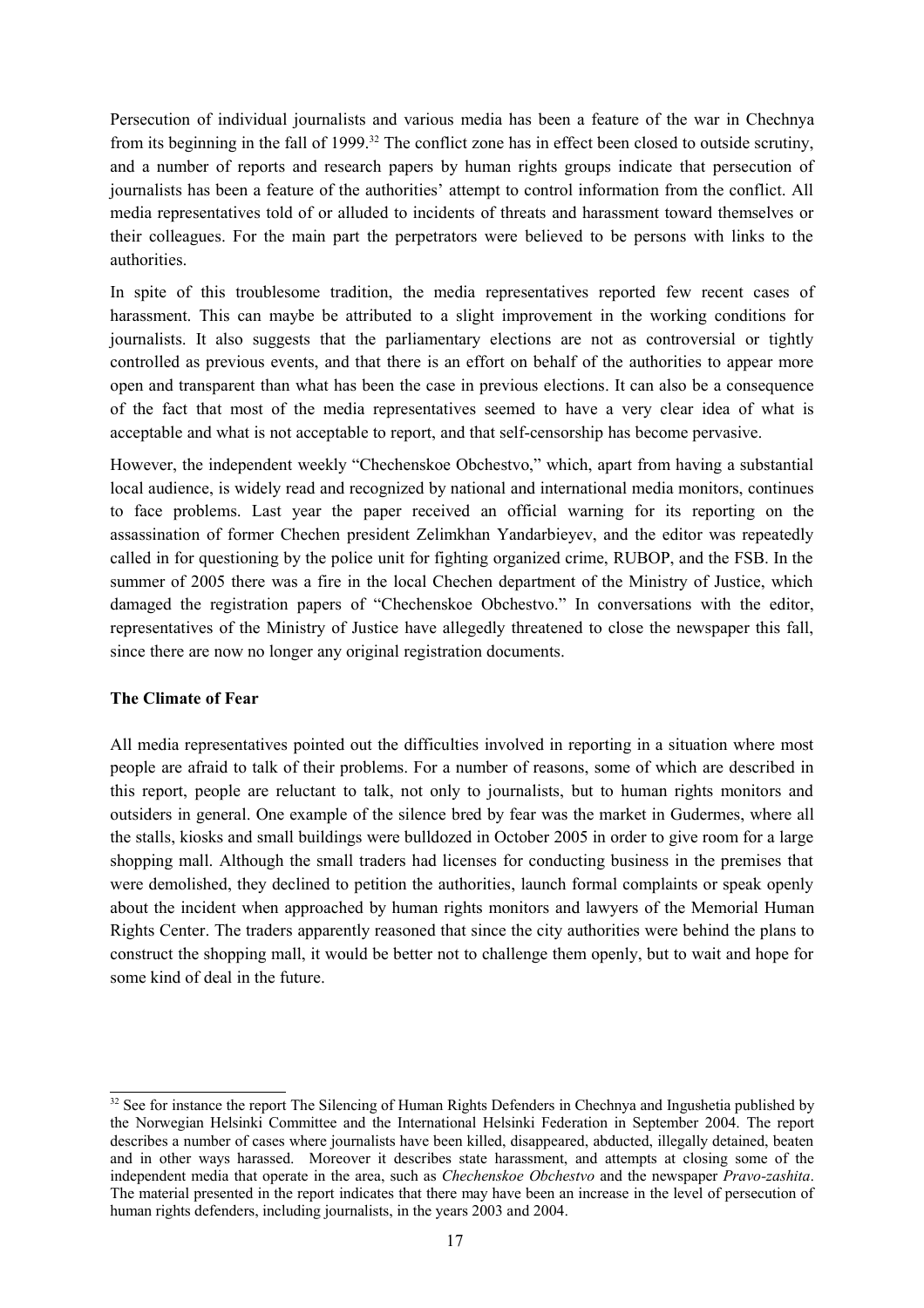The climate of fear weakens the media drastically, which in turn makes the public space in Chechnya so small, that the term becomes almost meaningless. When it is not possible to discuss issues like human rights abuse, corruption or impunity, there is in effect no public space, and without that there can be no real electoral process.

### **Chapter 3 - Preparations for the Parliamentary Election in Chechnya**

According to the official data, there are approximately 600 thousand voters in Chechnya today. Pursuant to the Constitution of the Chechen Republic adopted at the March 2003 referendum, the republican parliament will consist of two chambers. The lower chamber, the People's Assembly, is formed of 40 deputies: 20 deputies elected in single-seat electoral districts and 20 deputies elected by voting for party lists. The upper chamber, the Council of the Republic, is elected in administrativeterritorial districts – there are 21 of them. But as of today, the formation of 3 districts is yet to be completed, therefore there will only be 18 mandates (15 districts and 3 cities – Grozny, Gudermes, and Argun) in the Council of the first convocation. The lower chamber adopts laws; the upper chamber approves them.

Approximately 6 persons are running for each place in the Parliament. The Election Commission of the Chechen Republic registered 367 candidates all together. Approximately 7% of them (27 persons) are women. The local newspaper "Solja" reports that among the candidates there are 117 state servants, 9 members of the State Council of Chechnya<sup>33</sup>, 27 entrepreneurs, 13 representatives of the Ministry of Internal Affairs, and 15 retirees. The analysis of the candidates' biographical data allows to conclude that the dominant majority of the candidates are part of the power circle or closely affiliated with it. Many of them directly represent different ministries, departments and state institutions. Others – and that is not reflected by the statistics – represent local authorities and enforcement groups or are related to power officials.

Formation of the parliament must be the final stage of the "political process" in the Chechen Republic implemented without participation of separatists and, consequently, has nothing to do with real political settlement. Although, on September 10 of this year the President of the Chechen Republic, Alu Alkhanov, said to the "Echo of Moscow" radio station that former field commanders and parliament members of Ichkeria would be able to participate in the elections: "There will be no impediments for anyone except for those who advocates terrorism, war, vakhabits and extremist ideas"<sup>34</sup>. But Alkhanov himself and all his entourage understand very well that the supporters of Chechnya's independence will not be able to participate in the parliamentary campaign with relevant programs because even peaceful public expression of separatist ideas poses a serious threat to life and physical inviolability. Not to mention the fact that according to the federal law separatism is a form of extremism<sup>35</sup>.

A major difference between this stage of the "political process" and the previous ones is that among the players of the game there also "the democratic forces" – Russia's two key democratic parties, "Yabloko" and the Union of Right Forces (SPS). Their participation in the elections creates an illusion among representatives of the liberal Russian community, as well as the international community, that after the parliamentary elections something may change for the better in Chechnya

<sup>&</sup>lt;sup>33</sup> The existing preparliamentary body which will be dissolved once the parliament is formed.

<sup>34</sup> http://www.411ru.com/news/todaysnews/print.html?id=97585

<sup>&</sup>lt;sup>35</sup> Federal Law "On Counteracting Extremism", Article 1.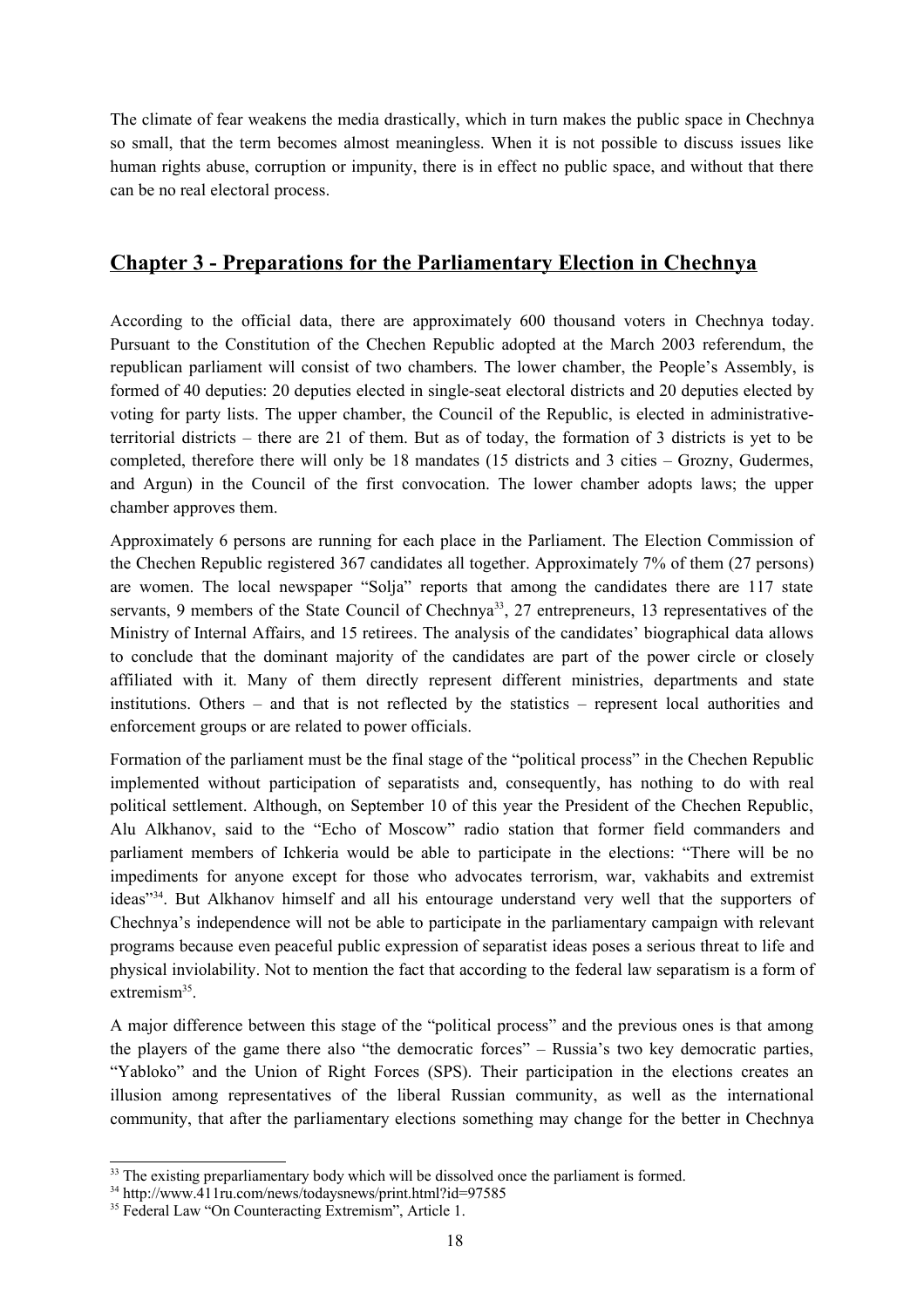because there will be healthy democratic forces prepared to call the existing problems their real names and facilitate, as much as they can, the beginning of the real settlement of the conflict.

In order to understand if these hopes are justified, it is necessary to analyze, which parties are going to participate in the elections and what kinds of programs they offer. In the beginning of fall 2005, Chechnya's residents and external experts mainly agreed that the following parties were active to different extent and known to the public: the "United Russia", the "Motherland", the "Eurasian Alliance", KPRF,<sup>36</sup> "Yabloko" party, SPS, and the Republican Party of Russia. We will not however consider the latter because on October 20 they failed to register their election lists: the election committee identified  $23.6\%$  of invalid signatures therein<sup>37</sup>.

#### \*\*\*

The "**United Russia**," the power party, is an unconditional leader on the electoral market. The Chechen chapter of the "party of power" consists of 29 thousand members and 419 departments (at least one department operates in each residential area; two or even three departments may be found operating in large residential areas). Such popularity is accounted for by the fact that the party remunerates its "especially active members", provides them with health care benefits, etc. Young people present their "United Russia" membership cards at block posts to prove their reliability. Within the republic the party is steadily associated not only with the Kremlin, but also with the Yamadaev brothers one of whom, Ruslan, is a deputy of the RF State Duma representing the very "United Russia", and the other, Sulim, leads the "Vostok" army battalion which became known to entire Russia following the events in the Borozdinovskaya settlement<sup>38</sup>.

Earlier, the "United Russia" was to a significant extent controlled by Akhmat Kadyrov and later by his son, Ramzan, who oversees the law-enforcement bloc in Chechnya. But right now the relationship between Ramzan Kadyrov and Sulim Yamadaev are rather tense. At any rate, Ramzan Kadyrov will not participate in the elections either representing the "United Russia", or any other party. He explains it by saying he is too busy ensuring the security of the republic. Sulim Yamadaev is not running for the parliament either. But his brother Isa Yamadaev is on the list. And the party largely remains under the wing of the Yamadaev's clan. The first three positions of the party list are occupied by high-rank state officials: the Minister of Agriculture of the Chechen Republic, Dakhuvakh Abdurakhmanov, Chairman of the Committee for Displaced Persons under the Government of the Chechen Republic, Tsurpa Magoyuv, and Chairman of the Committee for Control Over Expenditure of State Funds under the Government of the Chechen Republic, Adlan Barzukayev.

<sup>36</sup> Communist Party of the Russian Federation.

 $37$  The Chechen regional chapter of the Republican Party of Russia (CRC RPR) – is an umbrella structure formally uniting local activists of "Our Choice" led by Vladimir Ryzhkov, the party of pensioners, communists (none of the headquarters officers we surveyed knew what kinds exactly) and "maybe somebody else, we are not sure, but all these people have been advocating democratic ideals since 1991". The CRC RPR draft program included protection of human rights, environment, economy, and the social bloc. The key emphasis was on the employment problem. According to Protocol No. 1 of the CRC RPR Foundation Conference, as of September 19 there were 167 registered party members, and it is very unlikely that the membership has significantly increased in such a short period of time.

<sup>&</sup>lt;sup>38</sup> On June 4, 2005, local law-enforcement officers, apparently, rebel fighters of the Yamadaev's battalion, "Vostok", arrived at Borozdinovskaya in 15-20 vehicles and two armored troop carriers and executed a largescale cleaning. They destroyed four houses, killed an old man, Magomedgazi Magomazov, and took 11 men in an unknown direction.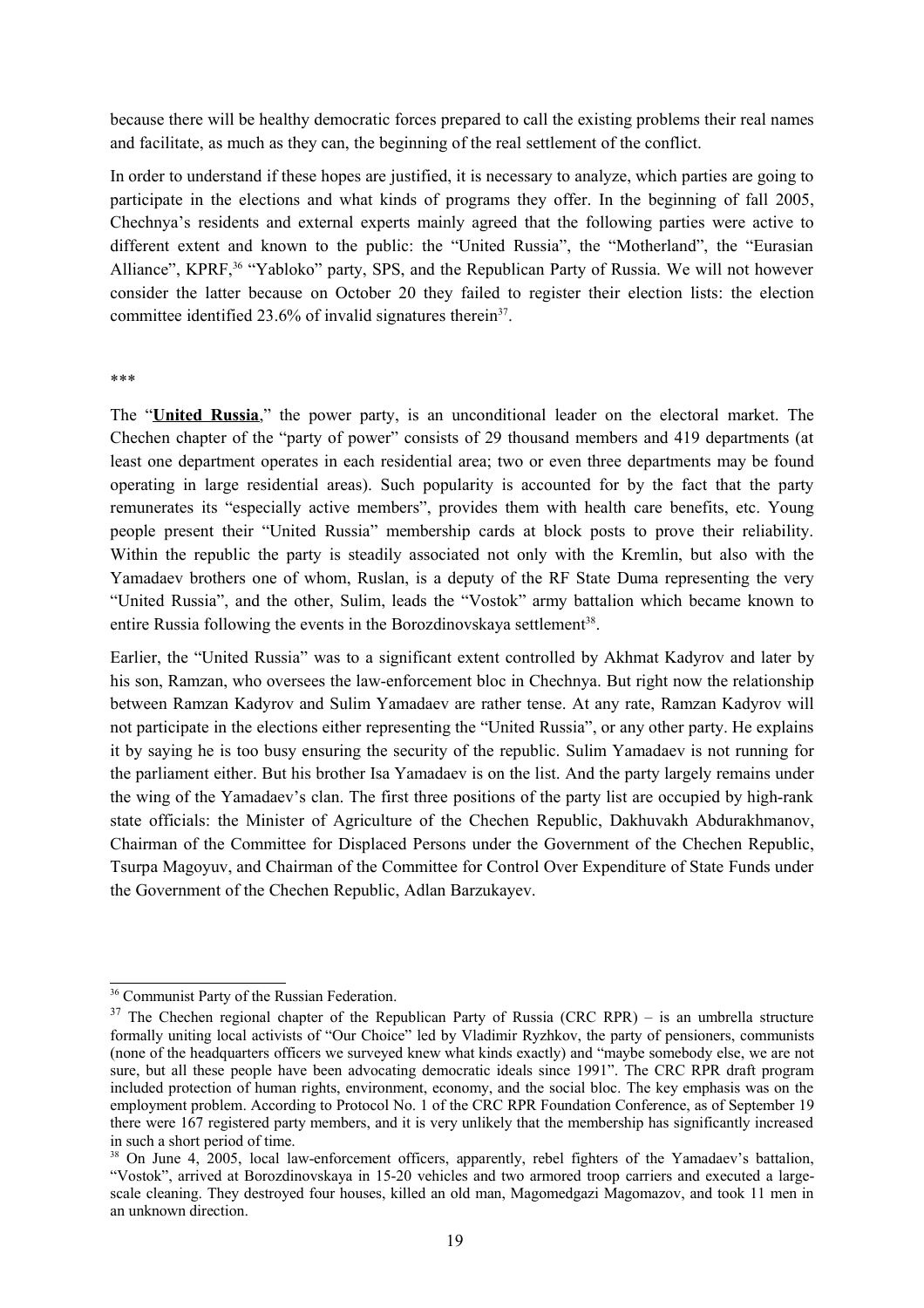The TV-spot of "United Russia" proudly informs the audience: "United Russia upholds the cause of Akhmat-Kadzhi Kadyrov. We are coming into the Parliament. We care and we are responsible. United Russia is the power party of the people".

Monitoring the situation around the parliamentary elections in the Chechen Republic we interviewed in Grozny the Head of the Political Issues Department of the "United Russia". In particular, he noted: "In these elections we certainly expect a high voter turnout, 85-90%. According to our most modest estimates we will receive at least 80% of the votes". When asked which parties were primary competitors of the "United Russia" he said: "The "United Russia" has no competitors in Chechnya!"<sup>39</sup>

The party officer was not aware of the substance of the party program but he found a previously published version of the program in the press and read it out loud point by point: protection of the environment, protection of motherhood and childhood, secondary education, higher education, the economic bloc, etc.

When asked if the scandal around the Borozdinovskaya events affected the party's rating the Head of the Department said: "What happened in Borozdinovskaya is a blatant provocation to discredit the Yamadaevs family and the "United Russia". But this provocation was not successful. And in general, such things happen often all across Chechnya. So, why the "United Russia", all of a sudden?"

After such a comment, which de facto acknowledges that arbitrary actions of law-enforcement officers and murders and disappearances of people have become a system in Chechnya one cannot help but wonder why this problem is not reflected in party's program. This, however, is a rhetorical question, especially in the light of activities of "Yamadaev's" rebels in the republic.

\*\*\*

Thanks to a tough stance with respect to Chechnya, which has been repeatedly reiterated by the leader of the "**Yabloko**" party, G. Yavlinsky, the party has a rather considerable support rating in the republic. According to the leader of the regional chapter of the "Yabloko" party in Chechnya, Sharip Tsuroyev, it amounts up to 25%*.* "Yabloko" has 15 departments in the republic and over 1,000 members of whom 60% have higher education. Many of them work in the sphere of education and transportation.

The TV-spot of the "Yabloko" represents a monologue of a candidate who is sitting in a room against the background of green wall-paper. He is reading his statement from a piece of paper. The party's advertisement does not really catch one's eye. The reason behind it is, probably the lack of campaigning resources.

The "Yabloko" party members hope to receive at least 6-7% of the votes in the parliament. To ensure achievement of at least such a modest result they deem it necessary to explain to Moscow and Alu Alkhanov that a pluralist parliament will attribute more legitimacy both to the President and the Government of the Chechen Republic.

The first point of the "Yabloko" program in Chechnya is reinstatement of respect for the human being and human dignity. Further: improvement of the ecological situation, creation of jobs, education, and the social bloc.

<sup>&</sup>lt;sup>39</sup> It should be noted that several "active party members" inquired in a private conversation if they could be moved abroad because the rumor had it that "the Council of Europe will be in charge of monitoring elections in Chechen flatlands which means that the vote count in those areas will have to be honest and that is a sure way to lose our jobs…"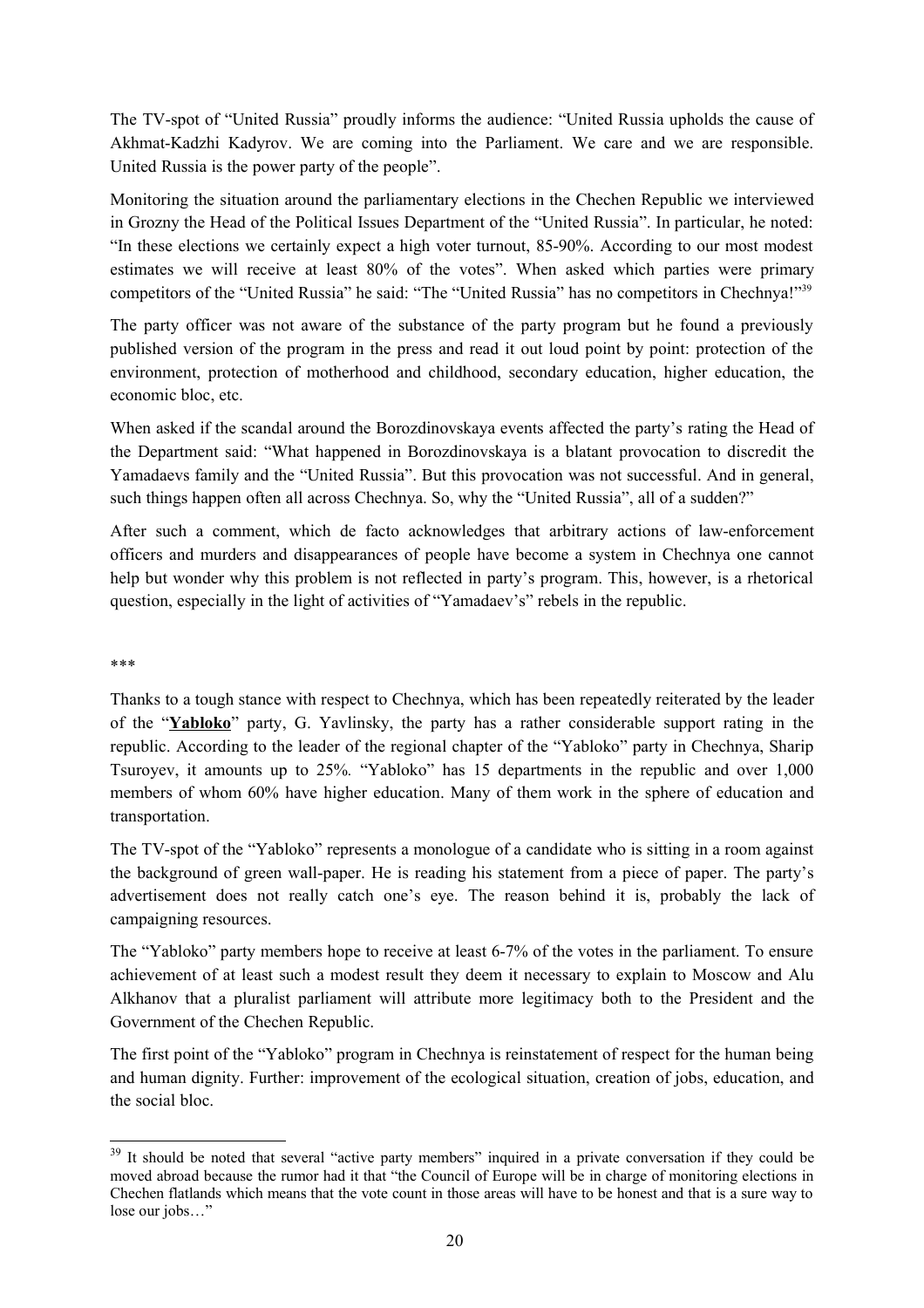When asked about what and how the parliament can do with respect to the reinstatement of human dignity Sh. Tsuroyev said that the "Yabloko" party would urge people to respect one another and observe the law. When asked if the "Yabloko" party finds arbitrariness and impunity of representatives of law-enforcement structures to be the priority problem Tsuroyev responded: "You have to understand, that if we keep mentioning crimes all the time it will lead to nothing. Today, in these conditions, one may not rub it into people's faces: "You're a thief, you're a criminal!" As difficult as it may be but we all should forgive each other… Kindness has supremacy over truth".

Among "Yabloko" candidates, no one openly speaks about human rights violations, impunity and arbitrariness of the enforcement structures. Though some hint at the necessity to "boost the efforts aimed at finding the disappeared and setting free those who are held by force or were wrongly convicted" (Djunit Amaev) or identify the task of "reinforcing the rule of law and protecting citizens from arbitrariness and violence (Sultan Sugaipov). However, they do not name the source of those problems.

Although G. Yavlinsky has repeatedly pointed from Moscow to such problems as impunity and arbitrariness of representatives of law-enforcement structures and publicly condemned the ongoing war in the republic, the program of the local party chapter does not mention any of those words. Several party members with whom we managed to speak unofficially said: "If we win the elections we will name all those who are to blame. At the moment we must ensure our safety". But will the "Yabloko" party be able to retain support of its voters in Chechnya if it keeps being silent about what is of the utmost importance for each of its residents?

#### \*\*\*

For the people of Chechnya, who has been at war for over ten years, a nostalgia for the Soviet Union – not for the Soviet regime but for the time of peace and stability – is highly relevant. Brezhnev's period – the so called stagnation – is now recalled by the Chechens are the happiest time. So, in their campaign, the Communist Party appeals to the nostalgic feelings of the electorate, to their memories about the life before the war, the undestroyed Grozny, the enormous construction projects and giant factories of the Soviet Chechen-Ingush Republic. The parliamentary program of the party is predictably focused on social issues, and their pre-election strategy is quite obvious from their TVspot. Three rather aged candidates, who are on top of the KPRF list, proclaim from the screen: "I remember that time very well." To the sounds of a well-known tune from a Soviet film, there appear the images of the old Grozny, factories, schools, supermarkets, fountains, museums, women in short skits fashionable in the seventies, military parades, and happy faces of children. In every TV-spot there is always a tram or a trolley, which are perceived by the residents of Chechen as symbols of the pre-war city and evoke the so cherished details of the former peaceful routine, the very routine that the people have been deprive of for almost 11 years. "I will do everything to return that!" – promises the candidate. "The Communist Party of Russia is the party of the future!"

The images stringed by the communists are dear to the hearts of the Chechens. Having found out that the drafters of this report made a video recording of the KPRF TV-spot, several families from Grozny asked to borrow the tape "just for a day" to copy the pre-war scenes. Maybe, some of the electors will indeed give their votes to the communists out of gratitude for that visual gift.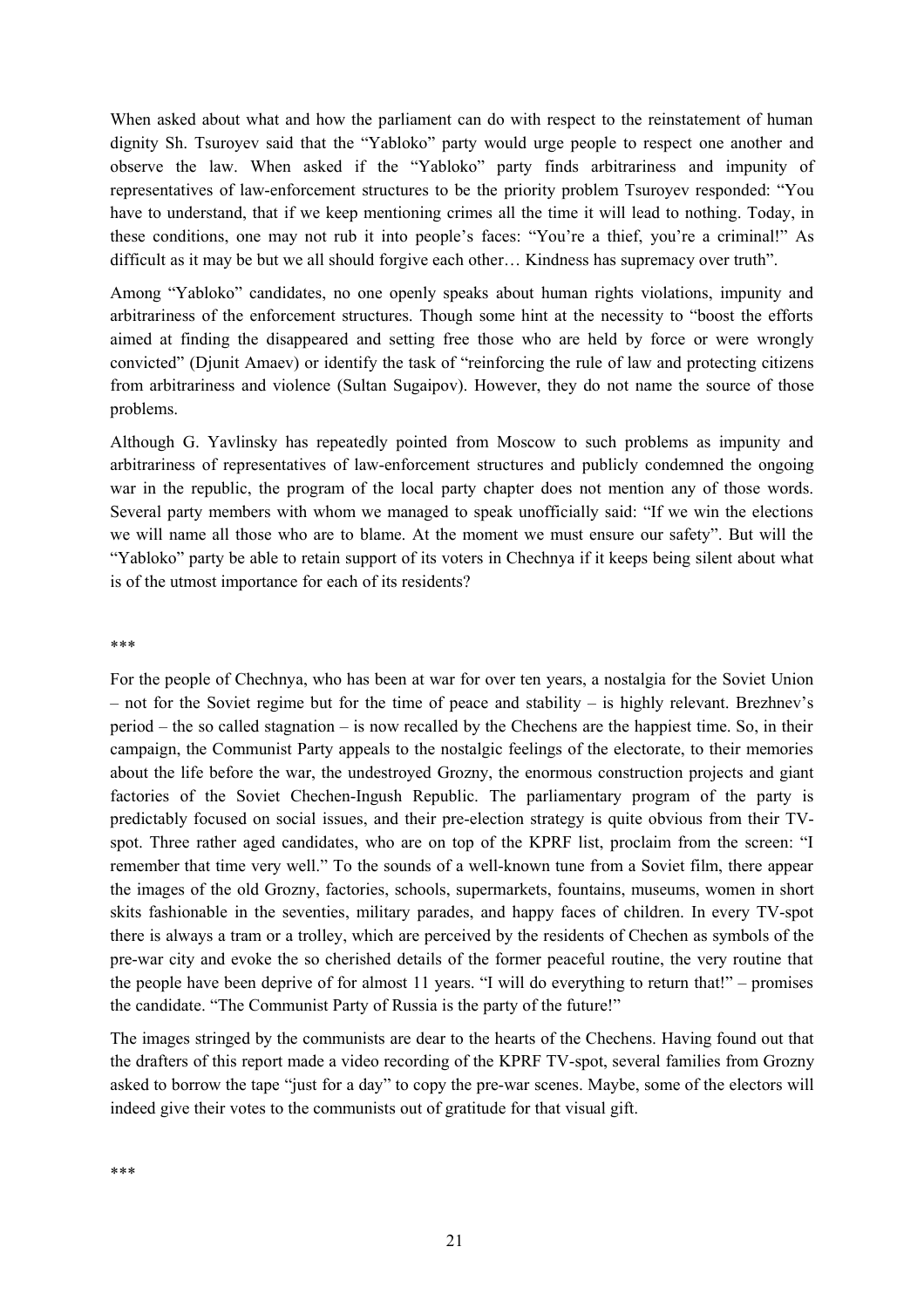Formally the **SPS** has about 1,000 members in Chechnya. But until recently no active work has been done, and party's membership relies on employees of the Ministry of Industry and Energy as well as structures controlled thereby: Minister's nephew, Mussa Dushukayev, has been in charge of the SPS in Chechnya for a long time. Although, a month ago, Zina Magomadova, head physician of the Pobedinskaya territorial hospital in the Groznensky (Selski) district, replaced him in the position of the chairman of the party's regional chapter, the SPS headquarters continues to remain in the Ministry's building.

The membership of the party primarily consists of heads of enterprises and businessmen. At the same time, the second position in the party's list is occupied by the former Defense Minister of Ichkeria, Magomed Khambiyev who took sides with the pro-federal government after several dozens of his relatives, primarily women, had been taken hostages by Kadyrov's fighters. Khambiyev, allegedly, ensures support of the party in the highlands. Like the "Yabloko" party, the Union of the Right-Wing Forces hopes to receive 6-7% of the votes.

Upon the whole, SPS activities in Chechnya are as questionable as Khambiyev's loyalty to the federal center, and the party's election campaign rhetoric is hardly more convincing than that of the "Yabloko" party. The priority of the SPS program in Chechnya is to counteract defamation of Chechens in mass media and discrimination against Chechens in Russia upon the whole.

The SPS also intends to advocate economic freedoms and normal conditions for transportation of goods and movement of people in the North Caucasus and in entire Russia. The party plans to fight the clan system and corruption and carry out broad cultural programs (such as, for example, restoration of the regional museum).

Finally, the SPS is concerned with the problem of ingovernability in the republic. The manager of the SPS program in Chechnya, political scientist Timur Muzayev, explained: "Only an appearance of the power vertical has been constructed. In reality, the federal structures have lost control over the special services. We will put together a special parliamentary commission, we will send out deputy inquiries and work with public organizations to ensure that criminal proceedings are instigated and completed… The problem now is not that the will of the federal center is ill, but that the executive vertical is dysfunctional. The creation of the parliament will at least give us a chance to begin the process of restoration of primary links between the society and the power…"

#### **\*\*\***

The doctrine of the "**Eurasian Alliance**" party is based on the premise that "the peoples of Russia are connected with one another not by their race, but by the commonality of their historical destiny, joint efforts undertaken to create a common culture and state, populating an independent common place of development – Russia-Eurasia". At the all-Russian level the party itself is absolutely marginal. It would seem that it would be completely impossible to imagine the Eurasian unity idea succeed in Chechnya, considering the latter's Vainakh conviction of being unique and great efforts undertaken to preserve its traditions. But today, the "Eurasian Alliance" is certainly well known and referred to as a serious participant of the forthcoming elections.

Eurasianism as such is almost not known in the republic but citizens' attention is drawn to the fact that the party is running for the parliament under the Kunta-Khadji's slogan: "Reconcile those who have quarreled; war – is savagery. God will never come to the place of bloodshed. Distance yourselves from everything that reminds you of war. Your strength is your mind, patience, and justice. The enemy will not withstand this strength and sooner or later will admit his defeat".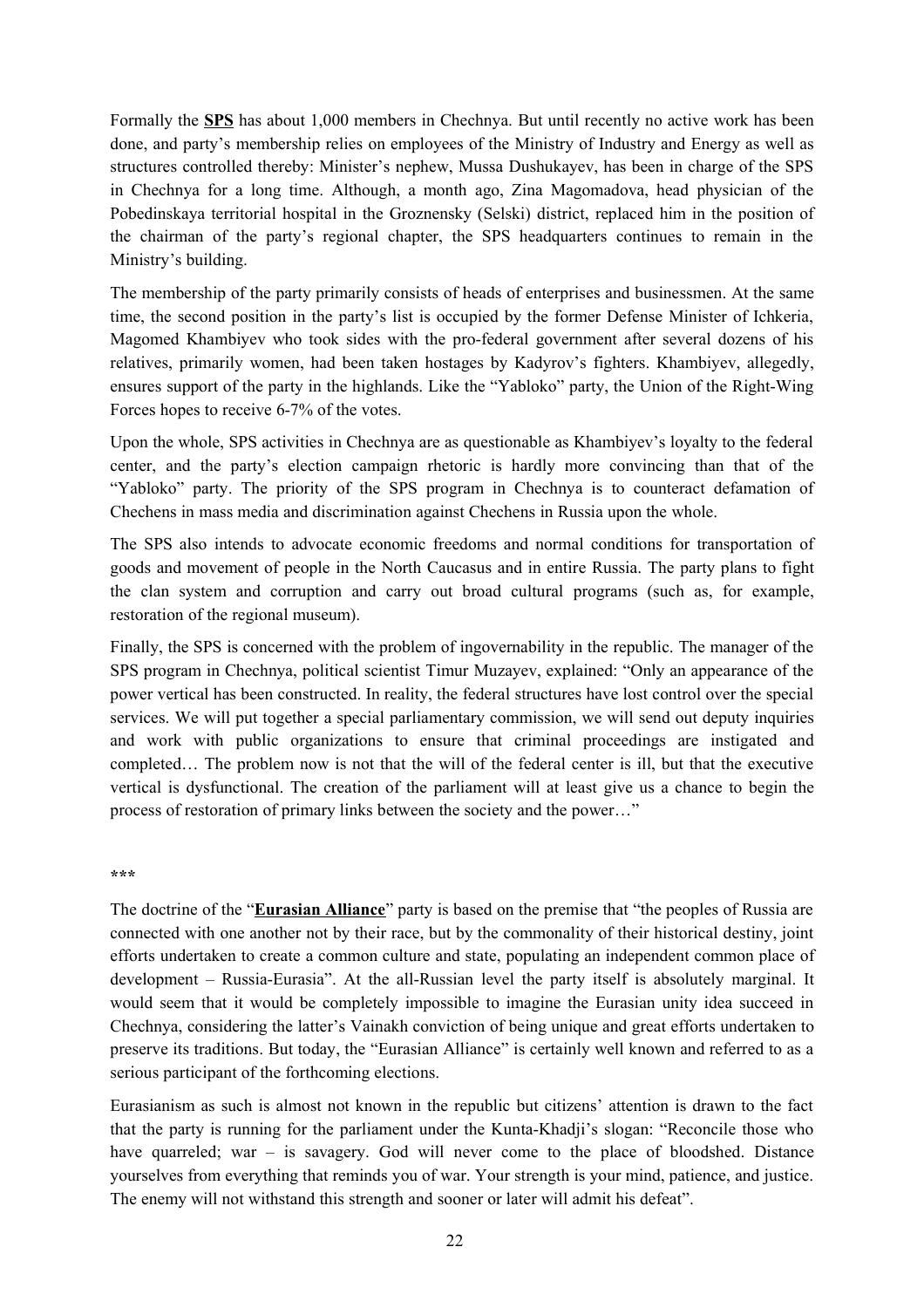Kunta-Khadji Kishiyev, a contemporary of Imam Shamil, is a person well respected all across Chechnya. At the end of the devastating Caucasian war he came up with a doctrine whose nonviolent meaning is clear from the above quotation. Kunta-Khadji belonged to the Qadiri Rifai Sufi Order and today nine out of ten Chechens adhere to his vird (doctrine). Thus, to construct one's election campaign under the banners of Kunta-Khadji – is a brilliant PR windfall. Because the voters will not go into the details of the Eurasian philosophy, nor will they find out that Eurasianism and the Kunta-Khadji doctrine have absolutely nothing in common.

The leader of the Chechen eurasianists, "a highly-ranked employee of the government of the Chechen Republic" (this is how he is presented on the party's website), Said Yusupov, describes the program of his party as follows: "To begin with, the government system must be constructed in such a way so that a steady and stable growth of the standard of living of the population could be seen… But most importantly, we need clear and transparent laws and strict compliance therewith! We will fight against lawlessness and impunity. There must not be any untouchables before the law. We need current, permanent control over compliance with laws. From beneath, the power must be supported by the civil society and its institutes. And activities of such organizations must be legally ensured, they must be provided with conditions to exercise civil control! The problem of disappeared persons is one of the most painful in the republic. We will also insist on amendments to the law on victimized peoples to simplify the procedure and ensure fair compensations. We plan to focus on education. The republic needs compulsory secondary and free higher education. A people should fight using not weapons but its intellect and talents… We will pay special attention to the employment problems… And above all, most important is the security! Today, the security is the cornerstone of everything else".

These are the words that are most important for modern Chechnya. And these are the words that many people had waited to hear but never heard from the democratic parties. So, why are the eurasianists not afraid of saying the words that the democrats cannot let themselves say? The answer is simple. The list of candidates from the "Eurasian Alliance", apart from several employees of the Government, the State Council of the Chechen Republic, and head of the republican FSKN department (the Federal Service for Control over Narcotics Turnover), includes the management of the Gudermes sports school for children and youth patronized by Ramzan Kadyrov, and director of the company "Leader" – a network of gas stations owned by Ramzan Kadyrov – that covers the entire territory of Chechnya.

Together with the party lists Yusupov showed us an advance copy of one of the candidate's advertising flier. Its polygraphic quality and design (thick glossy paper, color print, distinctive edging) do not differ from materials issued by the Akhmat-Khadji Kadyrov Fund. The previously mentioned quotation from Kunta-Khadji is at the top of the flier. The name and words of Kunta-Khadji combined with the "polygraphics of the power" should produce a powerful impression upon the voter. 20 thousand such fliers are printed for each candidate and a separate series of fliers is published about the party itself. Thanks to powerful patrons the election campaign of the "Eurasian Alliance" enjoys solid financial support in Chechnya.

\*\*\*

The "**Motherland**" is a national-populist party represented in the Russian parliament that opposes the RF Government and is loyal to President Putin. This party will participate in the elections to the Moscow City Duma scheduled for December 4, 2005 under an anti-migrant slogan, "Moscow is for Muscovites!", and its leading activists are characterized by tough discriminative and xenophobic rhetoric, first and foremost, with respect to natives of Caucasus. Thus, the very fact of this party's operation in the Chechen Republic can be explained exclusively by citizens' ignorance. For example,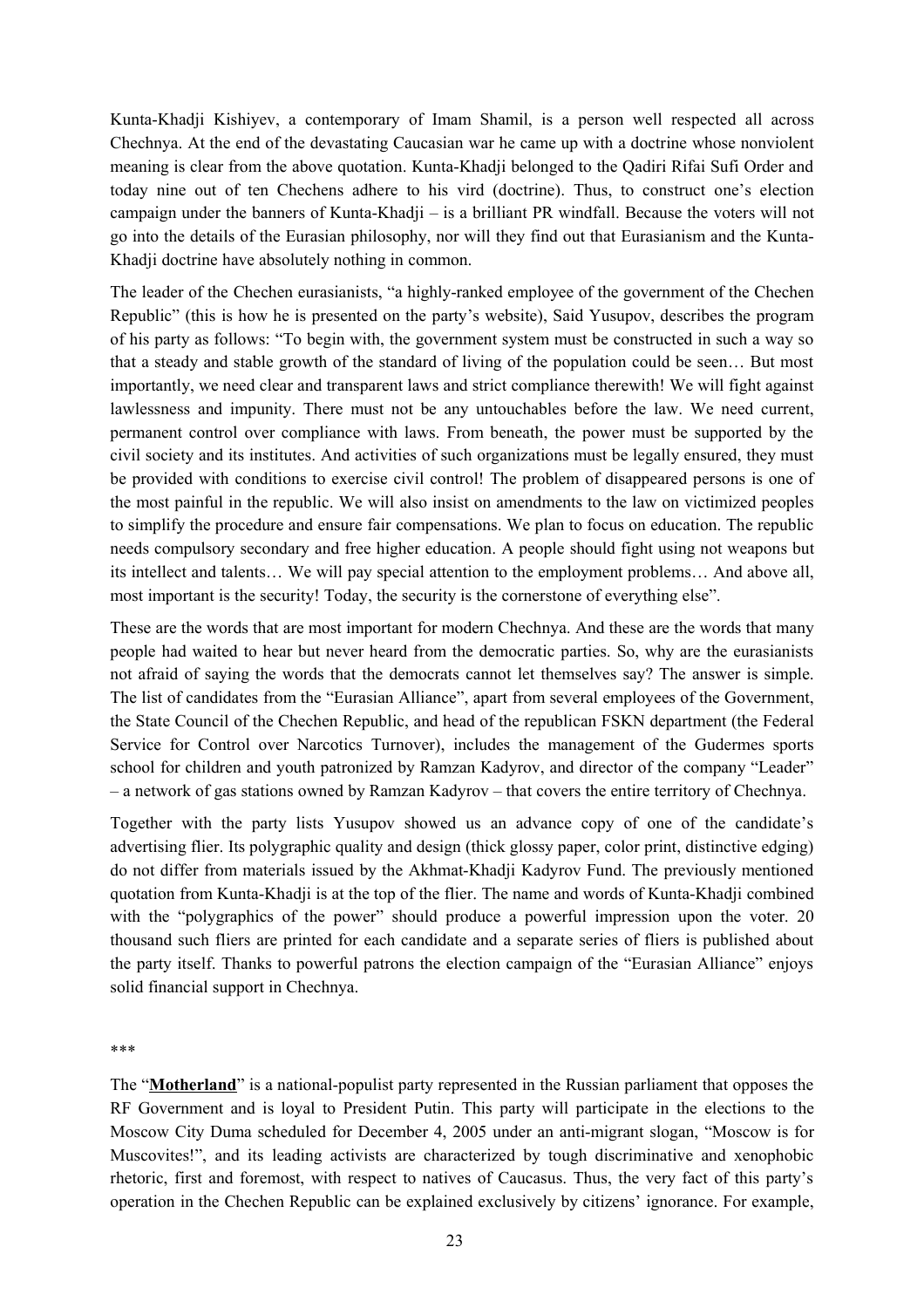on December 7, 2003, as we monitored federal parliamentary elections in the Chechen Republic, we heard from several voters who had cast their ballots for the "Motherland" that in their opinion a party with such a name would do everything for national revival of the Chechen Republic. Unfortunately, on the eve of the Chechen parliamentary elections we were unable to meet the management of this party's republican chapter. "Motherland" posters are pasted all over Grozny and each of them carries a seemingly reliable downtown address – Prospekt Pobedy, 4. But at this address there is only an empty destroyed building.

#### \*\*\*

From the interviews we conducted we infer that all the parties participating in the elections agree upon one point: the seats in the parliament have generally been assigned (in consideration of the interests of the Kremlin, Ramzan Kadyrov, the Yamadaev brothers, members of the Government of the Chechen Republic, etc.). But the "independent" forces may claim a few of them of them on the condition of loyalty to the ruling clan. And upon closer examination, these forces produce a sad impression.

The problem is not that the separatists do not participate and may not participate in these elections, in principle, even though a real political process is impossible without the participation of the separatists. It is obvious for anyone who has spent at least some time in Chechnya that today, at the dead-end of a multi-year conflict, the key problems of the people are their security, the arbitrariness of law-enforcement structures, and the ongoing bloodshed. But the democrats do not feel safe enough to speak about anything other than human dignity, ecology, and the social bloc. And the most important words about ensuring security and fighting impunity are the prerogative of those who are sure about their safety but not interested in real settlement of the situation in the republic.

If today, among the participants of the parliamentary elections in Chechnya, there were at least one political force prepared to speak the truth about the situation in the republic and undertake real steps towards its gradual resolution by fighting impunity, advocating human rights, demanding a true amnesty (not accounted for by a transfer to local law-enforcement structures) for all those who are willing to lay down their arms and those who are not guilty of war crimes, as well as by securing legalization of political separatism to reclassify the military conflict into a political one – then one should pay close attention to these elections and make everything in their power to give this force a chance to end up in the Parliament. But right now there is no such force.

In these conditions, the very process of election campaigning does not deserve much attention. It just becomes meaningless. Residents of Chechnya may derive some nostalgic please from the communists' TV-spot. They may note the creative efforts of SPS and support their pre-election action to cleans the Internet from "anti-Chechen" sits or their memorial rally to honor the victims of genocide and deportation in 1947. The electors may buy some of the Eurasian Alliance's promises. But they all clearly understand not only that the majority of the places in the Parliament will belong with the United Russia but also that the other parties are simply appendages of the power clan. In this respect, it is indicative that one of the key SPS' figures in the election race, candidate Adnan Temishev, president of the Foundation of Support to Physical Education and Sports of the Chechen Republic, appears in the party's TV-spot speaking in a gymnasium with a huge portrait of Akhmat Kadyrov on the background.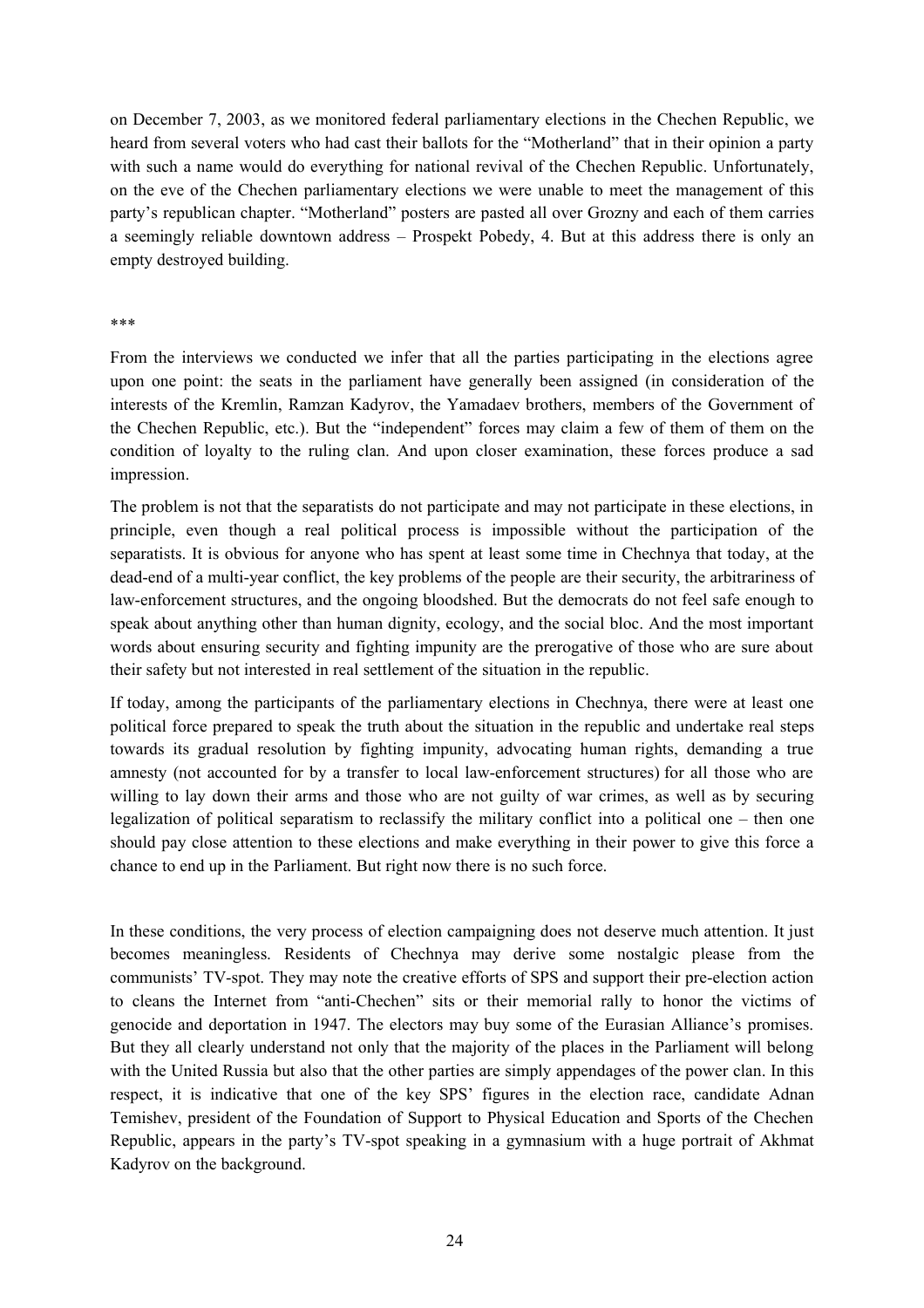In such a situation it is far from surprising that the election campaign has been quite uneventful. And this time, in contrast to the previous elections, the relevant legal norms were generally complied with. In addition to the United Russia's carried visual agitation materials, one could see numerous posters of the KPRF and SPS, and to a lesser extent, those of the Eurasian Alliance, Yabloko and others. The republican TV-channel "Vainakh" featured the parties' TV-spots and provided air time to the candidates who monotonously voiced (mostly read) their very similar programs. Those who, based on the experiences of the previous election in Chechnya, expected to see an imposing dominance of the United Russia's campaigning products, were wrong. In the course of the campaign, we have not identified any grave violations of the established procedure. No obvious pressure on candidates and parties has been observed. Unlike to the previous campaigns, no cases of violence against and harassment of election headquarters' representatives have been uncovered. The participants of the election race did not even seem to resort to dirty technologies and "black PR."

Representatives of all parties publicly voiced their certainty that the election would be democratic and expressed their intention to send observers to each poling station. However, when informally asked: "Does it mean that there will be no falsifications?" – the leader of the regional branch of one of the democratic parties replied: "No, it just means that the falsifications will take place with consent of all the observers."

The general lack of procedural violations on the level of the campaign is linked to the lack of need for manipulations with agitation or using brutal force against opponents – the period of preparation for the election has been free of any struggle or intrigue. And the leading representatives of "Yabloko" and SPS on the federal level admit in unofficial environment that they don't perceive these elections as elections, and that the number of places they will get in the Chechen Parliament has already been agreed with the Kremlin. Indeed, it is important for both Moscow and Grozny to create an illusion of a pluralistic parliament for their respective public relation purposes.

It should be noted that the election campaigning was done pro forma only. The real campaigning in process of preparation of the elections was focused on demonstrating the power of the Kadyrov clan and was aimed at emphasizing to the residents of Chechnya that the true power in the republic belongs with Ramzan Kadyrov and the parliament will simply become another body supporting the chosen course.

In this respect, it is illustrative that from the beginning of the fall and especially during the period of the election campaign new, big and impressive portraits of Akhmat Kadyrov, Ramzan Kadyrov and both of them together have been put up in all the localities of Chechnya. And it is in this context of "parallel" agitation that we have seen one case of illegal use of force by the enforcement officers.

On November 7, in the village of Chiri-Yurt, Adam Sugaev (19 year of age) and his two friends Beslan and Magomed were kidnapped by the "kadyrovtsy". The kidnappers knocked on the door of the Sugaev's uder pretext of an identification check. Having looked at the identification documents of all the family members, they whispered to Adam: "We came for you. Don't make any noise. Go out into the yard." Outside, they forced Adam into their car, put a bag over his head and drove away. By that time, Magomed and Beslan were already in the car. The young men were brought to the "kadyrovtsy's" base in the village of Geldagan. It appeared that they were suspected in having burnt a portrait of Kadyrov-father and Kadyrov-son on the background of a sport-center "Ramzan" in Gudermes. (The portrait had been put up in Chiri-Yurt one week before the described events.) For six hours, Adam, Magomed and Beslan were held in a basement. In order to force them to confess, they were cruelly beaten, threatened with firearms, and told that they hands would be cut off with a nice. Adam, who is ill with tuberculoses and took the beatings very badly, nevertheless refused to "plead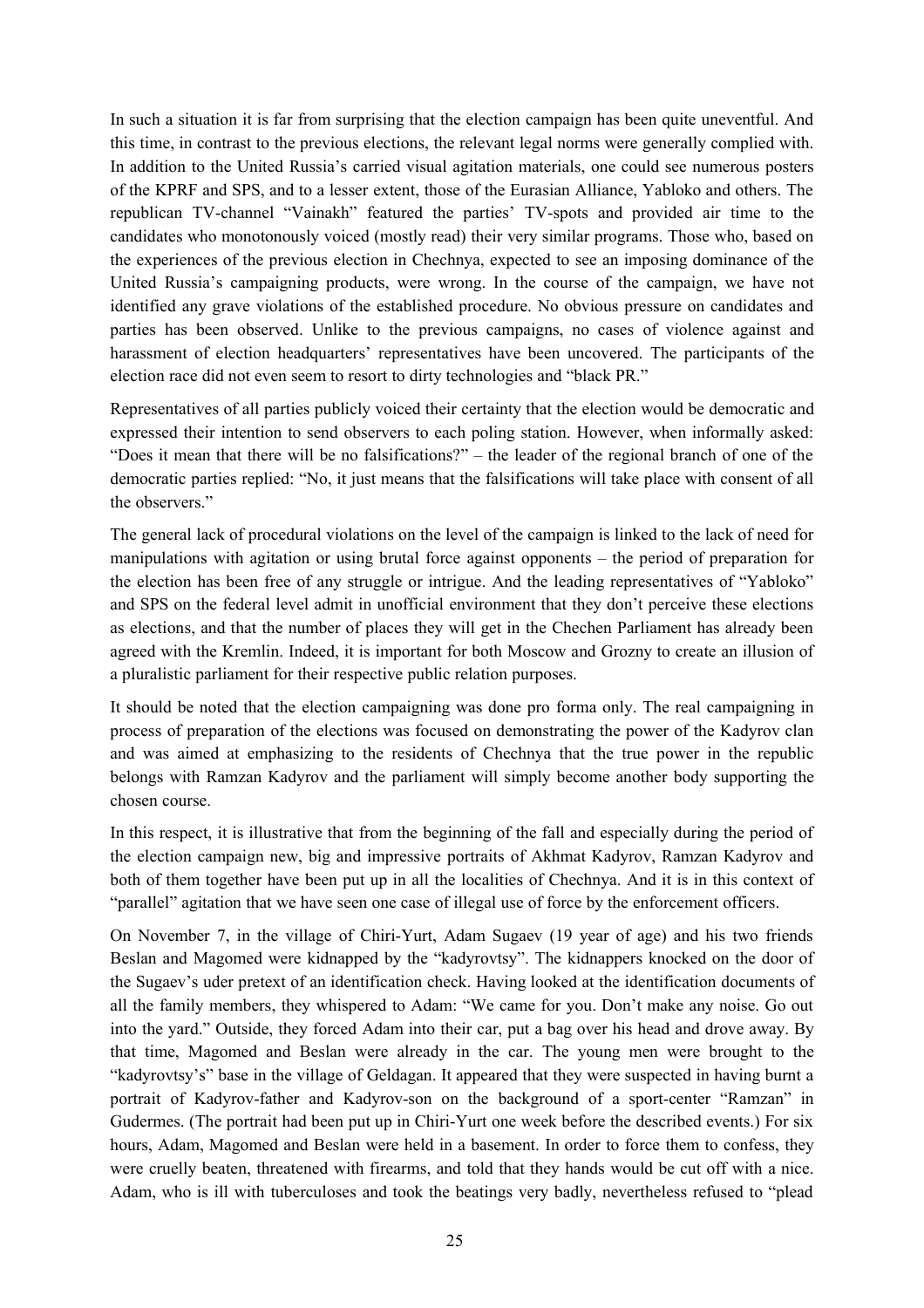guilty." Then, "kadyrovtsy" attempted to make the young men cooperate and asked them to help identify the persons who had put the portrait on fire. Sugaipov refused to cooperate and was finally released.

It is also indicative that the key event – indeed, the only major event – of the pre-election period had to do not with the election but with the birth of Ramzan Kadyrov's first son and heir, who was named Akhmat after his later grandfather. The long awaited birth of the boy (Ramzan Kadyrov had had four daughters before this male child was finally born) was celebrated on a republican level. On the initiative of local administrations' heads (particularly in those localities where "kadyrovtsy" have their bases), district departments of culture and offices for social and economic development, festive dances were organized in the streets. In the city of Gudermes and in the village of Tsenteroi, special "fireworks" were arranged, which really scared the local residents. A woman from Gudermes described this as follows: "Gudermes survived two wars but it had never seen anything like that. In the morning, all over the city, they started firing from all kinds of different weapons, grenade launchers and such. We decided the rebels entered the city and the third war was beginning. Women went wild from fear and run to collect their children from school. Kids were crying. Many went hysterical. One boy from School #3 had an awful panic attack. Then, my neighbor somehow managed to find out what was happening. So, he went outside and started yelling to the women: "Stop this! Don't be afraid! Kadyrov's just had a son, that's what they're shooting!" He was able to reach out to many of the women this way. And in Kurchaloy people spent all night in their basements. For them it all began in the night already."

Unfortunately, for the majority of Chechnya's people, "piece" still belongs to the category of dreams, not to the category of "reality." The dominant feeling is fear. And this in itself evidences that free and fair elections aren't possible in the republic today.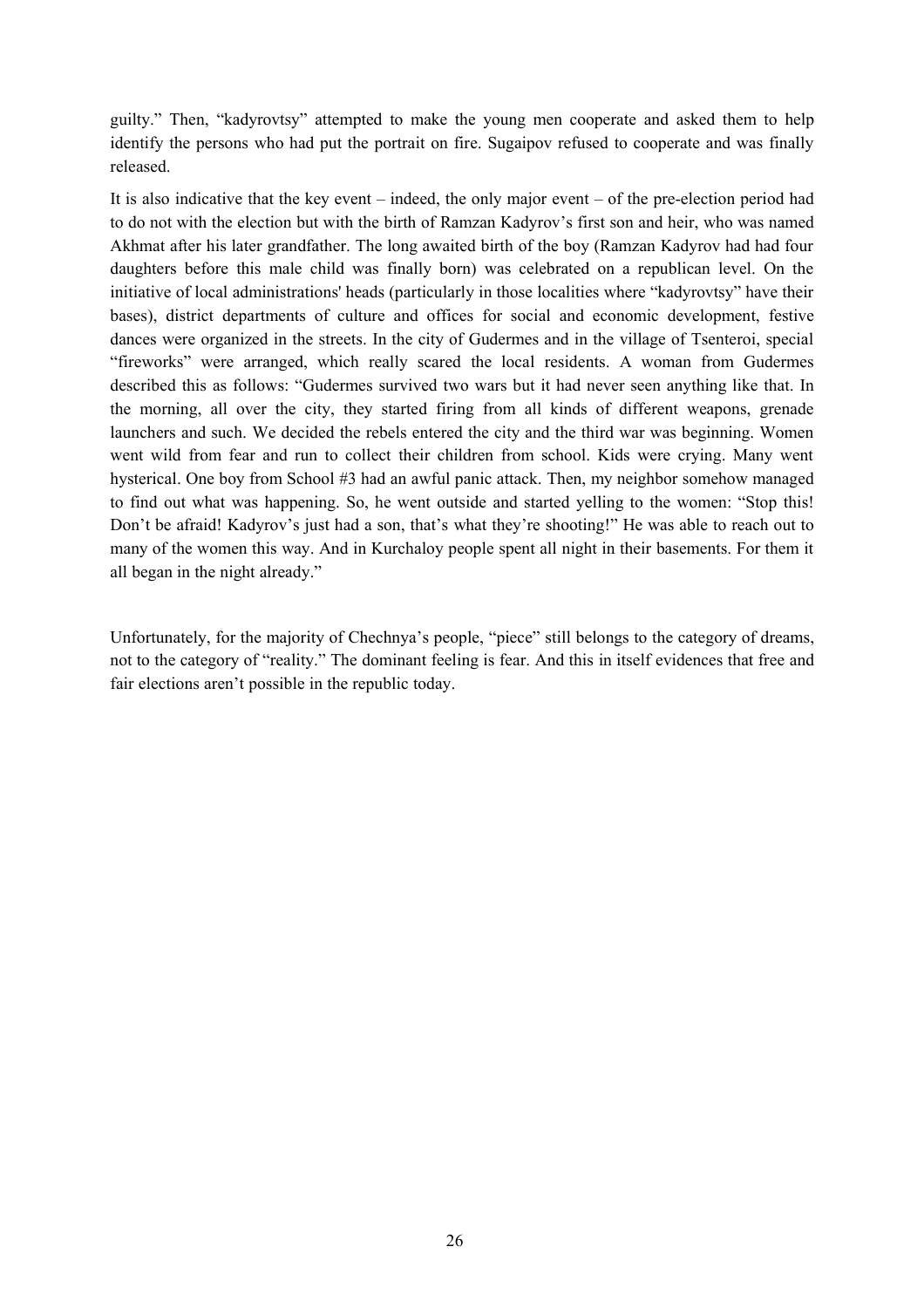### **Section II**

## **In a Climate of Fear**

## **Chapter 4 - Activity of Chechen Rebel Fighters and Armed Clashes Between the Antagonists**

The claims of the federal authorities that the situation in Chechnya has stabilized and the problem of armed conflict is non-existent is refuted by the continuing activity of Chechen fighters. If to classify the events in the Chechen Republic and the adjacent areas as an armed conflict of non-international character (and this exactly is the position of the authors of this report as well as of many experts inside and outside Russia), the attacks of fighters on armed personnel of Russian security services and military men should be analyzed within the framework of military actions, not of terrorism. Based on this, it is illegitimate to call terrorists all of the armed separatists fighting in the North Caucasus.

At the same time, as a result of protracted armed conflict, which has lasted for over six years and has transformed into a guerilla war, the fighters not infrequently attack civilians and unarmed representatives of state authorities, this way gravely breaching the humanitarian law. At least part of the armed groups, which oppose the federal authorities have adopted terrorist methods. In 2005 federal forces assassinated the President of the Chechen Republic Ichkeria, Aslan Maskhadov, a politician and a military commandant who had consistently condemned terrorist methods of struggle. After his death a notorious terrorist, Shamil Basaev, and a propagandist of terror, Movladi Udugov, were included in the political separatist government of the Chechen Republic Ichkeria. Earlier Basaev took responsibility for bomb blasts at the Kashirskoje highway and at Rizhskaja metro station in Moscow, for blowing up two passenger planes, and for hostage taking in Beslan. And although throughout the first 10 months of 2005 there have been no major terrorist acts in or outside Chechnya, clearly the new leadership of the Chechen Republic Ichkeria made a stake on shifting their military effort from inside to outside Chechnya.

Although Chechen fighters have been active in Chechnya throughout 2005, their presence on the lowland Chechnya has reduced compared to 2004. The main tactics on the plain has been planting explosives and attacks in small groups of military servicemen, personnel of security forces, militia. Most large-scale armed clashes take place in the mountainous areas but it is very difficult to get reliable information about them. Information about casualties and fatalities of security services in the mountains does not get into press and leaks to human rights groups through individual sources among Chechen security servicemen. In the mountains "Memorial" has registered cases of threats and murder of civilians, who cooperate with the security agencies of the Chechen Republic and with the federal troops.

In 2005, "Memorial" continued to document persecution and murder of heads of local governments:

On October 24 at about 10 p.m. unidentified armed men killed Khatsuev Umar, aged 47, the head of administration of the village Chechen-Aul, Groznensky (Selsky) district of Chechnya. The assassins attacked Khatsuev in the yard of his house, when he was without his guards. At about 10 p.m. when Khatsuev went outside to the toilet, unidentified men who were waiting for him in ambush opened fire from automatic weapons and grenade-launchers and shot him dead. On October 24, Khatsuev had his birthday. Thus, at night of August 14-15 a large group of fighters arrived at the village of Roshni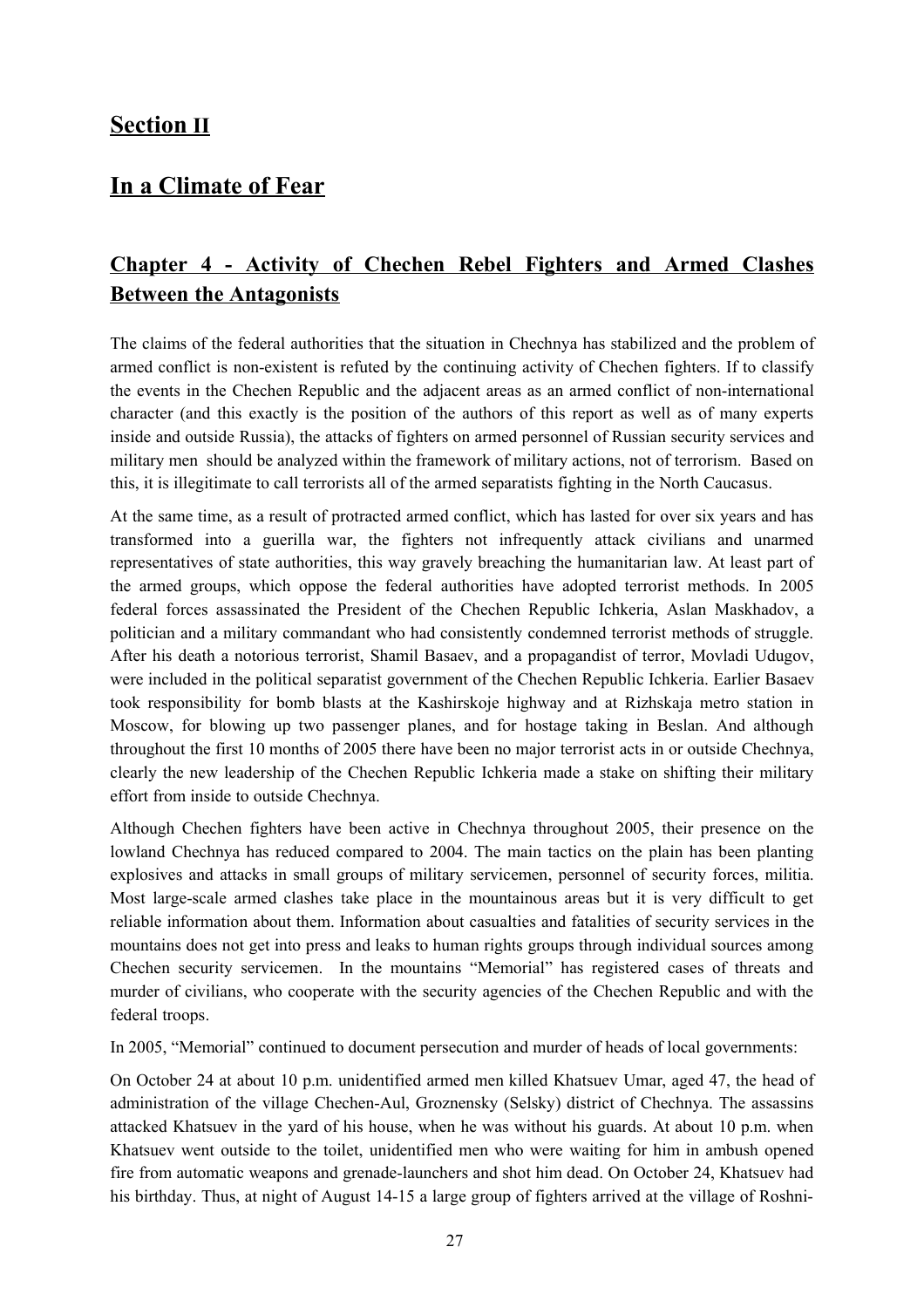chu, Urus-Martanovsky district of Chechnya. They seized control over the entrance to the village and attacked the house of the head of local administration Shamkhan Beksultanov. Armed Beksultanov and his sons resisted the fighters. As a result of the armed clash the house of Beksultanov was burnt, however, his family members were not hurt. According to the residents of Roshni-chu, one of Beksultanov's sons was captured by the Chechen fighters, but subsequently he was released. Through the son, Chechen fighters delivered their ultimatum to the father – leave the job, or we will kill you. In the meantime, a group of security servicemen together with the military commandant of Urus-Martan region headed towards the place of attack. At the entrance to the village the YAZ car with the military commandant was subjected to fire from a grenade launcher. As a result, the military commandant of Urus-Martan district, colonel Alexander Kayak and four military servicemen were killed, one other was injured. Before dawn on August 15 the fighters left Roshni-chu. This tactic of "double attack", which stipulates attack or assassination with a subsequent ambush and a second attack once militiamen arrive to the site, has been actively resorted to by Chechen fighters in the last several months.

In the mountainous areas Chechen fighters committed assaults and extra-judicial executions of civilians whom they suspected of cooperation with security services.

At night of June 3/ 4 in the village of Khimoj, Sharoysky district of Chechnya, Gilani Elmurzaev, born in 1950, was killed together with two of his sons, Zhabrail, aged 18, and Izrail aged 16.

*Around midnight, unidentified armed men in camouflage entered the house of the Elmurzaev family. They took Gilani, Israil and Zhabrail with them. The wife of Elmurzaev was told that she should look for her husband and sons in the district militia station. At dawn Zaidat Elmurzaeva went to search for her men following the traces which led in the direction of the village Tsesi.* Soon she bumped on the dead body of her older son, a few meters down she saw the corpse of *her younger son, on the other side of the road was her killed husband.*

The head of the district militia station, Khumid Susaev explained that the fighters eliminated the family because Israil cooperated with the security services of the Russian Federation. According to Susaev, some years ago, Israil, a lively and 'hardly manageable' boy, had contacts with the Chechen fighters. Khumid warned the father that he should look after his son. The father sent Izrail to their relatives in the village Kalinovksya, Naursky district, where he made friends with the local guys who worked for security services. Izrail started to provide information to them about the fighters from Sharoy area. Security servicemen were taking the boy to the mountains by helicopter and he showed them the possible places of armed caches. The Chechen fighters soon learnt about the betrayal of Izrail. For sometime they did not carry out revenge, because one of Izrail's relatives was a member of their group. Sometime ago this relative left the groups and the fighters committed this punitive act against the Esmurzaev family.

Mostly, the activity of Chechen fighters has been targeted against the personnel of federal and republican security services, however.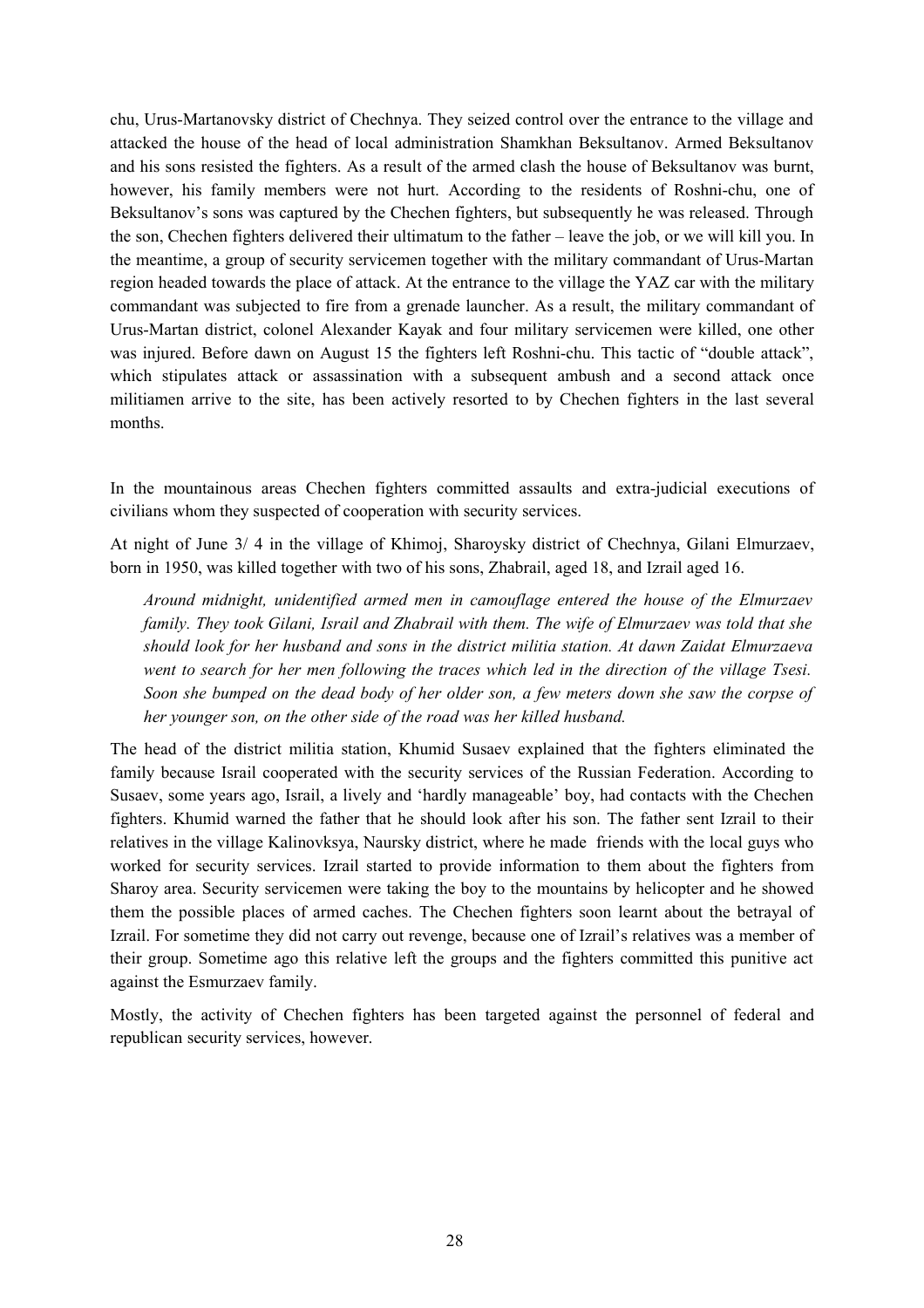*On June 9 at about 11 a.m. at the outskirts of the village Kurchaloy in the forestry area unidentified armed men attacked a group of officers of Kurchaloy temporary department of the Ministry of Interior, which arrived from Tver. As a result, 7 officers were killed, one militiaman was injured. The time of service in Chechnya for these militiamen was expiring on June 15. They decided to make memory video records and went to the forest by an YAZ car. Unidentified men subjected the car with militiamen to intense fire and left.*

"Memorial" has registered civilian fatalities as a result of attacks on militia by the Chechen fighters.

On September 29 in Staropromyslovsky district of Grozny armed men in camouflage (According to eye-witnesses- Chechen fighters) subjected to fire a car with 4 passengers (including a child). As a result, Umar Amirkhanov and Magomed Bekhoev, militiamen of 15<sup>th</sup> milk-farm militia station, and the child Satabaeva Seda, 3.5 years old were killed. Seda's aunt, Satabaeva Zarema, aged 22 was badly injured.

Armed clashes between Chechen fighters and personnel of local security services took place on a regular basis on 2005: usually when security officers received information on the whereabouts of a guerilla group and set out for their detainment or elimination. In the absolute majority of cases documented by "Memorial" in the last 6 months, the fighters did not surrender alive and preferred to blow themselves up to shoot themselves dead when threatened with detainment by security forces.

On July 7 at around 4 p.m. in the city of Grozny, Lenina Avenue, at the federal checkpoint near the former cinema house "Yunost" the representatives of law enforcement tried to stop an YAZ-2107 car without state registration plates. The car driver refused to stop; the car was pursued by militiamen and an armed clash took place. One of the passengers blew himself up with a grenade and died on the spot. Another was seriously injured and captured. The third passenger managed to escape. The representatives of security agencies think that he could have been Vakhaev Sidyk, suspected of participation in armed formations of the Chechen Republic Ichkeria. Several militiamen were injured. The identity of the killed passengers was not possible to establish.

Impossibility to establish the identity of killed fighters is linked to the practice of not giving out dead bodies of fighters to relatives. According to the federal law "On Combat of Terror" the bodies of 'terrorists, whose death resulted from abortion of their terrorist activity' are not given out to relatives and the places of their burial are not disclosed.

"Memorial" registered cases of public abuse of dead bodies of the antagonists by the personnel of security services of the Chechen Republic.

On September 14 at around 1 p.m. in the town of Argun during an special operation carried out at the crossroad of villages Lugovaya and Linejnaya in the house of MVD servicemen Daud Galaev an armed clash took place.

Early in the morning security services surrounded this house and the adjacent areas and at noon started the operation. The fight lasted for two hours, as a result five Chechen fighters and three representatives of security services were killed, seven security officers injured. According to the data available, four fighters blew themselves up by grenades, and one shot himself dead with a pistol. "Memorial" managed to establish the identity of the four fighters: two brothers Muskiev, residents of the town of Argun Engelsa street,2; Khizir Arsamikov, born 1985, resident of Argun, Gudermesskaja street, 3 and Ismail Bakiev, resident of the village Tsotsin-Yurt, Kurchaloy district of Chechnya.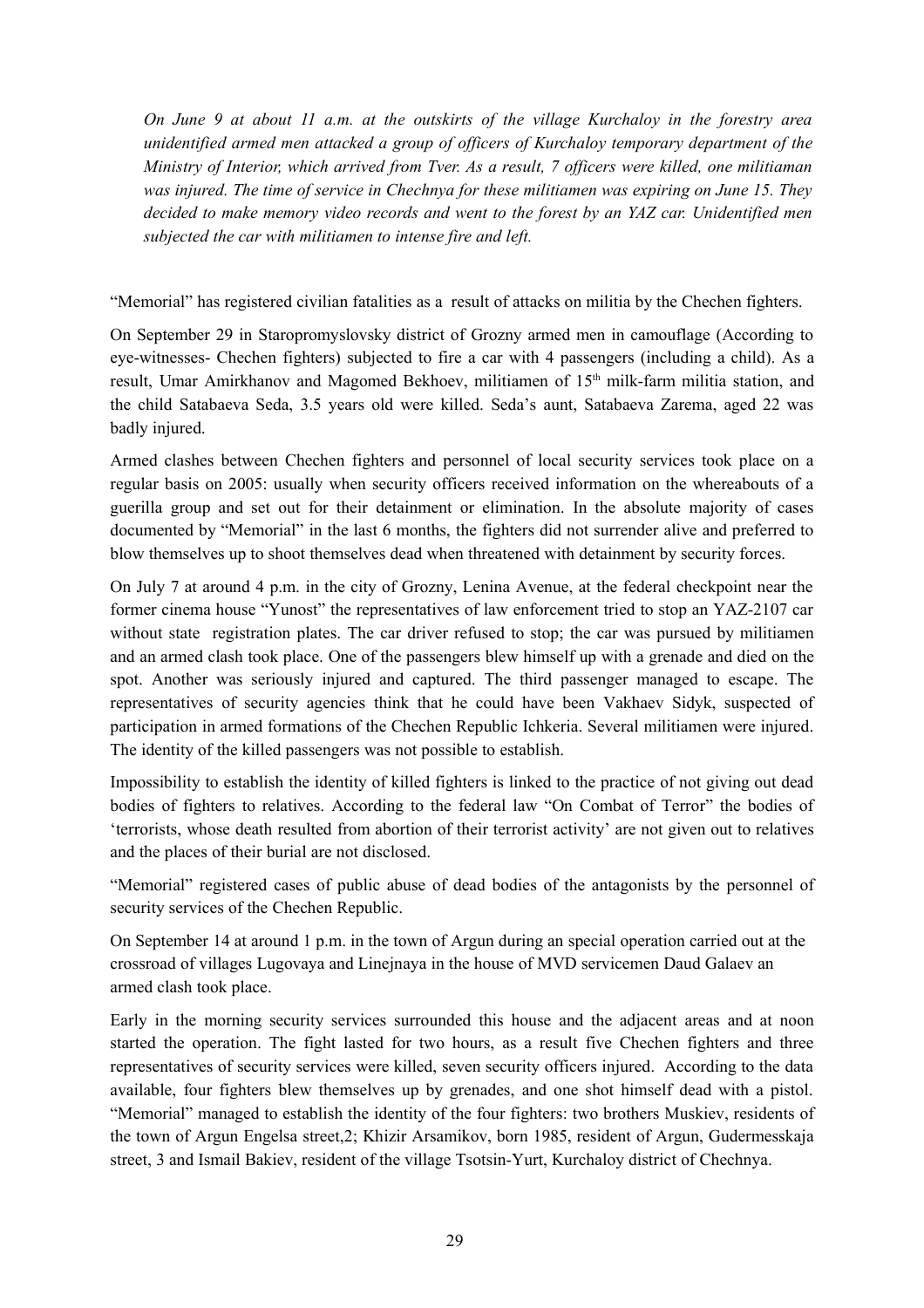The corpses of the fighters were first brought to the militia station of the town Argun, and from there the corpse of Muskiev brothers were taken by "kadyrovtsy", located in the village of Tsotsin-Yurt. The corpses were brought to the southern outskirts of the village, where the body of Muskiev was beheaded. On September 14 his head was placed by "kadyrovtsy" on a tube at a pedestrian bridge across the river Khulkhulay exposed to the public view. For two days the corpses were kept there as a warning to the villagers, on the third day someone buried them. According to the villagers, the corpse was beheaded by a member of the "kadyrovtsy" named Khizir. Khizir decided that Shamil Muskiev was responsible for the death of his mother and brother.

Armed clashes with fighters have not always been successful for the security services. "Memorial" is in the possession of evidence which allows to suppose that for the purposes of reporting on their operations "kadyrovtsy" shot dead the captives of their illegal prisons and presented them as Chechen rebel fighters killed in fights.

On May 13 two corpses were brought by a group of "kadyrovtsy" to the Gudermes ROVD. The "kadyrovtsy" claimed these were Chechen fighters.

However, on May 12 in the village of Ishkhoi-Yurt, Gudermes region, arrived 20 rebel fighters to buy food. Local security agencies got the information, a group of some 500 local law enforcement personnel encircled the forest around Ishkoi-Yurt and searched through it. Eventually the two sides met, there was a short fight, as a result two "kadyrovtsy" were killed and four injured. The fighters escaped. On May 13, the "kadyrovtsy" brought to the forest two prisoners, dressed them in camouflage and shot them dead. Then they reported the elimination of two fighters. By pure coincidence in this specific case one of the victims was identified.

When the corpses were brought to the militia station by "kadyrovtsy", Khoz-Bagaudin Khadisov, the editor of a local newspaper "Gums" happened to be there. He recognized his nephew, Ilman Khadisov, as one of the killed. In March 2005, Khadisov had brought his nephew to the "kadyrovtsy"-base for an interrogation. And they had promised him that his nephew would be released immediately after the talk.

The corpse of Khadisov was returned to the relatives. The second body was buried without identification at a Christian cemetery.

A few days earlier, on May 9 at about 4 p.m. at the outskirts of the village of Alleroi, Kurchaloy district of Chechnya took place an armed clash between a small group of fighters and the "kadyrovtsy". According to the official version, a unit of "kadyrovtsy" bumped on a group of fighters consisting of 8 persons in a locality south of the river Alleroi. All the 8 fighters were killed by the "kadyrovtsy". Two "kadyrovtsy" were injured. At midnight 8 corpses were brought to the militia station of Kurchaloy district. According to the militiamen, the group was multi-national and consisted of Chechens, a Daghestani, a Nogay and a Russian, resident of Grozny. All the 8 men were buried at the cemetery of the village of Kurchaloy without identification.

HRC "Memorial" managed to acquire information about two of the 8 men killed near the village of Kurchaloy.

At night of May 5-6, the "kadyrovtsy" kidnapped Akuev Khamid, born 1981, a resident of the town of Gudermes, Mosdokstaka street. His mother Akueva Roza tried to establish the whereabouts of her son and turned to the security service of Ahmad Kadyrov. She was told that her son was in Gudermes at the base of battalion "Vega", located on the western outskirts of Gudermes near hospital #1 at the highway Rostov-Baku.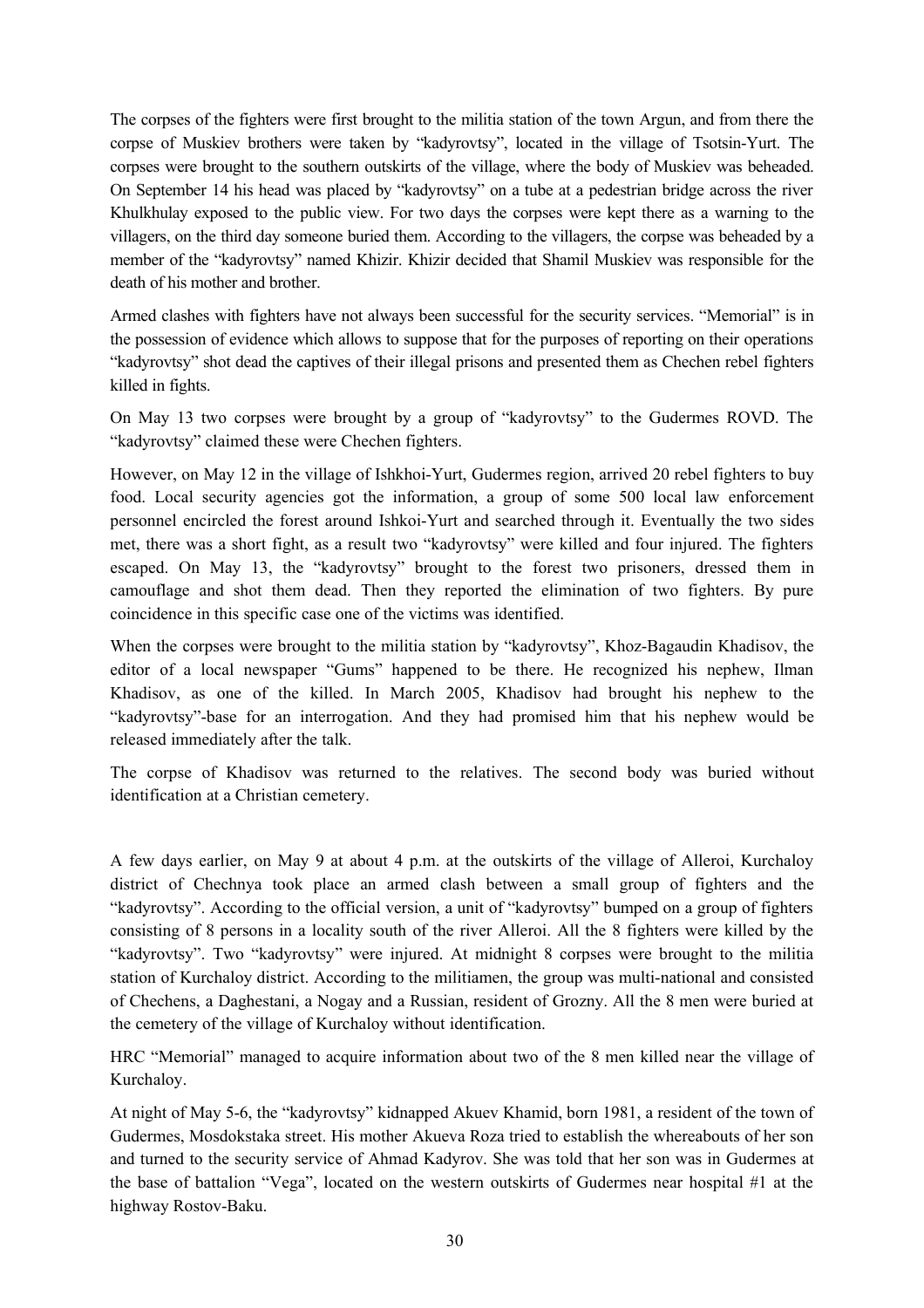Last time she received the same information two weeks after the kidnapping. She did not believe the "kadyrovtsy" and went to the militia station of Kurchaloy, where she was shown the pictures of the 8 fighters killed in the fight. In one of them she recognized her son Khamid.

Among the documents was also the passport on the name of Kulishov, a resident of Grozny, Kosiora street. This man was kidnapped by unidentified servicemen on March 14 2005. The mother of Kulishov was shown the pictures of the men killed in Alleroi, but she refused to recognize her son. However, with high degree of probability one can suppose that her son was among the eight.

The tendencies and examples described above suggest that the armed confrontation in Chechnya continues and involves new generations. Grave human rights abuse committed by security services create permanent support base for the Chechen fighters, the relatives of the victims are waiting for the opportunity or already executing revenge for the crimes committed against them. In turn, murder of Chechen militiamen and personnel of pro-federal armed formations and heads of administrations push young men into the Chechen security services.

Only part of the fighters, who resist the Russian security services in Chechnya are religiously driven and can be classified as the so-called 'vakhabits', the majority of them are the 'irreconcilable' – fighting for independence of Chechnya from Russia - and the "revengists", who joined the armed groups of Chechen Republic Ichkeria with the aim to perform vendetta for their killed relatives. The protracted character of conflict results in increased brutality and sophistication of methods used by the antagonists.

Some of the fighters, who would be prepared to return to peaceful life are reluctant to do so, being well aware of the fact that after they put down arms they will have two options ahead f them: either to serve the "kadyrovtsy", 'kakievtsy', 'yamadaevtsy' or to 'disappear' without trace by "unidentified men in camouflage".

# *Chapter 5 - New Developments in the Activities of Security Services in the Chechen Republic in the Light of "Chechenization" of Conflict*

The formation of security services consisting of ethnic Chechens, which function on the territory of the Chechen Republic had been completed by 2004. "Chechenization" brought about significant changes in the republic, not only in the methods of carrying out of the so-called 'anti-terrorist operation', but also in social relations within the Chechen society.

The federal troops remain in Chechnya: without these forces the local security agencies would be unable to resist their antagonists from armed units of Ichkeria. At the same time, the republican ministry of internal affairs was created, which subordinates the police, numbering 14,000 men. The majority of the policemen, however, are involved in ensuring public order and protection of various state institutions. Usually they do not directly participate in carrying out raids against Chechen fighters. This task is implemented by special units consisting of ethnic Chechens which either formally belong to the Ministries of Interior and Defense, or function outside the official ministries.

In the process of Chechenization of conflict the federal center, on the one hand, transferred the functions of government to the republican institutions and, on the other, delegated these local security units the right to illegal violence. In 2004-2005 the local security agencies, functioning under control, with administrative, political and financial support of the federal center were responsible for the absolute majority of grave human rights abuses committed in Chechnya on behalf of the state.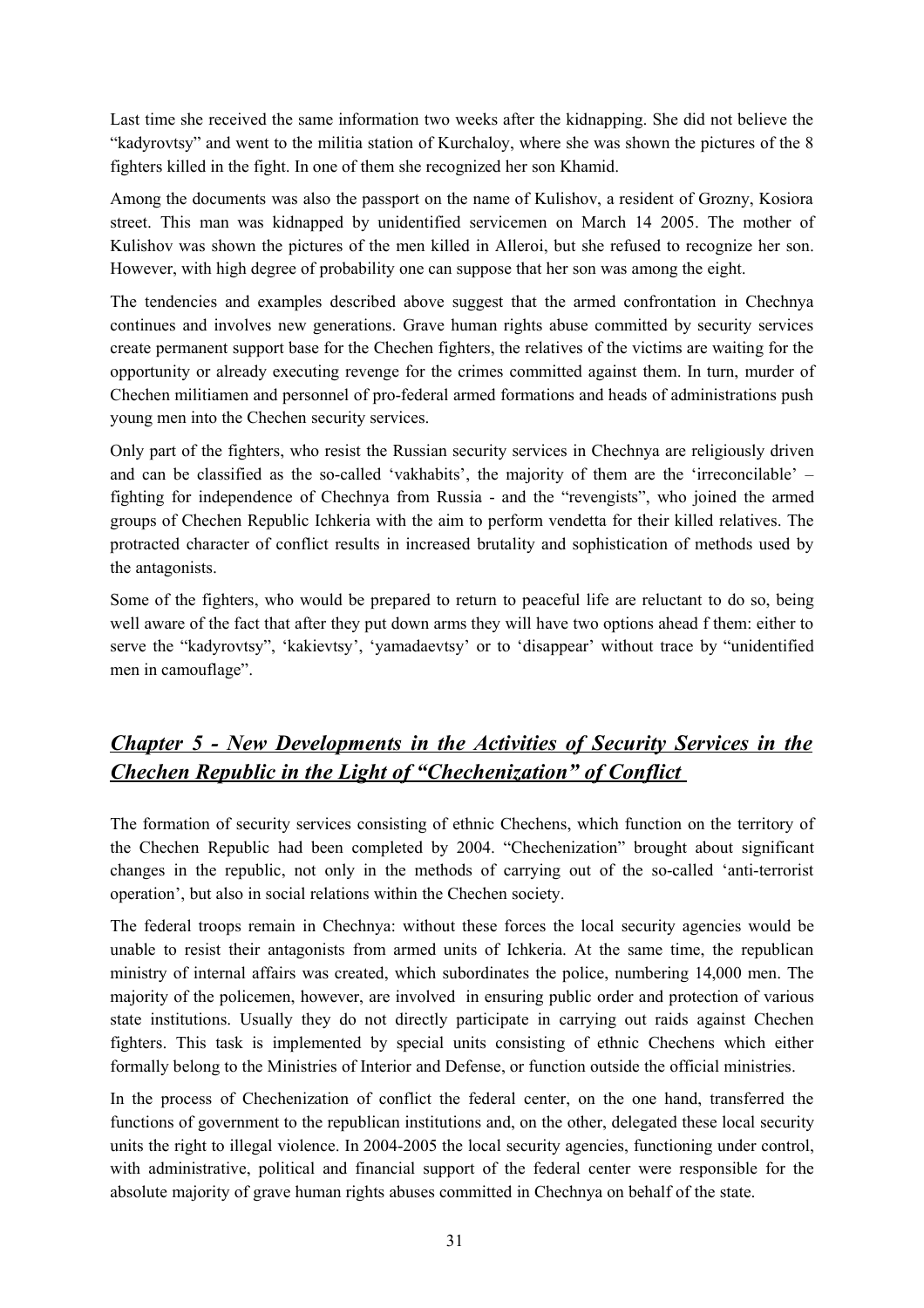The largest profederal military group, manned by ethnic Chechens is the so-called **Security Service of Akhmat Kadyrov ("SB"), commonly known as "kadyrovtsy".** Initially created as personal security guard of the Moscow-appointed head of Chechen administration, Security Service expanded into a powerful pro-Russian military formation subordinated to the Kadyrov family. In 2000-2004 these groups were partly legalized as units of patrol service and extra departmental guard of the Ministry of Internal Affairs, which created legal basis for their financing and supplying with arms. However, originally most units of the Security Service had no legal status, and it formally remained a private security enterprise. In the lifetime of Akhmat Kadyrov, the Security Service to a great extent remained his private army, which acted with support and general control of the federal services (namely, the Regional Operations Headquarters for Carrying out the Counter-terrorist Operation, but retained significant autonomy). The service was headed by the son of Akhmat Kadyrov, Ramzan, who at the time served in the rank of lieutenant of police.

Security Service initially consisted of relatives and co-villages of Kadyrov and was formed on the basis of personal loyalty. Inside the structure were "legalized" former fighters-participants of armed groups of Ichkeria, who were now used for elimination of their former colleagues from "irreconcilable" supporters of independence. "Legalization" became possible due to the amnesties, announced by the federal center. Rebels, injured or disappointed in war, tried to use this amnesty as a way to return to peaceful life, instead they were offered to join the Security Service, not infrequently under torture or threats to eliminate their relatives. Those who joined the Security Service received weapons, cars and stable income. Those who refused - "disappeared" or became victims of extrajudicial executions.

A fighter who changed sides and joined Kadyrov's army was used in the so-called "anti-terrorist operations", after which "tied with the blood", he was unable to return to the hills. Subsequently, he could be ordered to his native village or region where he had been previously fighting on the side of the separatists, so that he would help reveal and eliminate his yesterday's comrades remaining there.

Along with relatives and co-villages of Kadyrov and former rebels the Security Service en masse recruited young men who had previously not been involved in the conflict. In the conditions of mass unemployment for many of them the Security Service was the only source of stable income. However, being employed by pro-federal security services these young men became automatically involved in armed confrontation.

After Akhmat Kadyrov was killed in a bomb blast on May 9 2004 at the stadium of "Dinamo" in Grozny, the Security Service was formally liquidated, but Ramzan Kadyrov was appointed vice-prime minister for the security bloc. This way the de facto legalization of Kadyrov group and its tight integration into the system of the security services of the Russian Federation was launched. This integration was carried out in such a manner that the entire republican Ministry of Internal Affairs was gradually transferred under the control of Kadyrov people. We would like to emphasize that in Chechnya there is n such structure as the Security Service (SB). However, this name for Kadyrov group continues to be widely used by the citizens of the republic and the representatives of security services themselves. Moreover, identification documents of "Security Service" are still being used. Security Service as well as another nickname of the group, "kadyrovtsy", appears in most eye-witness accounts of the victims (just as the bodies commissioned from other regions of the Russian Federation to serve in Chechnya on the basis of rotation are still referred to as "military men").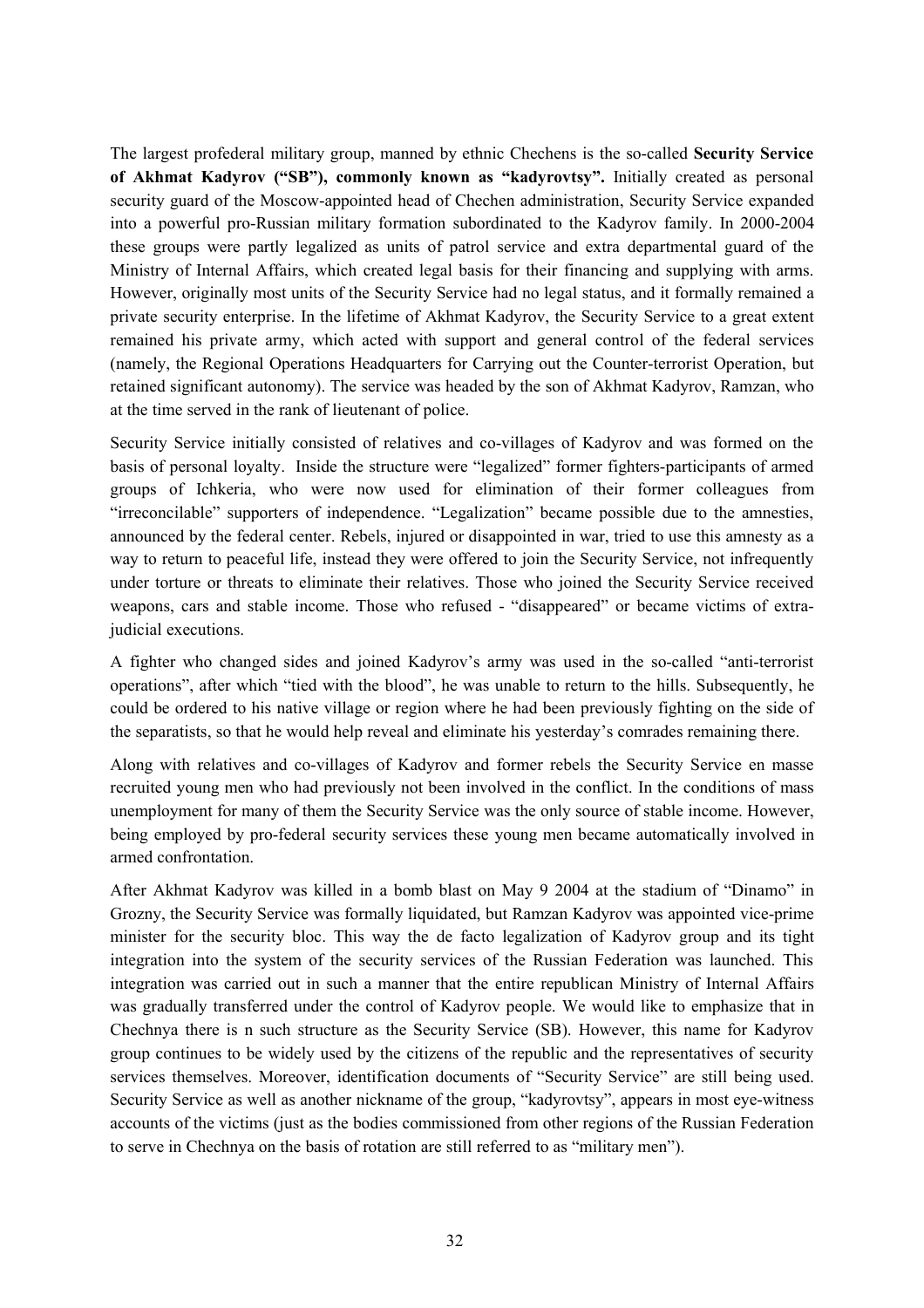Vladimir Putin highly evaluated the efforts of Ramzan Kadyrov for 'normalization' of the situation in the republic and decorated him with the order of "Hero of Russia", this way confirming his full approval of the chosen policy. The Security Service received additional financial support and the possibility to expand. In 2004 the **Second regiment of patrol service PPS-2 named after Akhmat Kadyrov** was created consisting of 1,125 men as well as the so-called **Oil Regiment** numbering 1,5- 2000 men, as part of the extra-departmental guard of the republican Ministry of Internal Affairs. Formally the functions of both structures inside of Security Service have nothing to do with 'combat on terror' – PPS-2 is aimed to ensure security in the streets of the towns and in public places, while the Oil Regiment - to guard the oil refineries, oil pipes, oil products and other industrial sites. In reality, however, both structures are involved in the so-called "anti-terrorist operations". We are in the possession of documented evidence that at the bases of these units people suspected of links with Chechen fighters were subjected to torture. The same premises housed the relatives of the rebels, who were kept there as hostages. The main bases of PPS-2 and of Oil Regiment are located in Grozny; the major units of the Security Service are located in the villages of Khosi-Yurt (Tsotsin-Yurt), the native village of Kadyrov family, and in the city of Gudermes.

The process of reorganization of the existing structure Ramzan Kadyrov continued to actively recruit new people. In 2004-2005 smaller "kadyrovtsy"-units were set up in the town of Argun, villages of Geldagan, Avtury, Kurchaloy, Majrtup, Makhety, Shali, Achkhoi-Martan, Gikalovksy, Novye Atagi.

In virtually all of the newly created units there are people with the criminal past. Thus, in the village of Prigorodnoje and Gikalovsky, Groznensky (Selsky) district in 2004 was created an armed formation under command of Sultan Patsaev, who in between wars was prosecuted for stealing oil products and kidnapping people for ransom.

In 2005 the process of merging these disperses groups into one units was launched a new umbrella formation created, called the Anti-Terrorist Center (ATC). The ATC united not only "kadyrovtsy" units but also some previously quasi-autonomous military units, such as, for example, the **group of Movladi Baysarov**, numbering over 100 men.

The overall number of the "kadyrovtsy" personnel is unknown. The estimates range from 4, 000 to 12,000 (the latter must be exaggerated). It is not possible to establish the precise figure, primarily since part of the service is legalized as specialized structures of the Ministry of Internal Affairs and parts still function in the capacity of paramilitary units.

Apart from the "kadyrovtsy", there are other military groups active in Chechnya, such as the Battalions of the Main Investigating Department "Vostok" and "Zapad", subordinated to the Ministry of Defense of the Russian Federation.

**The battalion "Vostok" -- the "yamadaevtsy"** -- is part of the 42d motor-riflemen division of the Ministry of Defense of the Russian Federation. The core of the group is consists by several dozen of former rebels of the National Guard of the Ichkeria who changed sides in the beginning of the second war. The commander of the battalion is Sulim Yamadaev.

During the first war brothers Yamadaev, Sulim, Khalid (Ruslan) and Dzabrail fought against the federal forces; after the war the family de facto controlled in city of Gudermes. In the beginning of the second Chechen War thanks to them the town surrendered to the federal forces virtually without resistance. Ruslan and Sulim Yamadaev were appointed deputies of the military commandant of the Chechen Republic, while Dzabrail Yamadaev headed the company of special significance consisting of ethnic Chechens. Subsequently, Ruslan Yamadaev made a career in politics – he headed the local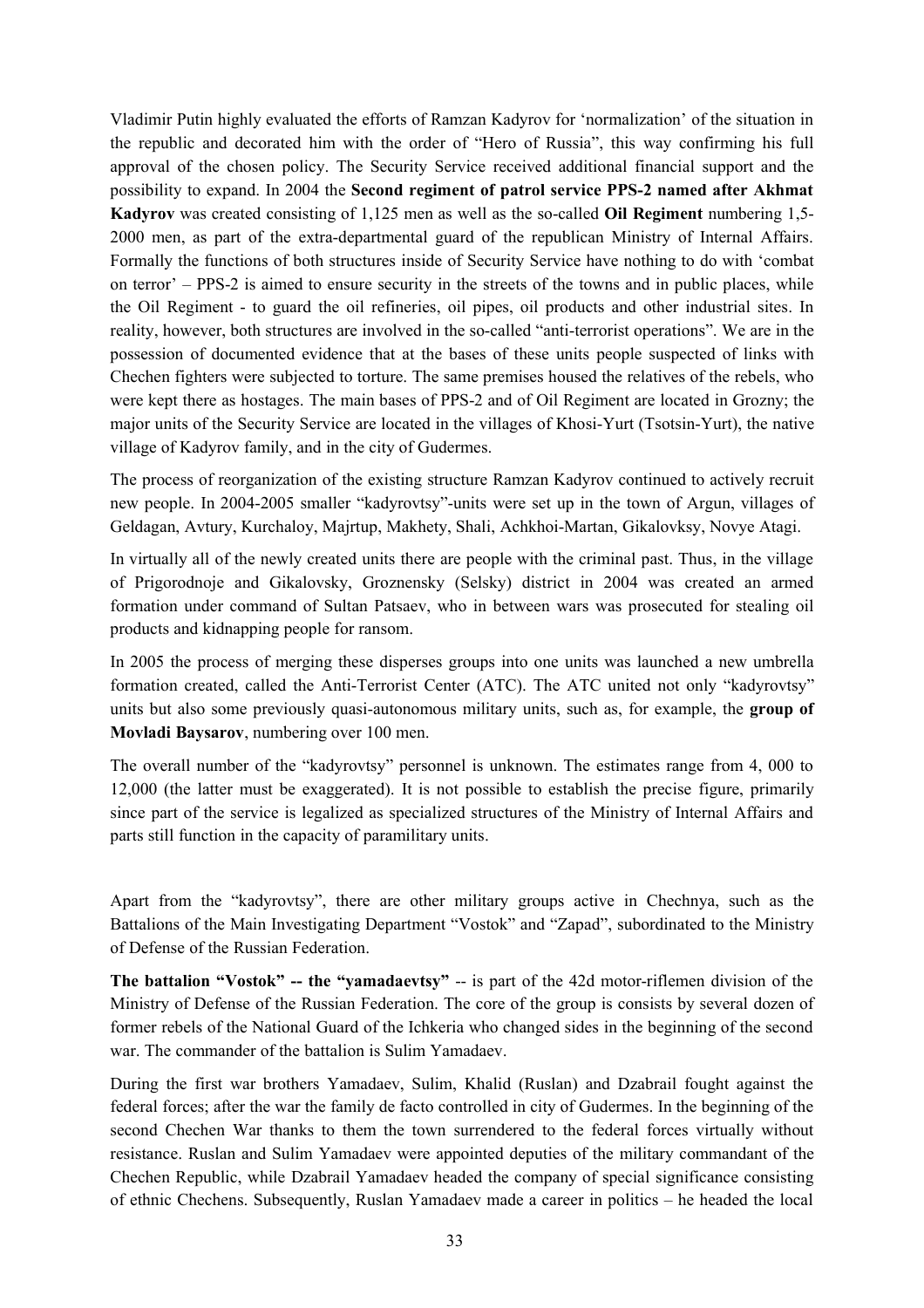division of the pro-government party "United Russia" and was "elected" the MP of the Russian State Duma. In March 2003 Dzabrail Yamadaev was killed in a bomb blast by the fighters in the village of Dyshne-Vedeno; after his death the special company was headed by Sulim Yamadaev (in the fall of 2004 the company was upgraded to a battalion). Sulim, Dzabrail and Ruslan Yamadaev were in different times awarded the "Heroes of Russia"<sup>40</sup>

The battalion "Vostok" is manned by up to 470 men. They reside on the bases in the city of Gudermes, some of them together with families. The Battalion "Vostok" is responsible for combating Chechen resistance in the mountainous Vedensky and Nozaj-Yurtovsky districts and on the parts of the plain adjacent to them. HRC "Memorial" has documented evidence that the personnel of this battalion participated in the abductions of people.

**The battalion "Zapad" – the "kakievtsy"** -- is part of the 42 motor-riflemen division of the Ministry of Defense of the Russian Federation. It is headed by a "Hero of Russia" Said-Magomed Kakiev, resident of the village Ken'-Yurt, Groznensky (Selsky) district of Chechnya. The core of this battalion are the Chechens who initially opposed the idea of independence from Russia and supported the federal forces even before the first war. Said-Magomed Kakiev as an officer of intelligence of the 58th army took a training course on diversion operations in a special training center and received serous injuries as a result of unsuccessful attempt on the life of Dzokhar Dudaev. During the first and the second Chechen wars the military units under command of Kakiev acted in the rear of the Chechen fighters targeting artillery and aerial attacks on their groups. The battalion, which allegedly numbers up to 400 people was formed in early 2005 and is based in the Staropromyslovsky district of Grozny on the territory of the "Trasmash" factory. Their areas of control are the mountainous Shatoi and Itum-Kalinsky districts and the adjacent western part of lowland Chechnya.

The officers of Chechen police, especially those with experience in the law enforcement agencies are not infrequently unhappy about the abuses committed by the personnel of the above mentioned groups. They are disappointed that the state authorities are often represented by people with criminal record. Representatives of Chechen police and the personnel of the "kadyrovtsy" have had recurrent armed clashes between them. At the same time in the recent two years the representatives of the profederal military groups were appointed heads of police units and the special task police force (OMON) in the Ministry of Internal Affairs of the Chechen Republic.

The objective of the pro-federal security services in Chechnya is to reveal, eliminate and sometimes integrate the remaining rebels, who are subsequently used in the anti-terrorist operations. Their mandate does not include investigation or collecting of evidence about suspect's illegal activity or participation in the armed formations of the Ichkeria, i.e. the usual police functions. Their main goal is to obtain information and catch a fighter, and then to release the beaten informant and transfer the alleged rebel to investigating structures, such as FSB and Ministry of Internal Affairs for formulating or fabricating of a criminal case. Usually while the detained remain under the custody of "kadyrovtsy" or ATC, "yamadaevtsy", "kakievtsy" they "disappear" for the outside world, are kept in illegal prisons or in legal prisons but unregistered as detained in accordance with the Criminal Procedural Code of the Russian Federation. Arrest and detainment are only documented in the moment when the detainee is being transferred to FSB or Ministry of Internal Affairs. "Memorial" described a significant number of extra-judicial executions committed by the personnel of each of the above mentioned security agencies of the Chechen republic.

<sup>40</sup> It should be noted also that in 2003 another Yamadaev brother Badrudin was arrested and charged with murder of the deputy chief sanitary doctor of Moscow.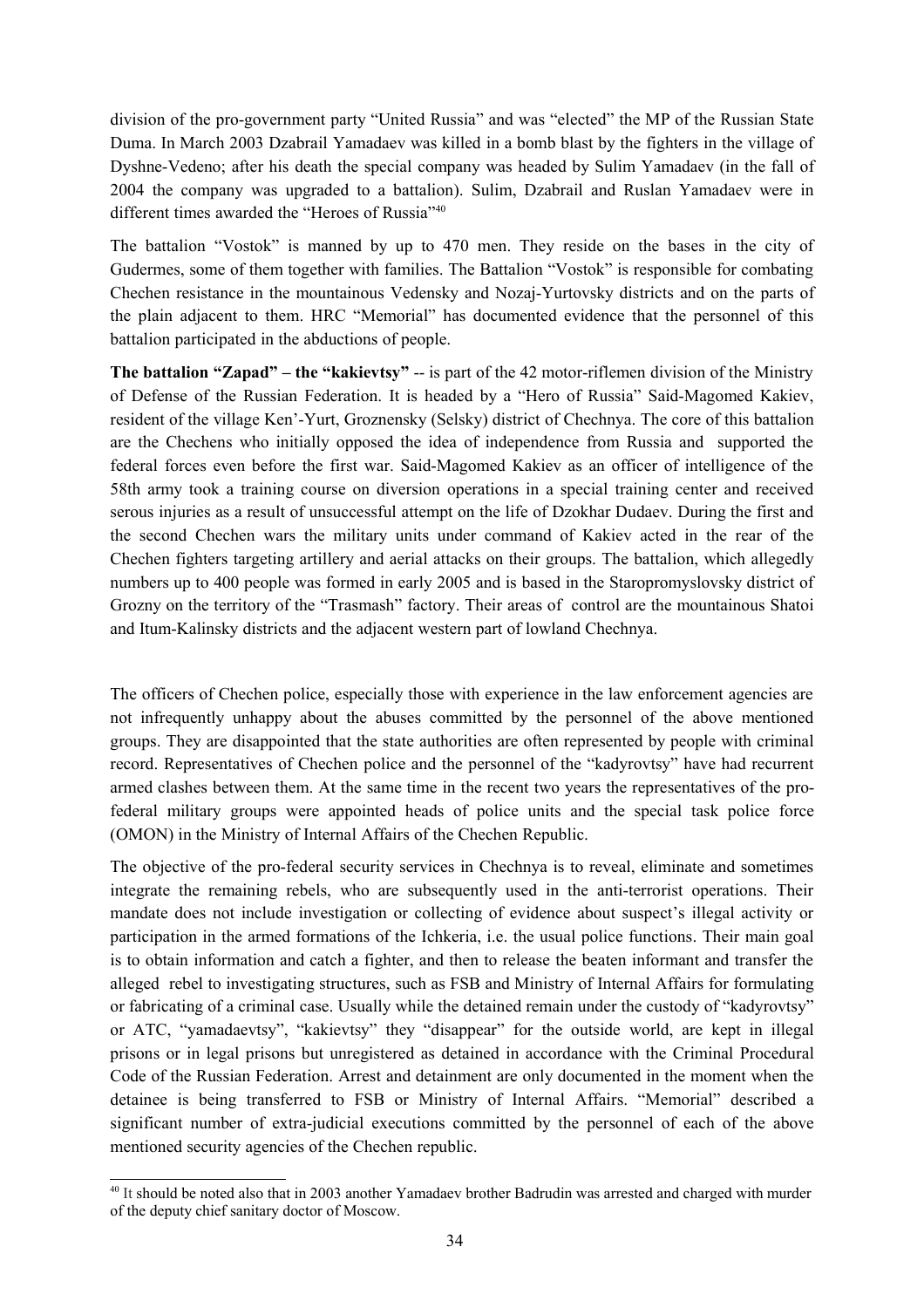Information is being extracted from the illegally detained persons under torture or under threats to eliminate of his family members. In 2004 the republican security agencies widely practiced illegal detainments of people in the period from 24 hours to 10 days, with the aim to receive information about local rebels and their supporters. In the detainment people are subjected to interrogation under torture; after the necessary information has been extracted from them they are dumped at the outskirts of the villages or released to the relatives for ransom (money or cars). Before release, the detainees are warned that unless they want a second detainment with subsequent 'disappearance' they should keep quiet about what happened to them. Some of the detainees under torture and threats are forced to cooperate with the security services, this way a network of informants is being created which continues to report on the participants of Chechen rebel groups.

In the overwhelming majority of cases the victims do not turn to the security agencies after release and refuse to provide details to human rights organizations. In cases of kidnappings by republican security agencies the policemen advise relatives to wait before they submit applications to law enforcement lest they should harm the kidnapped person and create additional work for police. The police supported their recommendation by reference to the practice of releasing the illegally detained people 10 days after the kidnappings. This way "voluntary" abstinence from justice happens already at the initial stage of application to the police.

In November 2005 "Memorial" carried out a survey of its monitors who work in Chechnya. It turned out that in the period from May to November 2005 when "Memorial" monitors visited victims of rights abuse, the victims refused to provide details of crimes committed against them in 30% of cases in the rural areas and almost in 80% of cases, if monitoring was carried out in the city of Grozny. Not infrequently the human rights workers were only able to resister the event – kidnapping or illegal detainment of a person and his subsequent release after some time, without additional details. In 2005 "The Chronicle of Violence" issued by "Memorial" frequently contained entries like the one below.

On September 6 at 6:00 a.m. in the village of Sadovoye, Groznensky district of Chechnya unidentified people kidnapped a local resident Khunarikov Isa, aged 25. A week later Khunarikov was released. He does not know who kidnapped him and where he had been kept.

Compared to the federal troops, Chechen security structures have one "advantage": they know well the local residents, including the Chechen fighters, their relatives and neighbors. In 2004 illegal methods, such as threats to kill relatives and hostage taking of family members were actively practiced by the Chechen security services in order to force the separatists to surrender. In 2005 "Memorial" received applications from hostages who spent several weeks to ten months in captivity. Some of them named the armed formation which kept them and provided detailed accounts of the premises and conditions of their detainment, however, they refused to turn to law enforcement.

The leadership of the Chechen security agencies skillfully uses blood feud and enmity between families for their purposes. Thus, Lyoma Salmanov, the resident of the village Mairtup, was appointed the head of Kadyrov Security Service in the Kurchaloy district. Sometime previously, in his yard Lyoma Salmanov shot dead two young men, who, according to the preliminary agreement, arrived to pick up the money he owed to them. After the murder the brother of one of the victims joined rebels while Salmanov was offered to found a "kadyrovtsy" unit in his village. Soon, Salmanov was appointed the head of the district department of the Security Service and he continues to prosecute the family of his former creditor.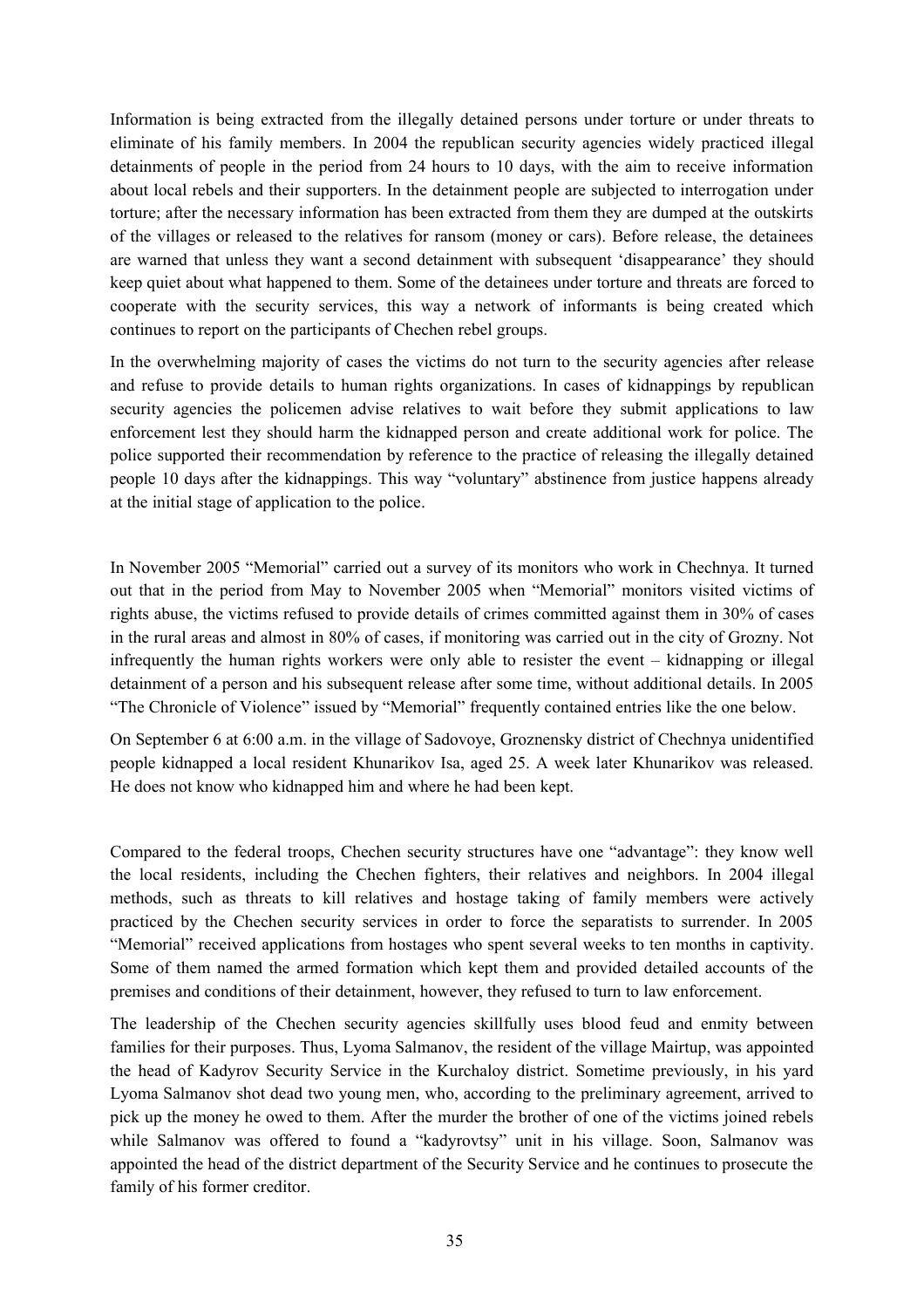Protracted character of the conflict results in increased brutality of the antagonists. In 2005 "Memorial" frequently registered cases when illegal methods were applied to children and teenagers.

Thus, on September 7 in the village of Novye Atagi, Shalinsky district of Chechnya, personnel of unidentified security agency kidnapped two teenagers – Lom-Ali Khunkerkhanov, aged 14 and his neighbor Ruslan Yasaev, aged 15. During detainment the representatives of the security services behaved very rudely, they grasped Khunkerkhanov and Yasaev, put plastic bags on their heads and drove them away without notifying their mothers where the children were taken to. Three hours later the teenagers were brought back home; the men who brought them explained that they had been taken by mistake. It turned out that the reason for the detainment of teenagers was the fact that in the end of August the two boys got a job – they collected stones at the riverside (these stones were used for construction purposes), this way trying to make money and buy school uniforms, which their underprivileged mothers were unable to buy for them. The security agencies suspected the boys in hiding weapon at the riverside. During interrogation the teenagers were cruelly beaten, after their release the boys had vivid marks of beatings on their bodies.

Similarly, on September 17, from his house in Zavodskoj district of Grozny "kadyrovtsy" kidnapped Ruslan Yandarkaev, aged 16. Yandarkaev was delivered to the Oktyabrsky distict, the building of former vocational school in the 12th area, where there were several other seriously beaten young men. They told Ruslan that they had been kept there for several days and had not been given food throughout the detainment. Ruslan was accused of hiding weapon at the wasteground before the war in spite of the fact that before the war he was only 10 years old. Yandarkaev and two other teenagers were brought to the wasteground and ordered to surrender the weapon. The father of Ruslan Yandarkaev found out what his son was accused of and volunteered to dig the area of the alleged arms cache. "Kadyrovtsy" showed him the place and he dug a big hole but there was no weapon in there. The "kadyrovtsy" demanded a grenade launcher and one 'shajtan' (Chechen fighter) in return for his son. Magomed managed to negotiate that he would pay 50,000 rubles for his son. He borrowed money and paid the ransom. Now he is selling his property in order to return debt and leave Chechnya. The fate of the rest of the teenagers, who were kept by "kadyrovtsy" together with Ruslan remains unknown.

In the last 6 months from June to November 2005, the "Memorial" has been receiving applications from the relatives of the kidnapped women. In one of the cases a woman was subjected to torture in order to extract information about her relative; in another she was raped by representatives of the security agency.

On September 14, at noon in the district center of Shali representatives of unidentified security service kidnapped Toita Dzabrailova, born 1967, a resident of the village Elistanzhi, Vedensky district of Chechnya. Dzhabrailova was abducted from a shuttle bus coming from Vedeno to Grozny. Armed servicemen dragged her out of the minibus, forced her into a "Niva" car and drove to an unknown direction. On October 12/13 she was released. According to her co-villagers, the woman was subjected to beatings and torture. This way the kidnappers tried to extract information about her relative, allegedly a participant of armed formation of the Ichkeria.

On May 4, at about 11 p.m. in Staropromyslovsky district of Grozny unidentified armed people in camouflage kidnapped a woman named Seda (the name is changed), born 1966. They forcefully drove her from home and beat up Seda's mother who tried to resist the kidnapping of her daughter. On May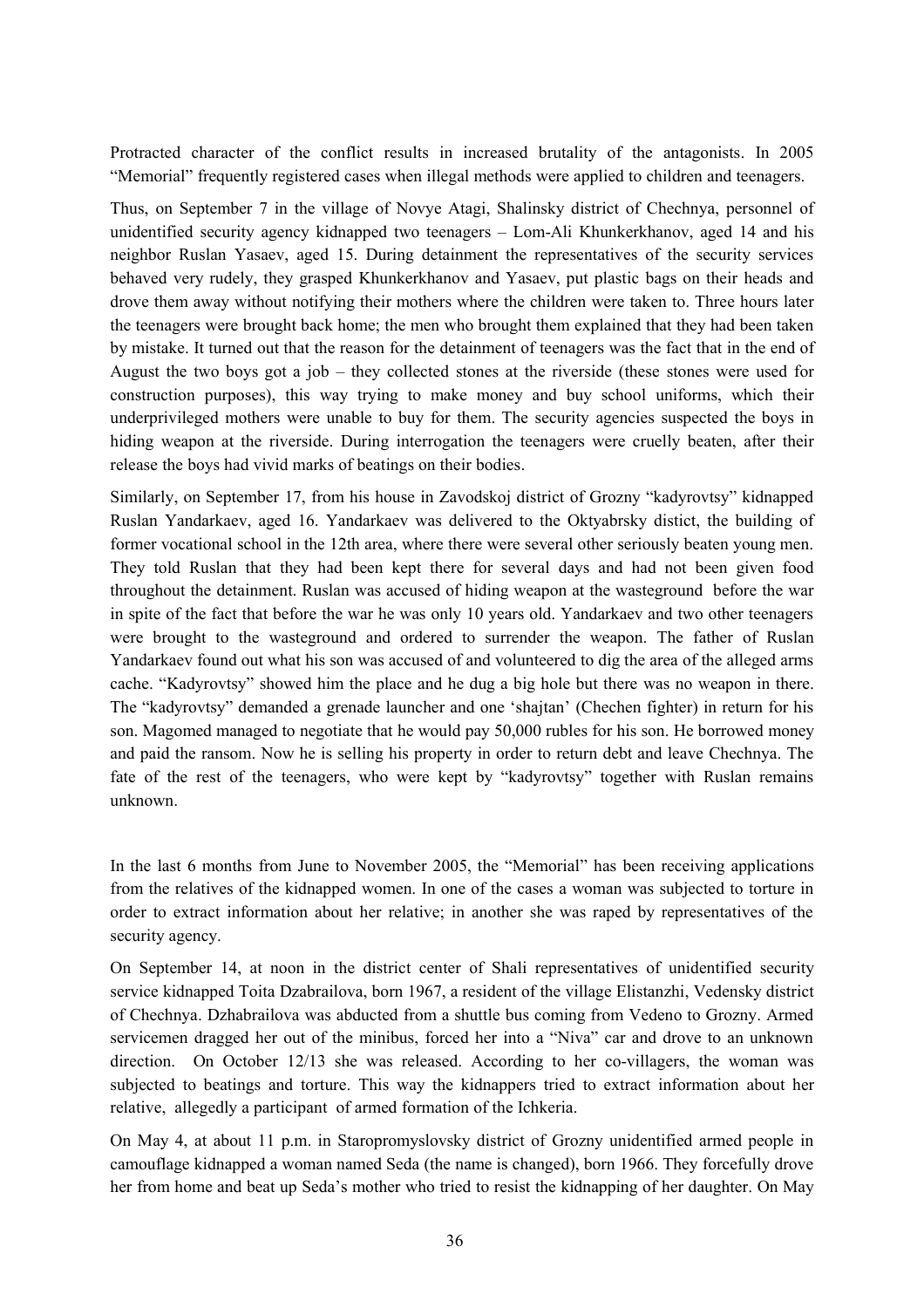5 at about 2 p.m. Seda returned home. According to the relatives she was kept in a private house which was rented by the head of Staropromyslovsky police Delimkhanov (brother-in-law of Ramzan Kadyrov). Delimkhanov himself was not at home, but unidentified men (8-9 people, according to relatives of the victim these were Demilkhanov's guards) put her in the cellar and subjected her to sexual violence. The woman was strongly beaten. The same night the personnel of local police received information about the kidnapping; this information was documented in the Ministry of Internal Affairs crimes register. The relatives of the victim do not know whether a criminal case has been instigated into the rape, however, the relatives demanded redress from the head of Staropromyslovsky police. Delimkhanov said that the rapist had already been severely punished but he did not say who this man was. Such an answer did not satisfy the relatives of the victim and they turned to the local Elders for help. Apart from physical and moral abuse the family was looted: the kidnappers stole gold valuables, 11.500 rubles and 100 USD. They also stole golden things, which the woman had on her. After Elders' interference the stolen items were returned.

Apart from detainment of individual citizens the representatives of security agencies carried out punitive raids against entire families and even villages. Thus, in July in response to murder of forestguard Tagir Akhmatov, the father of a battalion "Vostok" fighter and to attempt on the life of the head of the village administration Sulan Bashirov, "yamadaevtsy" carried out a punitive raid on the village of Borozdinovskaya, Shelkovskoi district of Chechnya. As a result of this operation several houses were burnt, 1 elderly man killed, 11 people kidnapped and still missing, many others cruelly beaten. On June 4 at about 3 p.m. in the village of Borozdinovkskaya, the personnel of battalion "Vostok" carried out a special operation for "detainment of 11 local residents, suspected of cooperation with fighters."<sup>41</sup> Two armed personnel carriers, at least ten YAZ-469 cars and several YAZ-2109 cars of gray color arrived at the village and dispersed around the entire settlement. Armed people in police uniform and in camouflage broke into the houses and forced men get into the cars. They were brought to the local school, ordered to lie down on the ground faces down and cover heads with their shirts. All men, including elderly and handicapped were severely beaten with gun butts and kicked with boots. The detainees were kept on the ground until 10 p.m., regardless of the pouring rain. From what the security services shouted out the villagers understood that they were accused of killing the forest guard and of the attempt on the life of the head of local administration. In the meantime, 11 names were read out names from the list and these men were taken somewhere, since then these men disappeared without trace.<sup>42</sup> At around 10 p.m. the rest of the men were forced into the sport gym of the local school; the servicemen again beat them up with sticks and walked on their backs. Then the servicemen ordered their detainees to remain where they were and left. In the meantime, two houses were burnt at the Lenina street (# 9,11) which belonged to Nazirbek Magomadov and his son Said. They also burnt the house of Kamil and Zarakhan Magomedov and Magomaz Magomadov, aged 77. The wife and the daughter of Magomadov were taken outside, but the old man was burnt inside the house. After the servicemen left, it turned out that they stole several cars. The military servicemen who carried out the operation did not present themselves, however, the local residents recognized in one of the officers a fighter of battalion "Vostok", who was also the leader of local "United Russia." One of the "Vostok" fighters received a conditional sentence "for exceeding his authority". As of 15

<sup>41</sup> See: RIA "News" 6.06.2005

<sup>42</sup> Abukar Aliev, born 1982, Magomed Isaev, born 1986, Ahmed Kurbanaliev, born 1978 , Magomed Kurbanaliev, born 1978, Ahmed Magomedov, born 1977, Martukh Umarov, born 1987, Eduard Lachkov, born 1986, Ahmed Magomadov, born 1979, Kamil Magomedov, born 1955, Shakhban Magomedov, born 1965, Said Magomedov, born 1960.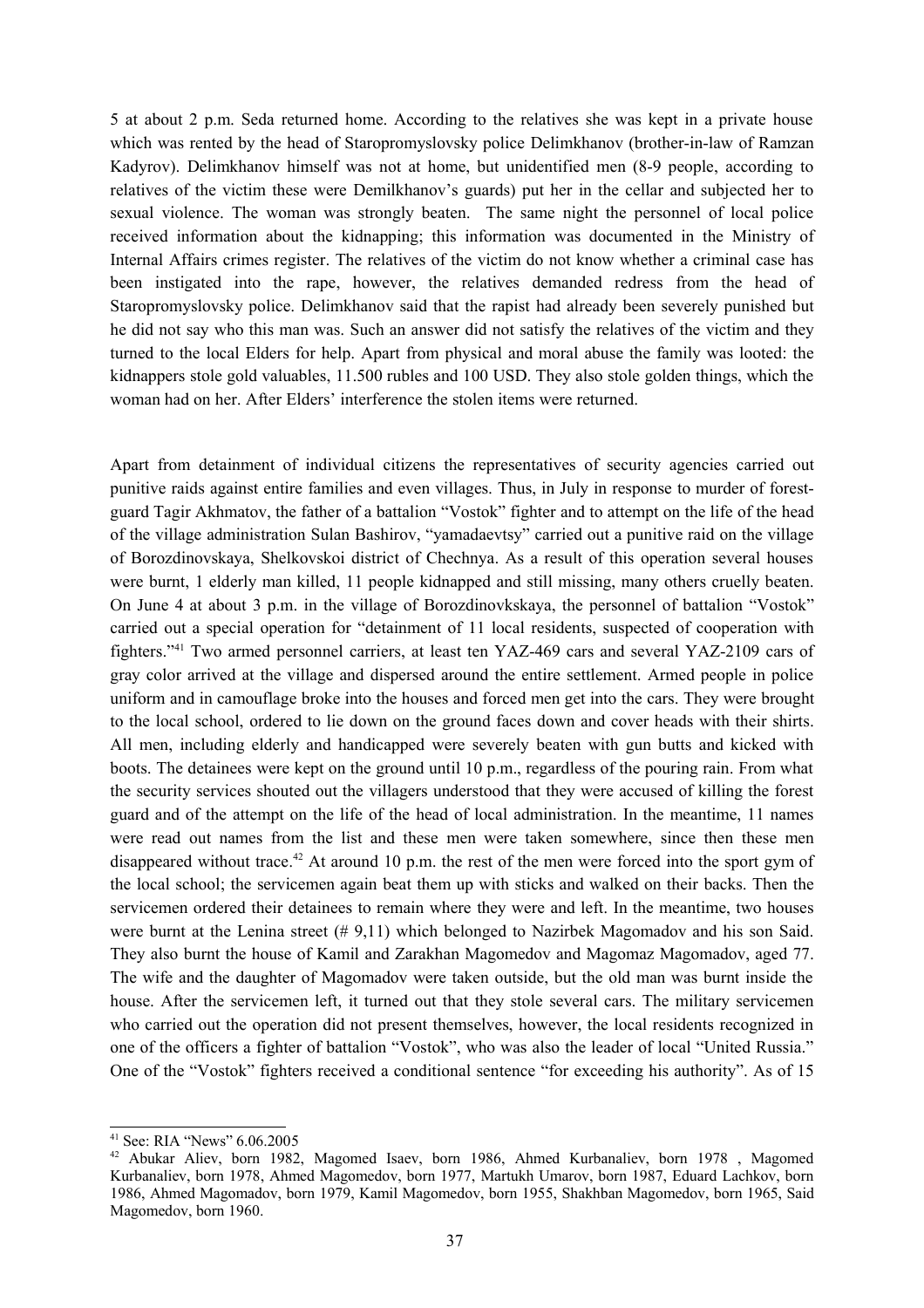November 2005, no one else was punished for the crimes committed in Borozdinovskaya. The fate of the disappeared persons remains unknown.

To make another dramatic example, on September 14-18 2005 "kadyrovtsy" carried out an operation in the village of Novie Atagi. As a result of the operation 7 men were kidnapped, the head of village administration illegally detained and beaten, the local bread factory burnt down. The residents of Noviye Atagi organized a protest and blocked the main thoroughfare running through the village. Several days later four of the kidnapped were released after severe torture; three others were transferred to the local police station. The fact of the enforced disappearance was registered by the police, however, the policemen felt free to receive the detainees from the kidnappers and legalized their arrest, since by that time the detainees had already 'confided' in committing the crimes. The policemen did not apply any measures to the kidnappers, since they turned out to be the "kadyrovtsy". Moreover, a large group of "kadyrovtsy" visited the local mosque during the Friday prayer. Their commander announced in front of a large crowd that he personally and his men would continue to use the same methods and threatened everyone, who dared to protest. The journalists of state television "Vainakh" made a reportage about the kidnapping of people in Novye Atagi, but the film was expropriated and destroyed by the head of local police Said-Selim Degiev. According to Degiev, he acted on the order of the minister of internal affairs Alkhanov.

In 2005 the official militarized groups actively penetrated the economic sphere: petroleum and oil industry, contractors at state reconstruction commissions, municipal markets are under control of profederal armed groups. Economic activity in Chechnya has been vitalizing after the return of IDPs – infrastructure, small shops and services have been developing especially in the areas adjacent to major roads. Everything that brings revenue gets under control of the members of pro-federal armed groups.

The activity of local government is likewise controlled by the security services. In 2005 Ramzan Kadyrov changed several heads of local administrations for people loyal to him, moreover, the personnel of the Security Service implemented 'correction measures' – the heads of local administrations in the villages of Duba-Yurt and Novye Atagi were detained and severely beaten by the "kadyrovtsy". Similar measures were taken in respect of the head of administration of Pervomajskaja village by "baysarovtsy". The head of local administration in Zakan-Yurt was kidnapped and detained at the base of Ramzan Kadyrov in Tsentaroy, where he died of beatings and torture in late November 2004.

Such actions of the security agencies produce major social change in the republic. Deep penetration of the state repressive machine into the social texture through criminalized military groups and their agent networks; lack of state mechanisms for protection and justice, abuse of customary law by people with guns drag the society into a pathological state of fear. As a result there are no mechanisms of protection left in Chechnya – on the one hand, the regulating function of traditional customary law is rapidly deteriorating, on the other – the mechanisms for the protection of rights and freedoms within the legal framework of the Russian Federation are fully dysfunctional.

Personal survival strategies vary from joining Chechen fighters to joining pro-federal security agencies and state authorities in order to ensure one's own protection and the protection of one's family. The appearance of a man in military uniform at the door of one's house is perceived by a citizen as direct threat to his life or the lives of his family members. In the last months Memorial "Chronicle" repeatedly registered tragic stories of the following kind: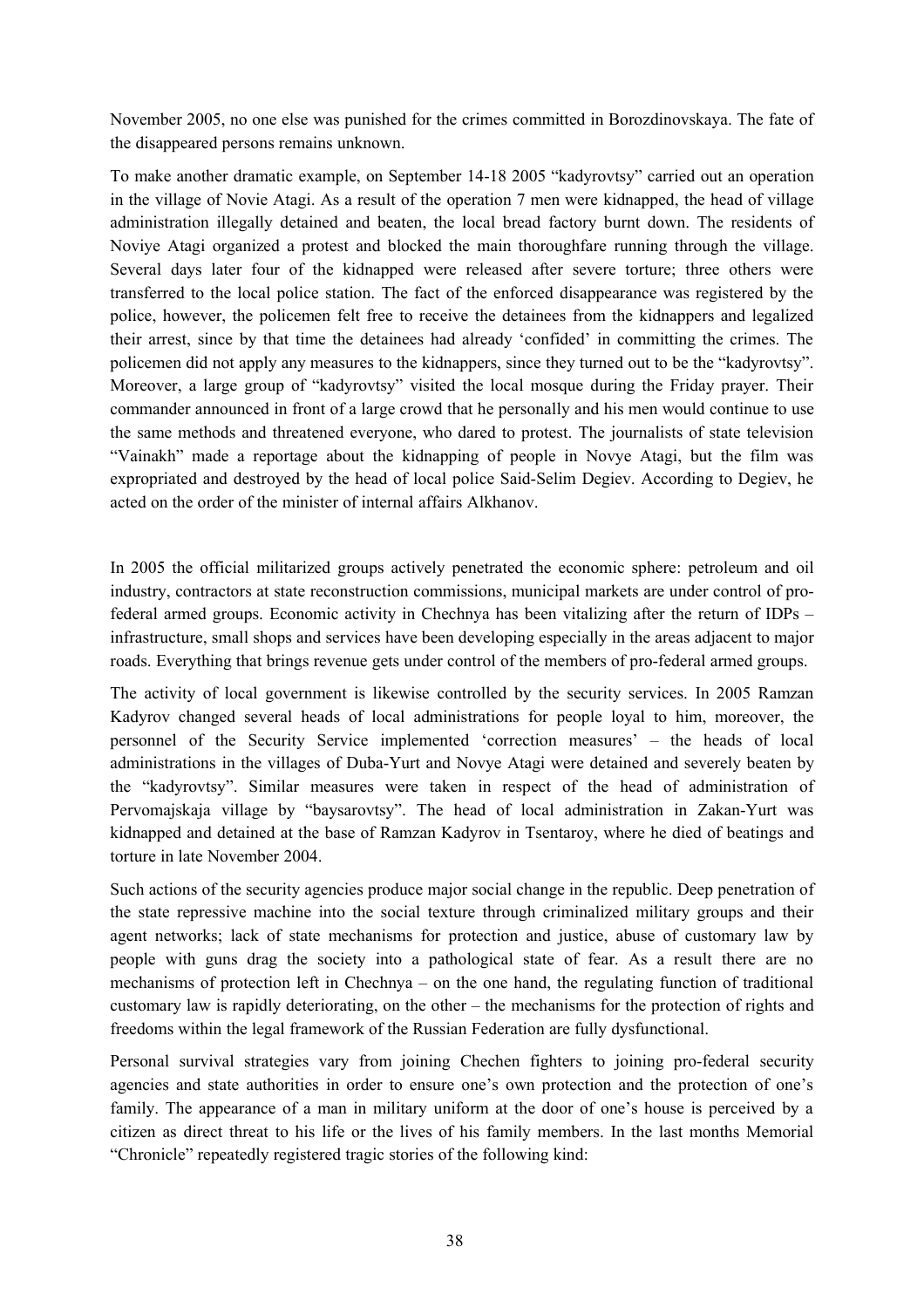At night of September 8 in the village of Martan-Chu, Urus-Martanovsky district of Chechnya armed men in masks broke into the house of Sugaipov family. They did not present themselves and without explaining anything dragged Rizvan Sugaipov outside the house. His father, Shakhid Sugaipov, born 1933, tried to resist the illegal detainment. The kidnappers closed the father in one of the rooms and drove Rizvan in the unknown direction. The relatives of Rizvan Sugaipov informed their co-villages, who worked in security agencies and the local police about the kidnapping. This played a role and half an hour later Rizvan was dropped out of the kidnapper's car between the villages of Tangi-chu and Martan-chu. Upon return home, Rizvan found his father in a bad condition. His son's detainment shocked him to such an extent that he was fully paralyzed and could not speak. On September 15, Shakhid died, without coming to senses.

According to "Memorial" monitors, only 30% of the victims who agreed to provide details of crimes committed against them by security services subsequently turned to law enforcement agencies and courts. The rest abstained from efforts to gain redress, being afraid of reprisals by representatives of security agencies whose actions have been highly evaluated by the President of the Russian Federation and whose leaders awarded the highest decorations of the Russian state. After the parliamentary elections of 27 November 2005 these structures have full chances to strengthen their positions, now also in the legislative power.

## **Chapter 6 – Illegal Methods Used in the "Counter-Terrorist Operation" by Chechen Enforcement Groups**

### **Hostage-taking and Abuse of Official Powers to Execute Personal Vendettas or Attain Personal Gain**

In 2004 and 2005, the counter-insurgency measures became increasingly directed against the families of suspected Ichkerian fighters, in an apparent attempt to exploit some of the characteristic features of Chechen society, where family links are often very strong and the failure to safeguard and protect one's family perceived to be a shame. This way of conducting the anti-terrorist operation, albeit effective, is in flagrant violation of Russian and international law, which is based on the principle that criminal responsibility is individual and can only be established by a court of law. Gradually the antiterrorist operation in Chechnya has taken on the character of a vendetta, or of a gangster war between rival clans, and it remains very far from a serious attempt by the state to put an end to crime within the limits of the law. As a result of the current "Chechenization" of the conflict, anyone related to a Ichkerian fighter, which in practice means a majority of the population, is at risk of being the victim of serious human rights abuse.

### **Hostage-taking**

A practice that has become increasingly widespread in 2004 and 2005 is the taking of hostages in order to force the surrender of suspected Ichkerian fighters, in order to neutralize them, or in order to punish their families. <sup>43</sup> This method has proven itself very effective, and seems to be connected to

<sup>43</sup> See for instance a report from March 2005, *Chechnya 2004: "New" Methods of Anti-Terror. Hostage taking and repressive actions against relatives of alleged rebel fighters and terrorists,* by the Memorial Human Rights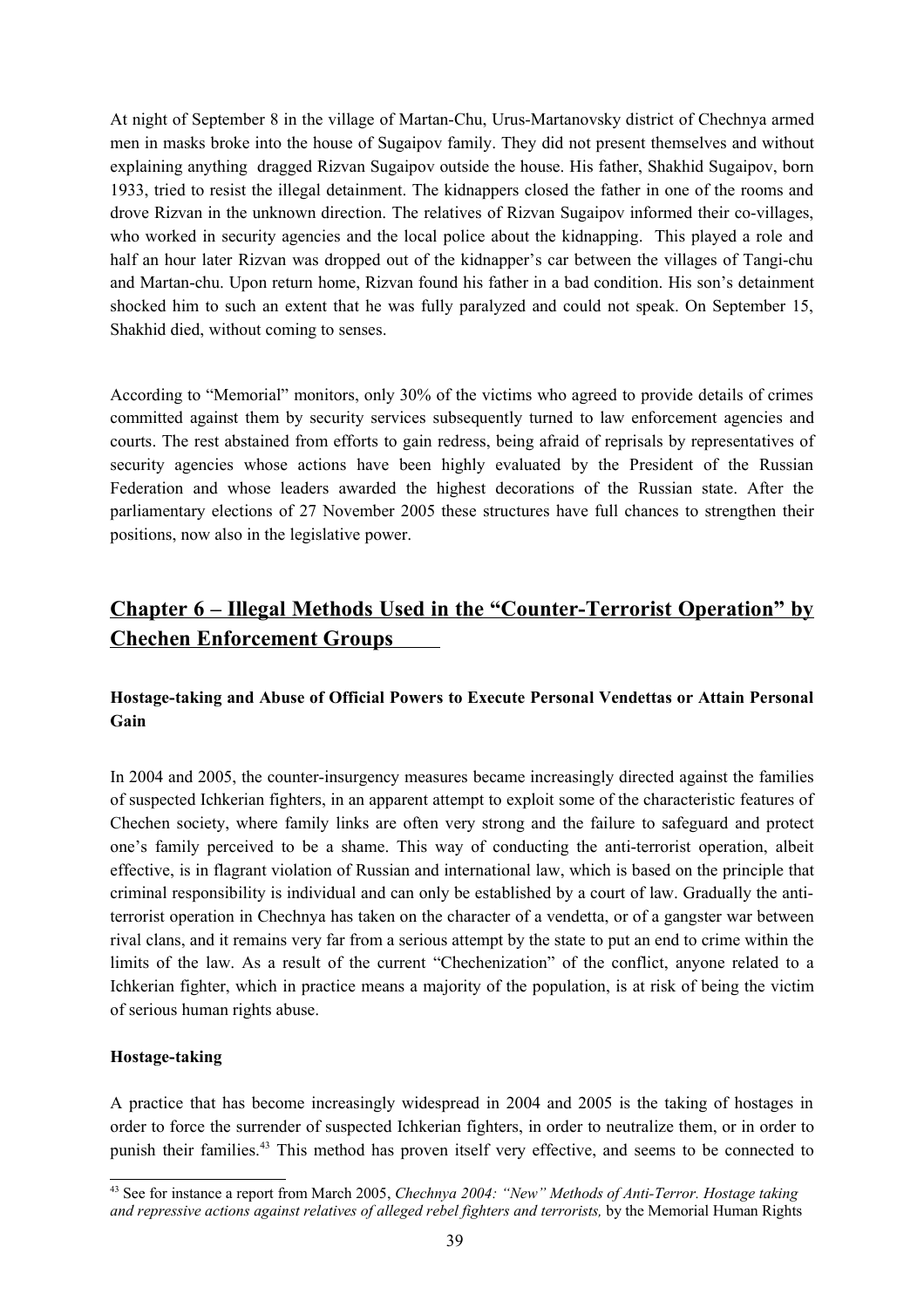some of the major successes of the anti-terrorist campaign over the last two years, such as the surrender of Ichkerian commander Magomed Khambiev in the spring of 2004 (which reportedly followed the illegal detention of more than 40 of his relatives), and the killing of former elected President Aslan Maskhadov in March 2005.

In December 2004, eight of Maskhadov's close relatives, including one of his sisters, were illegally detained, allegedly by representatives of the Security Service. The relatives were released in June 2005, almost three months after the authorities killed Aslan Maskhadov in circumstances that are not entirely clear. The relatives have so far refused to disclose where they were held and by whom, apparently afraid of the possible consequences of going to the courts or the media. But the surrender of Khambiev and the killing of Maskhadov are far from the only such cases. Behind the high profile hostage taking episodes, there are a large number of similar cases targeting families of less wellknown commanders and other suspected Ichkerian fighters.

Although it is impossible to give a clear estimate of the number of such cases – since many families are afraid to speak, and since human rights monitors only cover parts of Chechnya -- the practice of hostage taking continues. Many families have been targeted, and the illegal practice contributes to the climate of fear pervasive in Chechnya today. Below are two examples of hostage taking incidents reported to the Memorial monitors in October 2005. For security reasons the names of the individuals and families involved have been changed.

### *Hostage Taking in Grozny*

In early October 2005 "Ali", a 49-year old resident of Grozny, was released after having spent ten months in illegal detention in the basement of the SB headquarters in Gudermes. Ali was detained along with his wife and another female relative by unidentified servicemen and first brought to one of SB's unofficial detention facilities in Tsenteroi. His wife was released after a couple of days, but Ali was kept there for about a week. He was severely tortured, including with electricity, and witnessed the torture and interrogation of numerous other individuals during his stay. Afterwards he was transferred to Gudermes, and stayed there until his release in the beginning of October, apparently in connection with the beginning of Ramadan. Some of the individuals he met during his detention were killed or "disappeared". Ali claims that on one occasion he personally witnessed Ramzan Kadyrov torturing people: rotating the handle of electric shock machine and "warming up" his mules by inflicting heavy punches on the victims.

The background for the detention and torture of Ali were the activities of his son, "Khamzat". Khamzat joined the Ichkerian fighters, but was captured in 2003 by the "kadyrovtsy", tortured and threatened. As a result, Khamzat joined the ranks of the "kadyrovtsy" and became a unit commander in his home village in order to reveal and eliminate his former colleagues. Khamzat was looking for ways to escape the "kadyrovtsy". After an accident in the fall of 2004, Khamzat was severely injured. When attempting to seek medical assistance in clinics in Southern Russia, he was apprehended and questioned by the FSB. Apparently scared by these encounters, and the prospect of conflicts with his superiors among "kadyrovtsy", Khamzat used the opportunity to leave Chechnya and apply for asylum in a European country. His former colleagues apparently assumed that Khamzat had returned to the Ichkerian fighters, and consequently detained his family. However, the SB continued to hold his father even after having established his current whereabouts in Western Europe, in order to make him return, warn and punish the family for Khamzat's "desertion". Ali was released without documents, and is afraid that he may be detained again in the future.

Center. The report describes a number of cases of hostage taking and retaliatory actions against relatives of suspected Ichkerian fighters, and a few cases of attacks against the families of federal servicemen by Ichkerian fighters.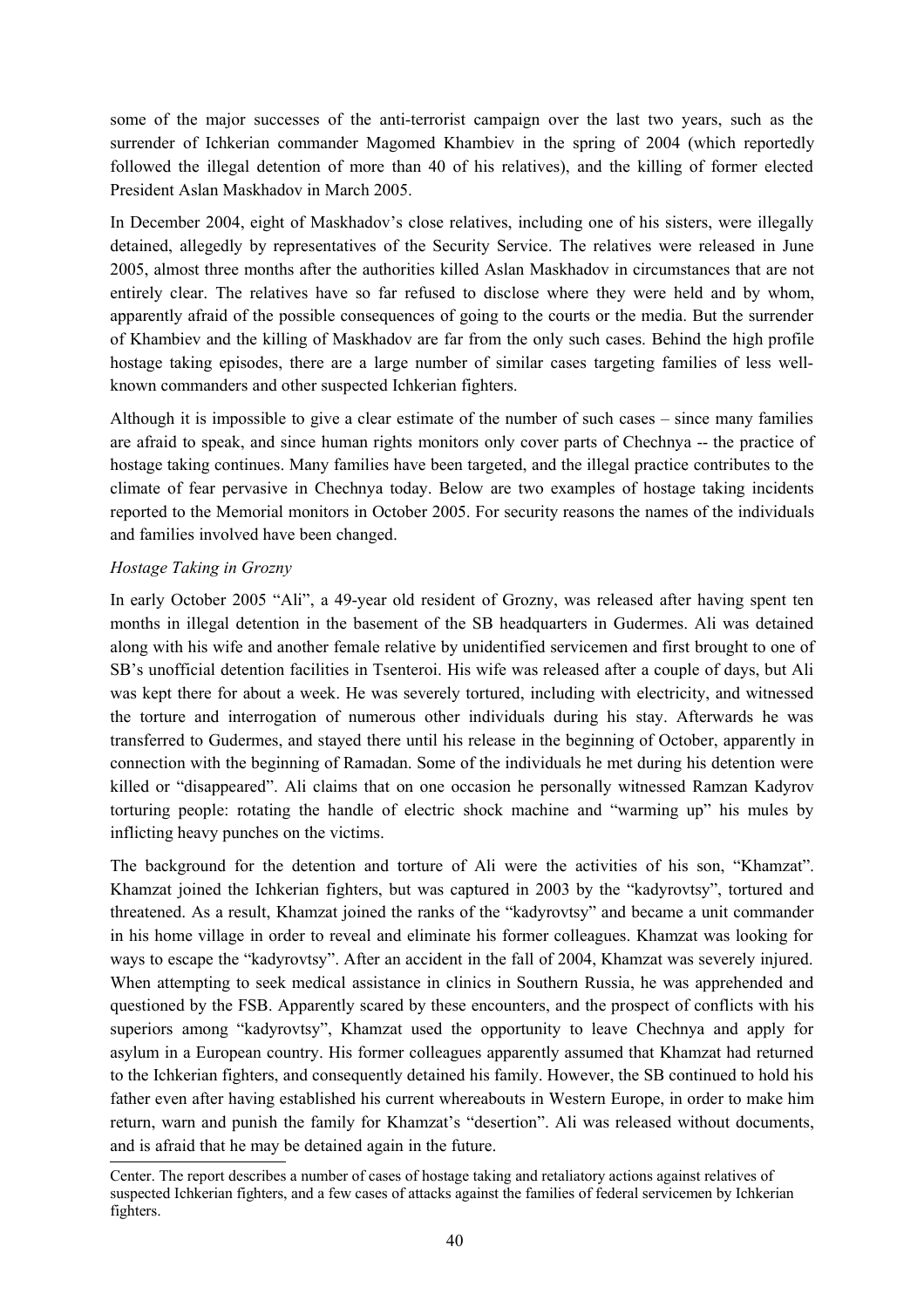### *Hostage Taking in Kurchaloy*

On the night of 9 October 2005 in the village Kurchaloy, fifty-year old Isa Dzabikhadziev, was detained in his home by masked servicemen who arrived in unmarked UAZ cars. They did not identify themselves. However, before the detained Isa, the men raided a neighboring house by mistake. Witnesses claim that among the masked men was Lyoma Salmanov, a local head of the SB who, according to customary law, was in blood-feud with the Dzabikhadziev family after having killed one of Isa's sons.<sup>44</sup> Isa's relatives think that the abduction is connected with the departure of another son of Isa, Usman, in August 2005 -- apparently he left home to join the Ichkerian fighters, fearing that if he stayed, he too would be targeted by the SB. Salmanov may have wanted to safeguard himself against revenge, and consequently took Usman's father as a hostage. By the end of October, the whereabouts of Isa Dzabikhadziev were still unknown.

The case of Isa Dzabikhadziev, illustrates that the conflict in Chechnya is fuelled in part by feuds between families and individuals that have no ideological, political or religious basis. Chechen men and boys join the Ichkerian fighters in order to revenge themselves on individuals in the state security services, or in order to seek protection from the security services.

### **Abuse of Official Powers for Execution of Personal Vendettas or Attaining Personal Gain**

Using the powers handed to them by the state, pro-federal Chechen commanders, like Lyoma Salmanov, ruthlessly persecute individuals and families they perceive as a threat. The cases below illustrate why Chechen society today is trapped in a climate of fear. Paramilitary leaders, who often have serious criminal records, have had their formations incorporated into the state institutions (whether under the Ministry of Defense or the Ministry of Internal Affairs, or directly under Vice Premier Ramzan Kadyrov in the Chechen government), and now use their powers to eliminate anyone perceived to be a threat against themselves and their interests. In some cases, it appears that this entails the virtual extermination of male members of the targeted families.

#### *Persecution of the Buraev-Arsanakaev Families*

On 2 October 2005, at about four PM, servicemen from different local and federal security structures, apparently including personnel from the FSB and Movladi Baysarov's group, surrounded the house of Zarema Buraeva. Buraeva was at home with three of her two children, two brothers Baudin Buraev (b. 1984) and Ali Buraev (b. 1987) and her mother - Satsita Buraeva (b. 1982). In the house the servicemen found and executed Supyan Arsanakaev, a wounded Ichkerian fighter, who was hiding in a small room below the roof. The servicemen gave Baudin and Ali a harsh beating, detained them along with Satsita and Zarema, and confiscated cash and electronic equipment.

Apparently it was Zarema who hid Supyan Arsanakaev in the house. Supyan was the brother of her deceased husband, who was killed while trying to escape federal servicemen in April 2003.

On October 3 Satsita Buraeva was released and went to different federal and local judicial and law enforcement agencies, but so far it is not known whether her three children are still alive, where they in that case are detained and what they are charged with. At the Grozny police station she was offered a deal: Her children would be returned if she signed a document testifying that weapons had been buried in her garden. She refused.

In the early morning of 18 October 2005, unidentified, masked servicemen broke into the house of Supyan Arsanakaev's father, Salman Arsanakaev (b. 1940). They detained Salman and his son

<sup>44</sup> Isa's son was one of the two men Lema Salmanov killed in his yard (this case is mentioned in chapter 2, Section 1 of the present report).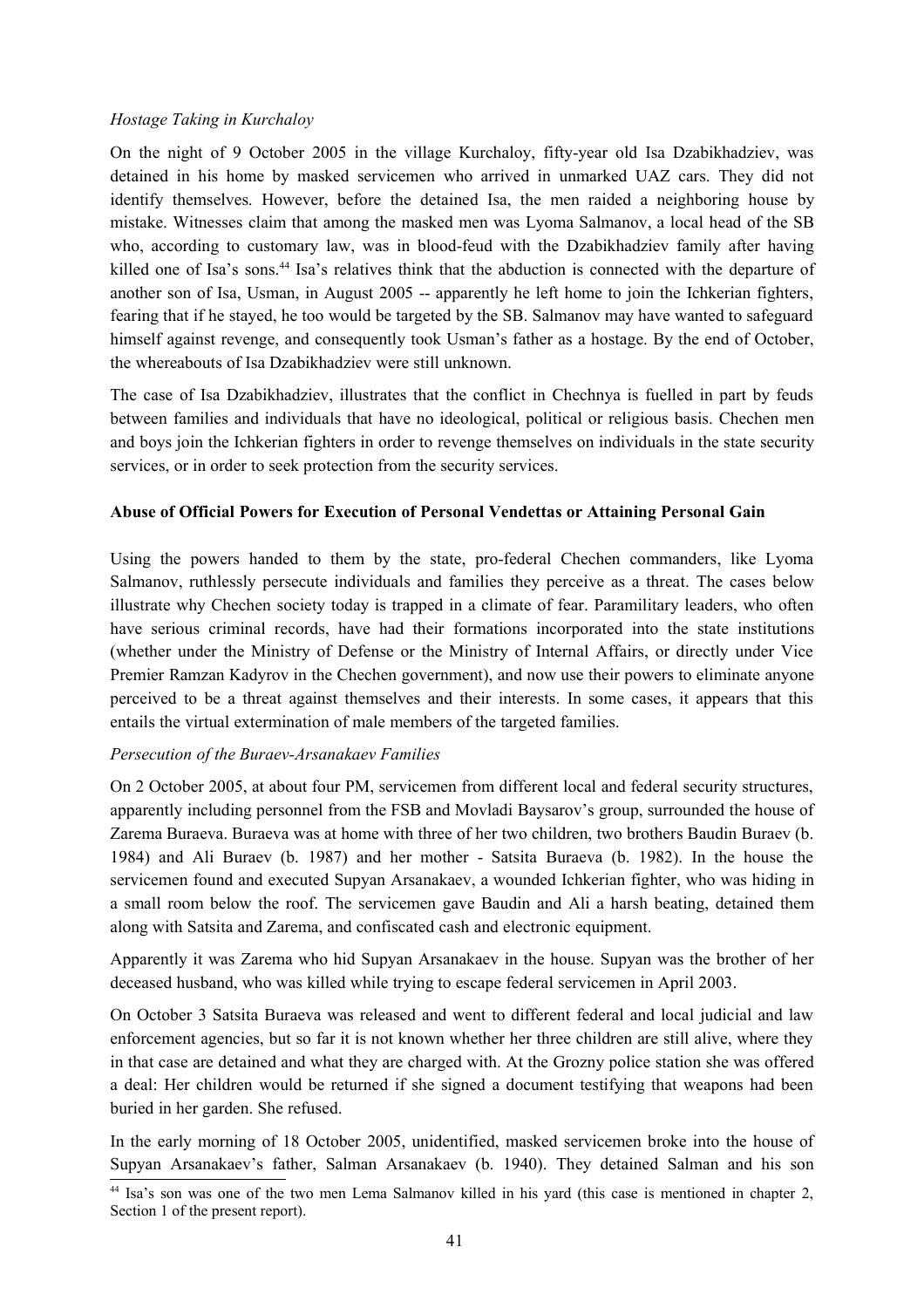Khamzat (b. 1983). The next day their bodies were found outside the village, bearing marks of torture and violent death. Salman and Ali were apparently the last remaining male relatives in the Arsanakaev family. Satsita Buraeva's first son, Rizvan, was killed in 2002. She now believes that her three other children are dead, and fears that her only remaining son, Roman, is in serious danger. She believes that the murders and disappearances are connected with a long-lasting feud between Movladi Baysarov and the Arsanakaev family, into which her daughter Zarema married, and that Bayasarov systematically eliminates everyone who conceivably could represent a threat to him, even to the extent of killing a 65-year old man. In this brutalized environment, Satsita is afraid that Roman may be next on the list, since his siblings already have been drawn into the feud.

### *Extra-Judicial Execution of Ibragim Shovkhalov*

On 5 October 2005, in the village of Mesker Yurt, Ibragim Shovkhalov (b. 1974), a local resident, was abducted by unidentified servicemen, some of whom spoke in unaccented Russian. The servicemen arrived in UAZ cars, and where accompanied by a BTR armed vehicle, indicating that there was a federal element to the operation. The next day Shovkhalov's body was found in the neighbouring village Chechen Aul. He was found with a plastic bag over his head. There was no forensic examination of the body, but his wife believed that he was strangled to death. The extrajudicial execution is probably connected with the fact that members of his family had been fighting with the Ichkerian forces -- apparently an uncle was believed to be still in the hills. The rest of Shovkhalov's family were either dead or had fled, but he stayed since it was widely known that he had not participated in the armed formations.

The disappearances and extrajudicial executions of the Buraev-Arsanakaev families, and the extrajudicial execution of Shovkhalov, indicates the type of brutal vendetta warfare representatives of the authorities wage against what they perceive to be hostile or unreliable families. The resulting bloodshed consolidates the climate of fear pervasive in Chechnya. But it is, to say the least, doubtful whether such criminal methods will serve to bring about normalization and a return to stability in Chechnya.

#### **Torture and Cruel and Degrading Treatment**

Despite claims of "normalisation" by the government of the republic and country, torture, beatings and unsystematic and continual cruel treatment continue to be widely used in Chechnya. These methods are used when suspects are detained both in prison and during interrogations.

Torture is a key element of the "anti-terrorist" activity of security services in Chechnya and the decisions of courts on the cases related to terrorist activity and participation in illegal armed formations, in the majority of cases are based on evidence extorted under torture and self-accusations.

The victims of this cruel treatment, when they are arrested and detained, are often not just the suspects who are being held, but also those close to them and their relatives and even people who happen to be near by chance. 'Disappearance' of people seized by agents of various security agencies, torture of those who have "disappeared" in this way, and the republic's deeply rooted corruption that is directly linked to these serious human rights violations - all contribute towards the general atmosphere of lawlessness and illegality prevailing at all levels of society and government. As a result, terror and fear reign supreme in Chechnya.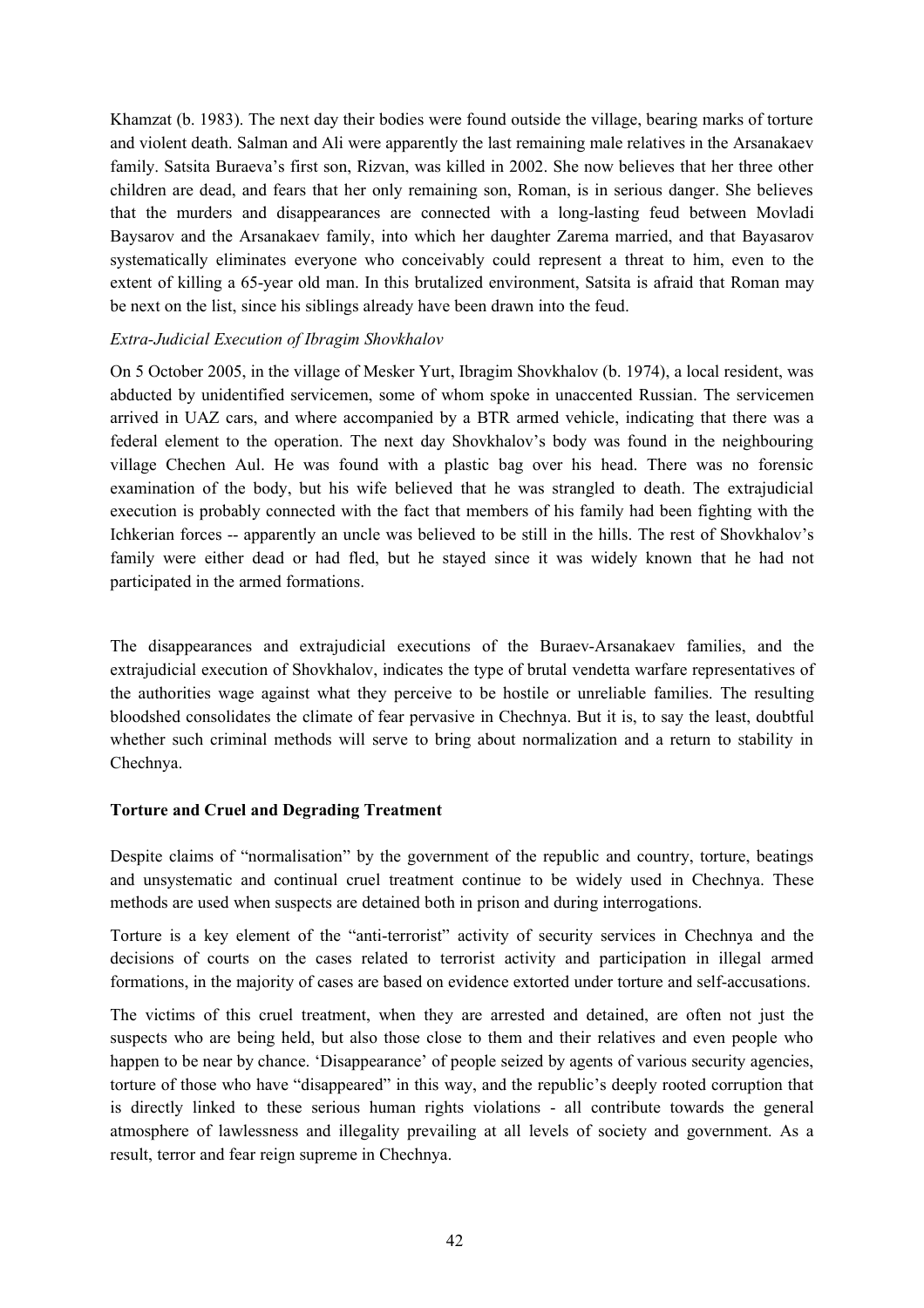In this part of the report we shall cite only a few typical examples of the whole vast number of similar cases.

The evidence given by Raissa, a resident of the village of Noviye Atagi:

*"Late in the evening of 12 March 2005, we had gone to bed. Four cars stopped outside of my* house. They came into my house and asked for my son. I asked what he was guilty of, but they *just asked for our passports. I handed over the passports. There are five males in our family: four sons and my husband. Three of my sons were in the same bedroom. They surrounded them, aimed their machine guns and said to me: "Why are you sheltering so many men?". I said: "I am not sheltering them; these are my sons." They took away the passports, then came back and* said that they were taking away my eldest son. I asked why they were taking him away and they *replied that were going to ask him about something and then he would be released. For ten days I had no news of my son. They gave their ultimatum [clearly they were demanding money], then they returned my son. They dumped him somewhere. They stripped him down to his underpants,* tied his hands and beat him up. This was in some kind of car repair shed where gas was burning *from a pipe. They beat him up and then, standing round him in a semi-circle, they pushed him* onto the gas flame. He jumped over to the other side of it. They threw him back again and again, *he jumped over. Then they tied his hands behind his back with a rope, pushed a long stick through the rope and stuck it in the fire. When he started twitching with pain, his hands got* untied. He began to beat the flames away from himself. They told him that he appeared to be too hot and took him out into the street in just his underpants where they tied him to a stump and poured cold water over him. Leaving him in the street, they "went off on a trip"... His back was *beaten. String was tied tightly round his head and a stick inserted in this, which they said they would turn until his eyes popped out. Tufts of his hair were pulled out. They released some rats* and he was bitten all over by rats. This was why I took my son away from the republic. I will not *give his name. A few months later they called again this time in camouflage uniform and masks.* Then they said they had got the wrong address and left. I still have three sons at home. What a *state they were in that night! They just won't let us live in peace…"*

Today more than ever before, human rights organisations which monitor human rights abuse in Chechnya are encountering the problem of victims themselves concealing the fact that they have been tortured because they fear further repression or that their actions will cause harm to members of their family. Sometimes they refuse to speak being under direct pressure of their fearful relatives. Mutilated victims are also afraid to ask for medical assistance and those who do seek it only rarely receive official medical certificates recording the traces of beatings and torture. Usually they receive an official paper, confirming trauma due to "falling downstairs" or "getting into a fight". As they are under constant pressure, medical workers sometimes even refuse to write a prescription out of fear that the nature of injuries could be deduced from the type of the medicine prescribed.

It should be noted that, in addition to lack of any effective investigation into the acts of torture and cruel and degrading treatment, the public prosecutor's office and the forces of law and order invest consistent effort into trying to conceal these criminal acts and assist the perpetrators in avoiding responsibility. Many criminal cases instigated into kidnappings are being closed soon after opening, the documents are being lost or simply disappear without trace along with other important pieces of evidence (photographs, medical opinions, video-recordings, blood-stained clothing) and potential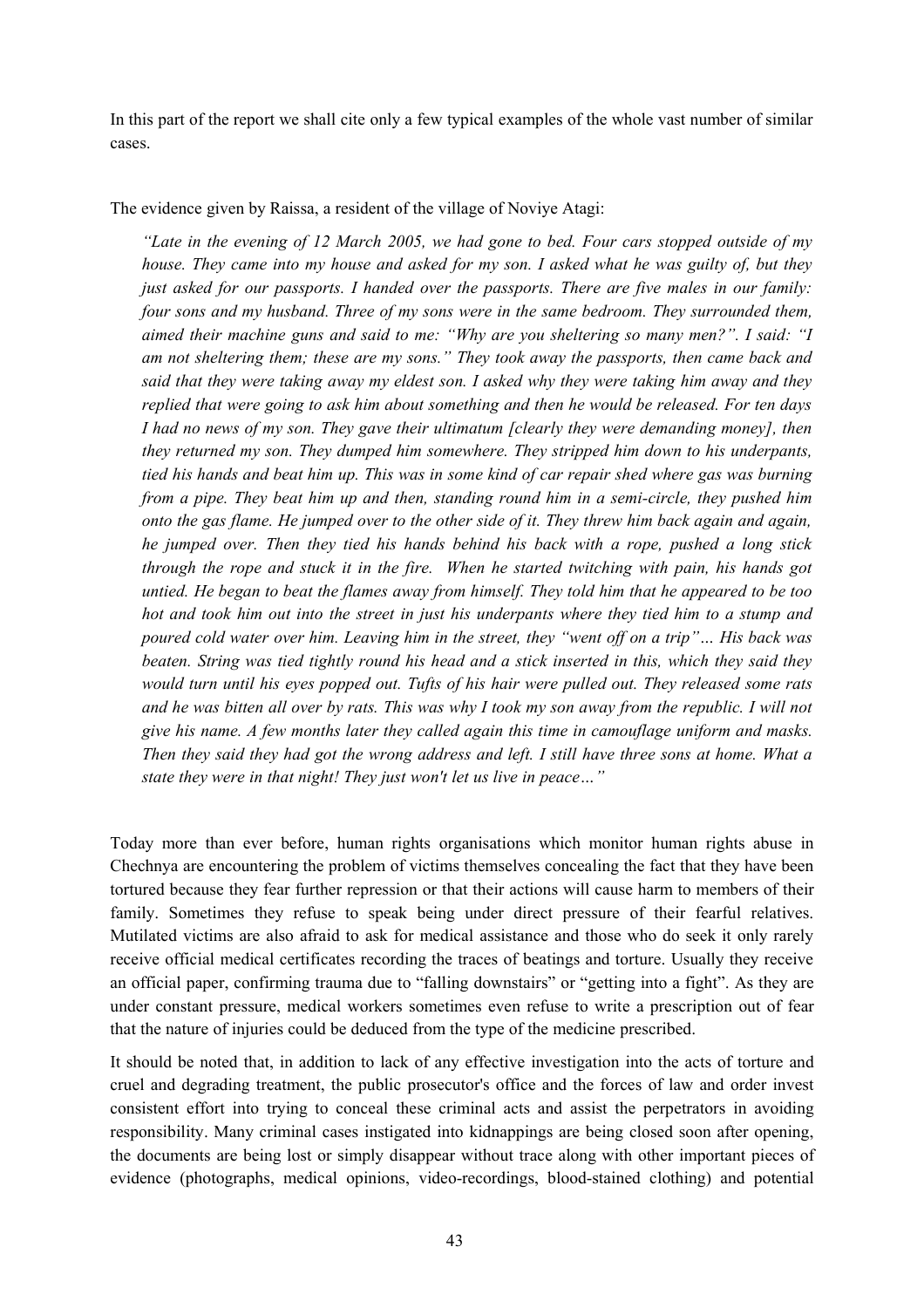witnesses are being threatened. Often victims of torture or their families are offered to withdraw their complaints in return to more human treatment of the detainees.

On 25 January 2005, Ruslan Musaev, born 1969, a resident of Grozny, was seized by unidentified representatives of security agencies from a taxi in which he was travelling with his cousin, and taken to a checkpoint not far from the village of Goity in the Urus-Martan region. The grounds for his arrest was the fact that his passport was of the old type<sup>45</sup>.

According to Ruslan Musaev:

*"I was brought to some place, thrown into a windowless cell, made from concrete and quite small; they removed the sack and put on some kind of rubber cap, but it was not a gas mask, and pulled it down over my face. I then pulled at it, rubbing it against the concrete and pulled it back so that I could breathe more easily. I was shackled in chains and handcuffed. After half an hour they took me away and began beating me. They beat me with my own trainers, which they removed and electrocuted me by attaching phone wires to my fingers and tongue. On the second evening they dragged me into some sports hall. There were wooden bars there. They put a piece of wood under the handcuffs and attached the piece of wood to the bars so that I was left hanging. Then they beat me until I lost consciousness. Then they put a board on my knees and* placed a weight on this. And they beat me again. Then they tethered me to two bars with tape. *and pulled the bars apart. And again they beat me. When I was cut down, they poured water over me. And they kept asking the same question: "Where have you hidden your machine gun, where were you fighting, tell us". And they also asked me: "Can you father pay \$2000 for you? And* will he give us your guns?" Then they pulled a bag over my head and tied it with tape so that  $I$ *could not see them as they beat me."*

Musaev spent several days in this cell. On 31 January he was put into a car and taken to the village of Stariye Atagi. He was thrown from the car not far from a farm. Musaev's passport has not yet been returned to him. "I was in bad shape with burns from being tied up and from the handcuffs; I had to *have an operation. But they didn't give me any papers or any certificate. The head regional doctor even refused to write a prescription or give an opinion. They're all scared".*

It is typical that when Musaev's family were trying to find him and they applied to the regional prosecutor and to the police, pressure was put on them to withdraw their application.. At first they refused to do this, but later they agreed. In April Musaev was again seized for a week, five days of which he spent in Eighth company of the "kadyrovtsy" of Shali and two days in the police station. This time his family made no applications to authorities and, despite the cruel beatings, he did not consult a doctor afterwards.

Often torture is just one of the methods of fabricating a criminal case and once an accused person confesses under physical pressure to crimes with which he has been charged, his confession is immediately corroborated by additional "evidence".

Edilbek Lemaevich Nakraev, born in 1980, and residing in the village of Samashki, was arrested on 17 September 2005, when he was returning home from work. On his way home he dropped into a games room situated opposite the Territorial Police Department (TOM). Suddenly armed men in

<sup>&</sup>lt;sup>45</sup> Russian citizens had to exchange their old Soviet passports for Russian passports in 2000-2002.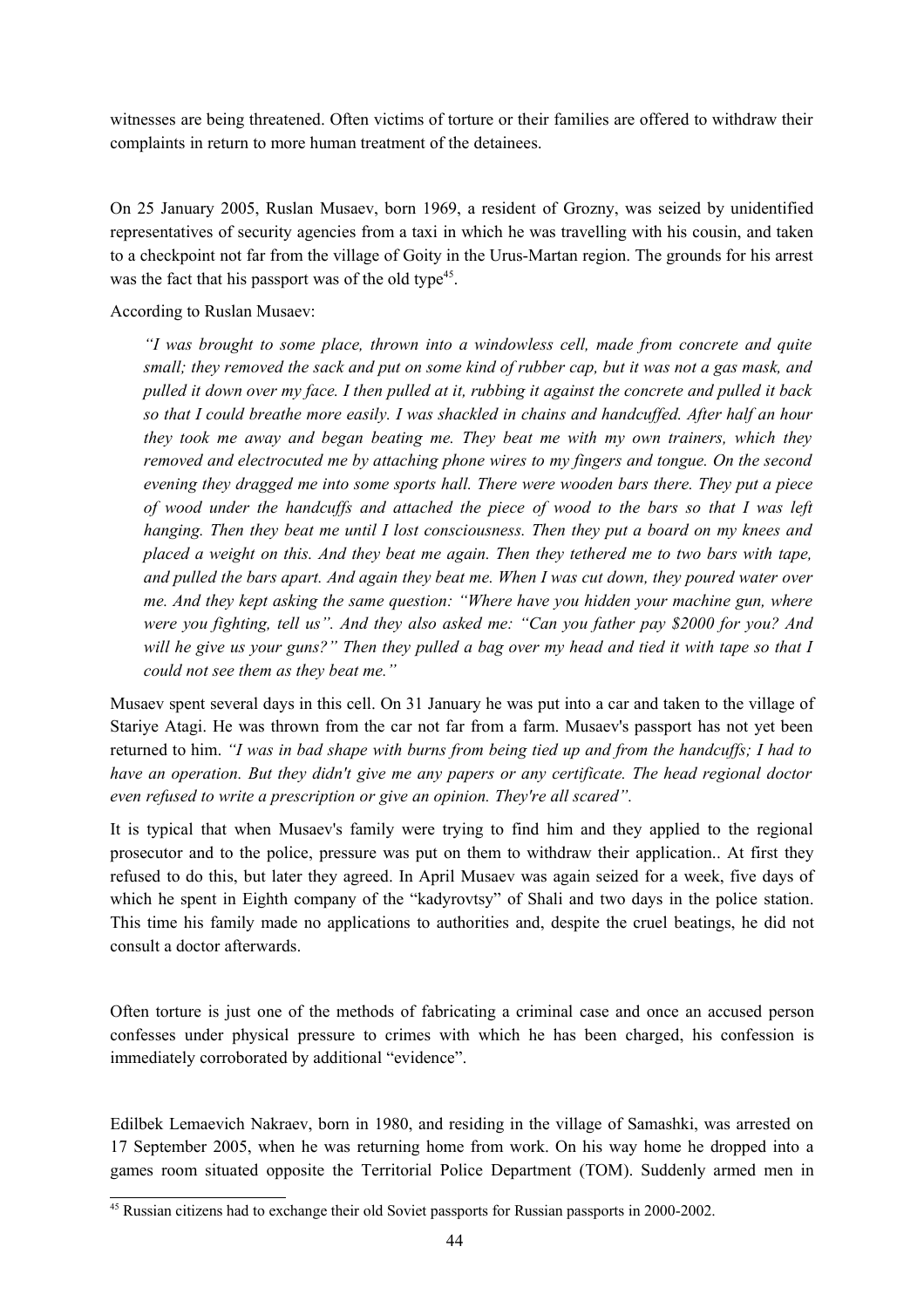camouflage entered the games room and announced that they were officers of the District Police Department (ROVD). They asked him if he was armed. He said he was not and offered his passport. They replied that they would look at his passport later, handcuffed him and led him away. The owner of the games room and one boy were present when this happened. Edilbek asked the boy to tell his family what had happened. His family immediately applied to the ROVD but were told that they could not be given any information about the arrest of Mr Nakraev. ROVD agents questioned neighbours and the owner of the games room and said they would search for the missing.

It was not until 19 September that a lawyer from Atchkhoi-Martan was told that Edilbek Nakraev was being held in the premises of the Department again Organized Crime (RUBOP) in Urus-Martan. When the lawyer arrived, he was not able to talk in private with his client neither on that day nor on the following days. And during the interrogations, conducted by an investigator from the public prosecutor's office, RUBOP officers were also present in the room as well as the lawyer. <sup>46</sup> By the time of his first interrogation with his lawyer present, Nakraev had already confessed to a series of crimes as a member of illegal armed formations. When his lawyer asked why he had confessed to so many crimes, Nakraev replied, "I had no choice". Nakraev was in a very bad state of health. His lawyer lodged a petition for a medical examination of his client. However, this petition was not allowed for three weeks (apparently until the more obvious marks of beatings had disappeared).

On 19 September at 1 pm, officers from the RUBOP came to Nakraev's house with a search warrant. Neighbours were cited as witnesses to the search. After a thorough search of the house, nothing was found. But when the search ended and the witnesses went out into the entrance hall, the search officers came back into the house again and only then called on the witnesses.

According to one of the witnesses:

"I did not sign the search report because I saw that at the first round of searching nothing was *found there. Then suddenly they pulled out all the stops! One man, a Russian, in a black tee shirt did not go into the house, but then a Chechen shouted at him, "You must search more thoroughly!" And then one man climbed into the attic, came back down by the door with* nothing; he was sent back up there and then he came back down with a pillow in his arms that *had some round object inside it. However, nobody had been in the loft with him. Also in the* rooms there was a chest of drawers that was closed but they had not even opened it. Yet they *examined the bed twice but found nothing there. At first they asked who slept where and the family themselves showed them in which bed their boy slept. The third time they examined it, the witnesses had gone out into the hall so nobody was present when a packet was pulled out from under the pillow. And in a non-used shed they found a bag with some kind of aluminium. Then they stood trying to persuade us "Sign [the report], or else it will be worse for him".*

The witnesses, however, did not sign the search report.

Nakraev was formally recorded as arrested on the 19 September though, according to the evidence of family and neighbours, he was arrested on the 17 September. He was charged under art. 208, part 2 (member of illegal armed formations) and art. 222, part 3 (Illegal possession of a weapon of an organised group).

<sup>&</sup>lt;sup>46</sup> This is normal practice in the Chechen Republic. RUBOP or ORB-2 officers, in violation of the law, keep detainees and arrested subjects on their premises and do not allow lawyers to meet their clients in private as these officers or guardians are constantly present during interrogations. The prosecuting authorities do not protest against these illegal practices and lawyers are afraid to protest.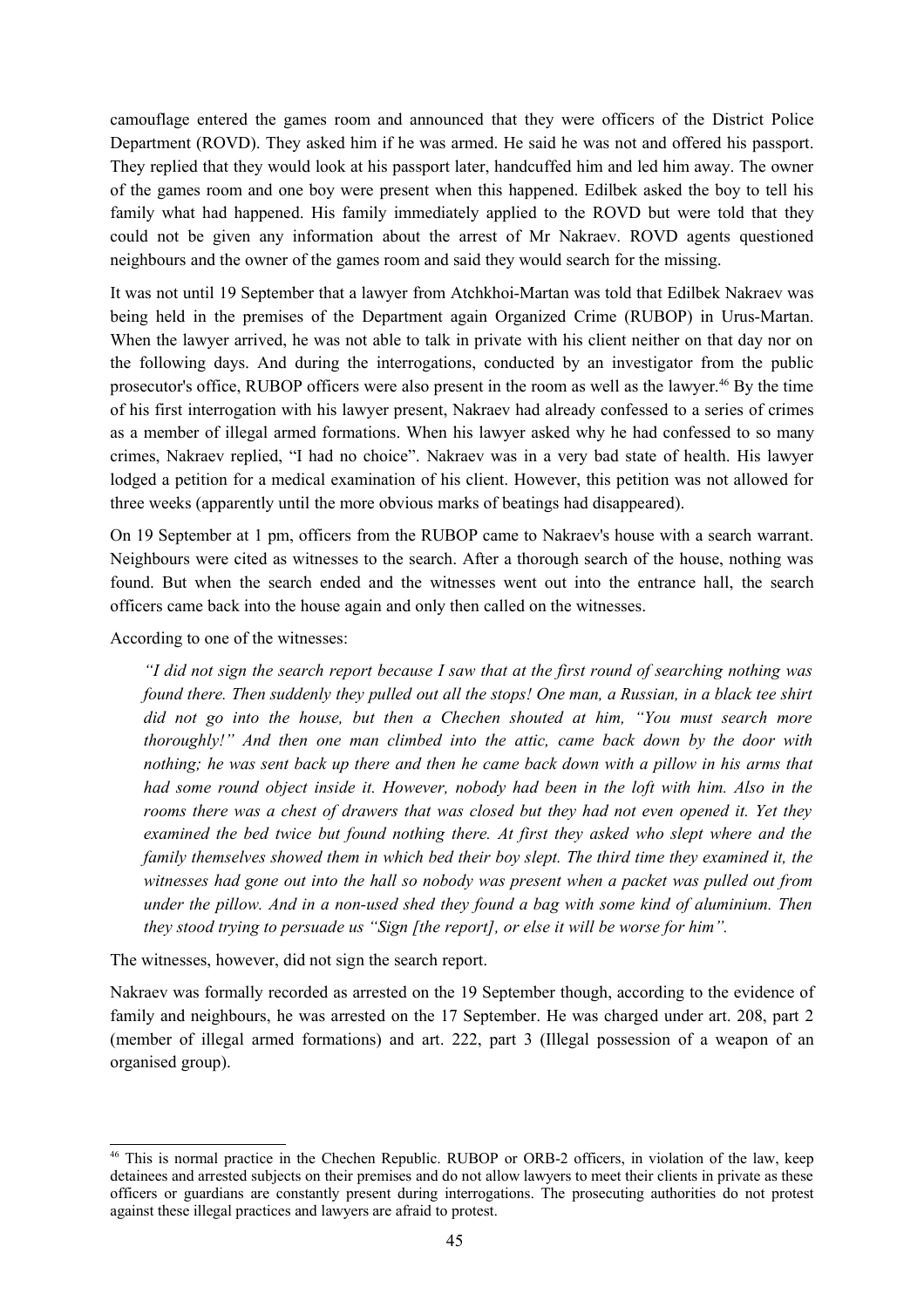Sometimes, torture results in the death of the victim. In though cases, the torturers try to ensure that no evidence again them could be found. They also go for "preventive measures" if they realize that they went to far and the victim may not survive.

Thus, T. was arrested in Sernovodsk in January 2005. His mother saw him, after quite a long time, being dragged, severely beaten, from Sunzhenskiy ROVD and taken somewhere, she was later told, into the mountains. In the mountains they started shouting at him to run into the bushes and they began shooting at his feet. But he, suspecting that if he did run, they would open fire on him, refused to run and, despite the danger, stayed where he was. After a while he was taken back to the ROVD and, thanks to the efforts of his family, was released. T. was unable to walk because of his beating, and had to go home in a taxi. In April 2005 T. was again arrested this time with his cousin, R. They managed to buy their freedom from the ROVD by paying the large sum of money that was demanded. According to the evidence gathered, when they were taken away, T. was completely unable to stand. Both of them were groaning loudly despite attempts to restrain them. R. could not breathe as his ribs were fractured. It turned out that T. was taken from his interrogation to the village hospital when he lost consciousness and was bleeding profusely. He was tended to in the hospital but after half an hour he was taken back to the ROVD along with his medical chart and all the notes. The head doctor was warned to keep quite about what had happened.

The already mentioned events that unfolded in September 2005 in the village of Noviye Atagi in the Shali region, are a particularly clear illustration of the unceasing physical and psychological terror that prevails in the republic. For the whole of September, people from the village were constantly disappearing, mainly for relatively short periods but they were still subjected to very violent beatings and cruel treatment and sometimes were tortured. Some of the prisoners were only 12, 13 and 14 years old.

During the night on 12/13 and 13/14 September, officers of the law enforcement agencies seized the following local residents: Ruslan Salaudinovich Khalaev, born 1984, Sharudin Badrudinovich Khalaev, born 1978, Magomed Isaevich Elikhanov, born 1985, Apti Edilov, 18 years, Magomed-Zmi Aguev, born 1987 and Islam Khasinovich Bakalov, born 1987.

According to the families of the seized men, during the special operation, the "bruisers" were rough and did not give any explanations as to why the men were being taken.

The families went to Shali but were unsuccessful in their attempt to learn the fate of their nearest from the ROVD and the Public Prosecutor's Office. On 15 September, the relatives of the seized men closed the road in Noviye Atagi that crosses the bridge over the river Argun. On 16, 17 and 18 September a picket by residents demanding the returned of their seized relatives continued despite being threatened on several occasions with the use of force to disperse them by armed men in camouflage uniform.

During the night of 18 September, agents from an unknown branch of the law enforcement authorities carried out a raid on a bakery in Noviye Atagi. They smashed up equipment, and drove away the workers, accusing them of supplying bread to the militants.

That same night, unknown armed men seized the village's head of administration, Abdulla Datsaev. He was taken to Shali. He returned the same day, in the early morning, cruelly beaten. According to some reports he had four fractured ribs.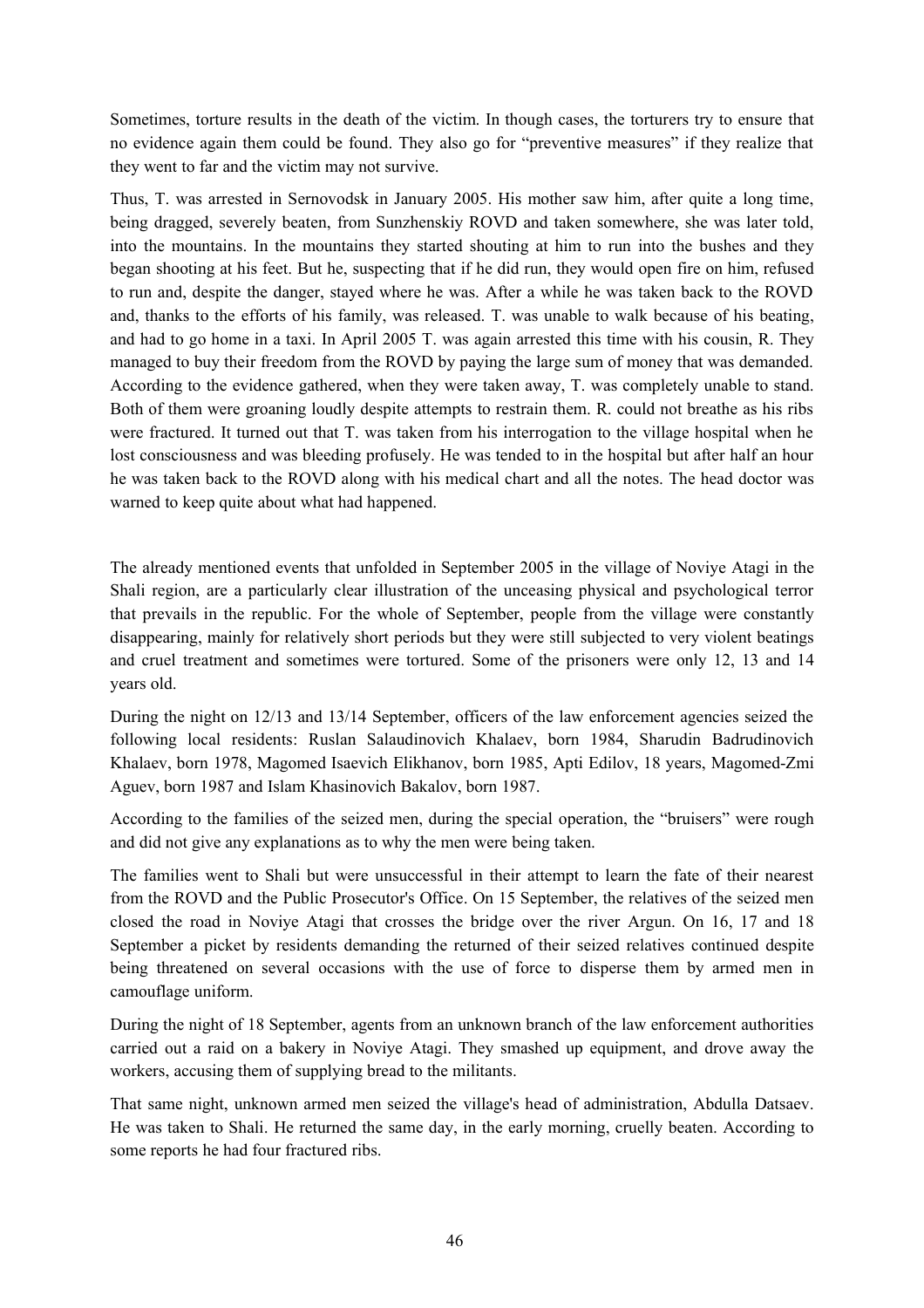Speaking to representatives of human rights organisations, the Prosecutor of the Shali region, Mr A. N. Buramenskiy, said later, commenting of the villagers' protests, "People, you know, are very poor minded. But we all know that their head of administration, Abdula Datsaev is guiding them."

When Datsaev returned, he summoned the parents of Elikhanov to see him and urgently requested them to stop blocking the road. According to him, the whereabouts of the seized men is known, but he could not say exactly where they were.

On 18 September, one of the seized men, Apti Edilov, returned home. He was thrown out of a car not far from Grozny, but managed to reach home himself by getting a lift in a passing car. Edilov had been cruelly beaten. By midday on 18 September, a divisional policemen came to the pickets and offered to go with the relatives to Shali where they could be shown their sons. In the Shali ROVD they were told that Magomed Elikhanov, Aguev, Ruslan and Sharudin Khalaev had been charged with the murder of police officer Mitsaev (who was killed in the outskirts of the village of Noviye Atagi a few days before the described events). A criminal action was instigated against each of them.

Islam Bakalov was released on 22 September in such a critical state that he was immediately hospitalised.

The father of one of the prisoners said,

*"They took me from here, from my house, and beat me up on the way; they said nothing and asked nothing. A sack was put over my head and they would not answer when I asked where they* were taking me. I was put in a cell with a window and two bunks. My son was in another cell; I *was alone. Then I was taken to the interrogation. My son was tortured in my presence; he was whipped with barbed wire and rubber cudgels and given electric shocks. No-one introduced himself but they were not masked; only one man in the car was masked. And later, during the torture, he still had his mask. When I was brought here they removed the sack from my head.* They did not ask any questions; they just said, 'tell us that it was him who killed'. We were in a *room, like a garage, without any windows and there was a compartment with bars that was* separate from the main room. They kept me there while my son was in the centre. They beat and *beat my son; I began to feel ill and I said that I felt I was having a heart attack. They took me out and threw me into another room with a window. I was only beaten in the car, but how they tortured my son! His fingers were electrocuted, water poured over, then he was beaten, then burned. If they tortured him any more, it would be a body we would receive and not our son".*

Soon the prisoner's father collapsed and the "kadyrovtsy" officers released him.

Later the public prosecutor said, that on 15 September, a criminal case was instigated for the illegal arrest of the residents of Noviye Atagi in accordance with art. 127 (illegal imprisonment). The official imprisonment of the four accused persons was legally formalised only on 18 September when the capturers (the SB officers) handed them over to the ROVD.

The public prosecutor of the Shali Region, Mr Buramenskiy, told "Memorial" representatives that the seized men arrived at the ROVD without any physical injuries, but the identities of those who brought them were "not actually known".

This incident has a further typical development that leads us to speak about the special, constant and widespread use of methods of torture. We do speak about psychological torture and torture using constant terror. Residents of whole villages become victims of these. On 23 September 2005, after the Friday prayers, more than ten armed men came to the mosque. There were four doors into the mosque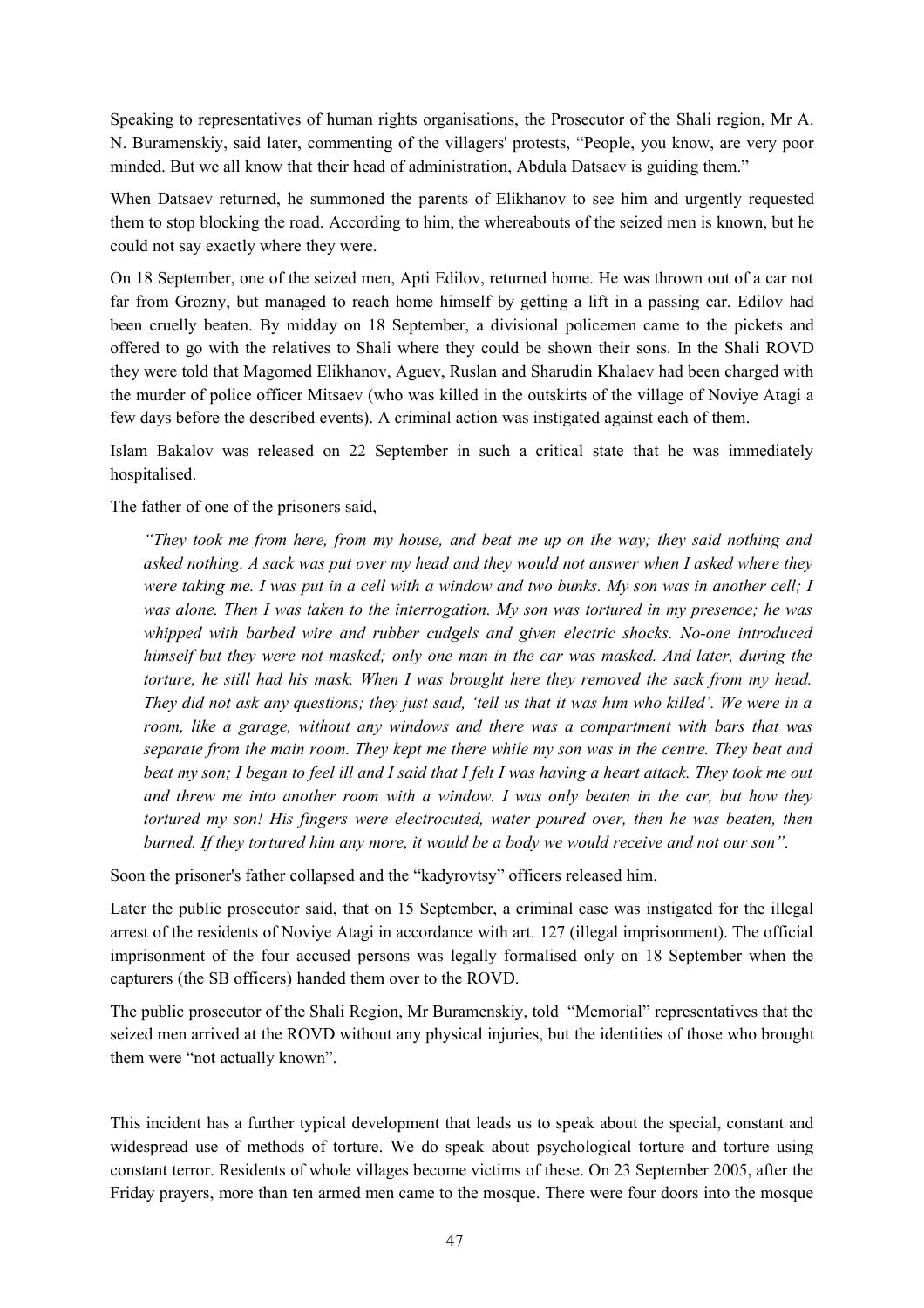of which three were closed. Everyone was ordered to enter by the remaining open door and to gather in front of the mosque. There were several hundreds of men inside the mosque and an even greater number of citizens became witnesses to what happened as the market place was right next to the mosque.

A resident of Noviye Atagi recounted,

*"On Friday, 23 September 2005, 15 men along with the commander of number 2 regiment, Alambek Yasuev, came to the mosque*. *They were armed but unmasked. The commander spoke with the Imam who was then given some money in front of everyone. Then he began talking (for about 30 minutes) saying that he had taken these four and that he was boss here and that he could kill them without any court proceedings. He said that he would punish the women pickets, that there were another four criminals running about the village and that they had to be caught. He also said that there were ten vakhabits families living in the village and if we suppressed them ourselves then everything would be fine for us. His aim was to make us fight among ourselves".*

It should be noted in particular that some of the residents of Noviye Atagi, who were so frightened that the majority of them refused to give evidence even in private proceedings where they would not be named, are convinced that the village has been punished for not giving sufficient votes "for Kadyrov" in the previous elections. *"Clearly, this is why we've been treated this way – we don't even have a portrait of him in the village*", testifies one of the local residents.

Lack of Kadyrov portrait does not have to be the true reason for the punitive raid on Novye Atagi. Nonetheless, the emergence of such a widespread belief in the village shows that violence, terror and widespread fear have strong impact on the potential "choice" of the electorate.

### **Fabrication of Criminal Cases (on the example of Vladovsky case)**

Previously, it was often the case that people who were abducted in the Chechen Republic disappeared without a trace. Lately there has been a change to this practice. Frequently the abducted people turned up in places of illegal detention, from where, after some time, they were either released or ransomed. Furthermore, some of the abducted persons were "legalized" and placed in legal detention, either temporary detention isolators (IVS) or pre-trial detention centers (SIZO). But the legal status of these places by no means guarantees the observance of laws there. Frequently, people are forced to sign confessions by means of torture and threats. The public prosecutor's office does not prevent these illegal activities of the investigators, i.e. representatives of the power structures. Attorneys are only allowed to visit the detainees after they have given evidence or a confession. Moreover, frequently "on-duty" attorneys do not protect their clients, but collaborate with the investigators, shutting their eyes to their methods and persuading the "defendants" to sign confessions. Finally, the court usually automatically "stamps" these criminal cases. 47

Chechnya in this respect is by no means unique - the phenomenon of the "violence conveyor" was investigated in a report based on examples from the neighbouring republic, Ingushetia. Its basic components are briefly enumerated below. 48

<sup>&</sup>lt;sup>47</sup> But in this system also happen some exceptions. An example – the Mikhail Vladovsky's case, in which the court appeared to adhere to the principles, and investigated the methods, by which the "burden of proof" was obtained.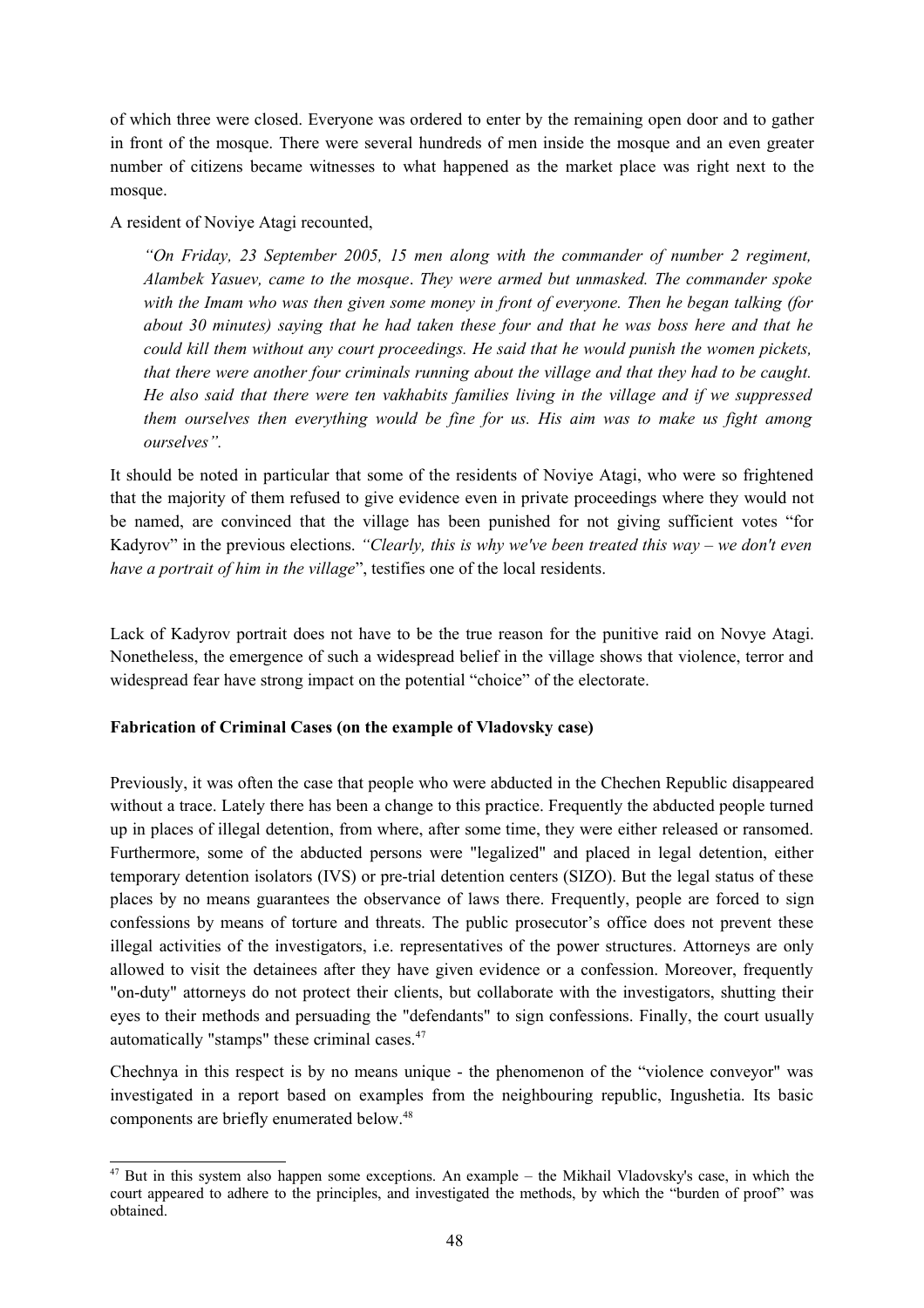A person suspected of having committed crimes relating to the activities of the so called illegal military formations, is frequently illegally detained by representatives of the power structures, who neither present any documents nor indicate the reason for detention, and never report where the detainee will be delivered. The relatives of the detainee usually do not know who – the police officers, the Federal Security Services, or the bandits – has taken him away and where he is located. The detainee usually "disappears" for some time - from 12 hours to several days.

In part of the cases the illegally detained (abducted) person is then "discovered" in one of the places of preliminary detention (however, numerous abducted people still disappear without a trace). From the detainee the representatives of the power structures attempt to obtain confessions of crimes, usually by way of brutal beatings and other forms of torture. The on-duty attorney, proposed by the investigating officers, does not write a complaint about the use torture against the defendant, nor does he require medical assistance to him, or the performance of forensic medical examination of his health condition. At this stage, the relatives, more often than not, do not know the whereabouts of the detainee and cannot hire another attorney on his behalf. In cases where the relatives hire an attorney anyway, he is not admitted to the suspect, based on various pretexts, before the confession evidence has been signed.

The detainee then "confesses" to the crime he is suspected of committing (and also other unsolved crimes), he is required to name other persons taking part in illegal activities, or to falsely accuse people who are suspected by the investigating officers. As one attorney said, "the most experienced people assert that no one can bear those tortures. Sooner or later they all surrender".

In some cases, persons were delivered to the hospital in severe condition after being detained in this manner. Apart from the beatings and the torture, the representatives of the power structures usually exert psychological pressure on the detainee, such as making threats to his relatives. The confessions are usually signed in the office of the investigating officer, and then 'confirmed' in the presence of attorneys. However, the person is warned in advance that in case he refuses to sign, the "process" will resume in a more severe fashion. If the person still refuses to sign a confession at the stage of preliminary investigation, the threats become reality. The suspects are instructed and explained in detail about the crime they are supposed to have committed, and they are also explained precisely what it is necessary to demonstrate in the course of the investigation.

Usually the attorney invited by the relatives obtains access to the suspect only after the latter has signed a confession. Even if the attorney knows about the illegal methods applied to his client, in most cases he will not write a complaint about the brutal treatment, fearing for his own safety. Few dare to openly criticize this system. The forced confession will then become the main proof of the defendant's guilt. Even in cases where questions about the application of force against the accused were raised in the course of the judicial hearings, the courts have been incapable of discovering the falsification of evidence. Consequently, the courts have failed to give a proper estimation of the alleged violations of law and to pass just sentences.

Torture in the places of preliminary investigation is extremely difficult to document, since independent physicians are not allowed to visit the detainees, and attempts to conduct forensic medical investigations are blocked. This system leaves few chances for a just punishment of the guilty and for a discharge of the innocent. Complaints directed to the federal surveillance bodies are redirected to the republican surveillance bodies, and end up on the tables of the exact persons who are covering for the violence and arbitrariness of the law-enforcement agencies and special services.

<sup>48</sup> See the Memorial's Report, A Conveyer of Violence. Human rights violations during anti-terrorist operations in the Republic of Ingushetia. September 2005.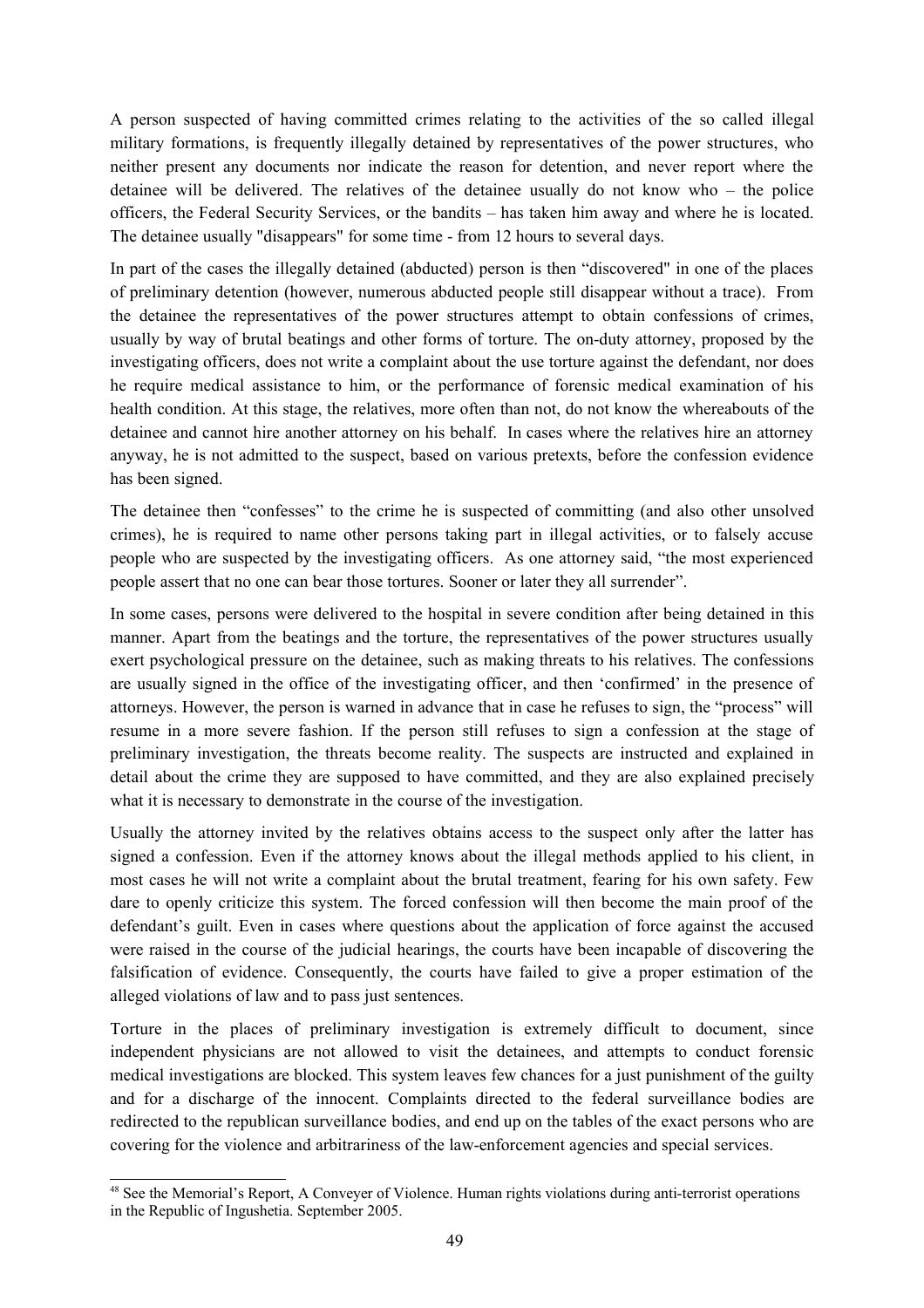On May 15, 2003, the press service of the Regional Operational Headquarters in Rostov-on-Don informed the public, that "law enforcement officers in Grozny had discovered two members of the illegal bandit formations in the Chechen Republic, Beslan Ugurchiev and Mikhail Vladovsky". It was further said that they belonged to the group of Paissulaev, which had its operational area in Grozny, and that they often used army uniforms when committing crimes against citizens. For this, it was said, they were detained, and charges were brought against them under the Criminal Code of the Russian Federation for "organizing illegal military formations".<sup>49</sup>

What actually happened was that the "detained" Mikhail Vladovsky (born 1983) was kidnapped from his house on May 7, 2003 by unknown armed Chechens, wearing civilian clothes, arriving in a white "Zhiguli" car with the plate number X-765AK95. On the same day his family addressed the law enforcement structures. They gave the plate number of the car to all the sentries and activated a plan to apprehend. Both remained without positive results.

For several days the relatives knew nothing about Mikhail's fate. Only on May 12, through unofficial sources, they learned that he was kept in ORB-2.<sup>50</sup> However, first the officers there refused to acknowledge Vladovsky's presence, and only after persistent begging from Mikhail's mother, Ljubov Vladovskaya, they acknowledged that he was indeed there.

The other "armed rebel", Beslan Ugurchiev, was detained by the police, and not for the first time. But he was not detained for participating in illegal military formations, but rather for petty thefts he used to commit. Exactly for that reason there had been a quarrel between him and Vladovsky shortly before his detention.

Using torture, law enforcement officers forced Ugurchiev "to confess to have perpetrated terrorist acts". And they demanded from him to name someone else, as an accomplice to the "crimes perpetrated by him" (a widespread method for "combating terrorism" in Chechnya). Ugurchiev named Vladovsky.

After that Vladovsky was kidnapped and delivered to ORB-2, where there was a pre-fabricated scenario of his alleged terrorist activity already waiting for him, and he was "only" asked to sign it, again accompanied by torture. By this means, Vladovsky was forced to confess, that as a leader of an illegal military group he had purchased shells from Ugurchiev and organized and committed subversive acts. He was heavily beaten with a truncheon and nearly suffocated, when a gas mask was put over his head.

At one point, during the second half of May, the International Red Cross managed to visit ORB-2. Before the visit, its officers went to all the cells and warned the inmates that whoever complained will "afterwards regret it". Despite that warning, Vladovsky spoke to the Red Cross visitors about the violence he was subjected to and showed the signs of torture and beating on his body.

Since the ORB-2 officers did not receive the expected "evidence", or at least a signature, from Mikhail Vladovsky, on May 24, 2003, they also detained his younger brother, 15-year-old Ruslan. Beating and threatening the teenager, they told him that his brother Mikhail was badly beaten by them but that he could help him. Ruslan was also told that Mikhail had already confessed that he had fired a grenade against a block-post, and about Ruslan's filming this "event" with a video camera. They

\*\*\*

<sup>49</sup> http://www.memo.ru/hr/hotpoints/caucas1/msg/2003/05/m3629.htm

<sup>50</sup> *Translator's note*: ORB is a transliterated abbreviation for what is in Russian the "Operative Searching Office of the North Caucasian Bureau of the Ministry of Internal Affairs (MVD).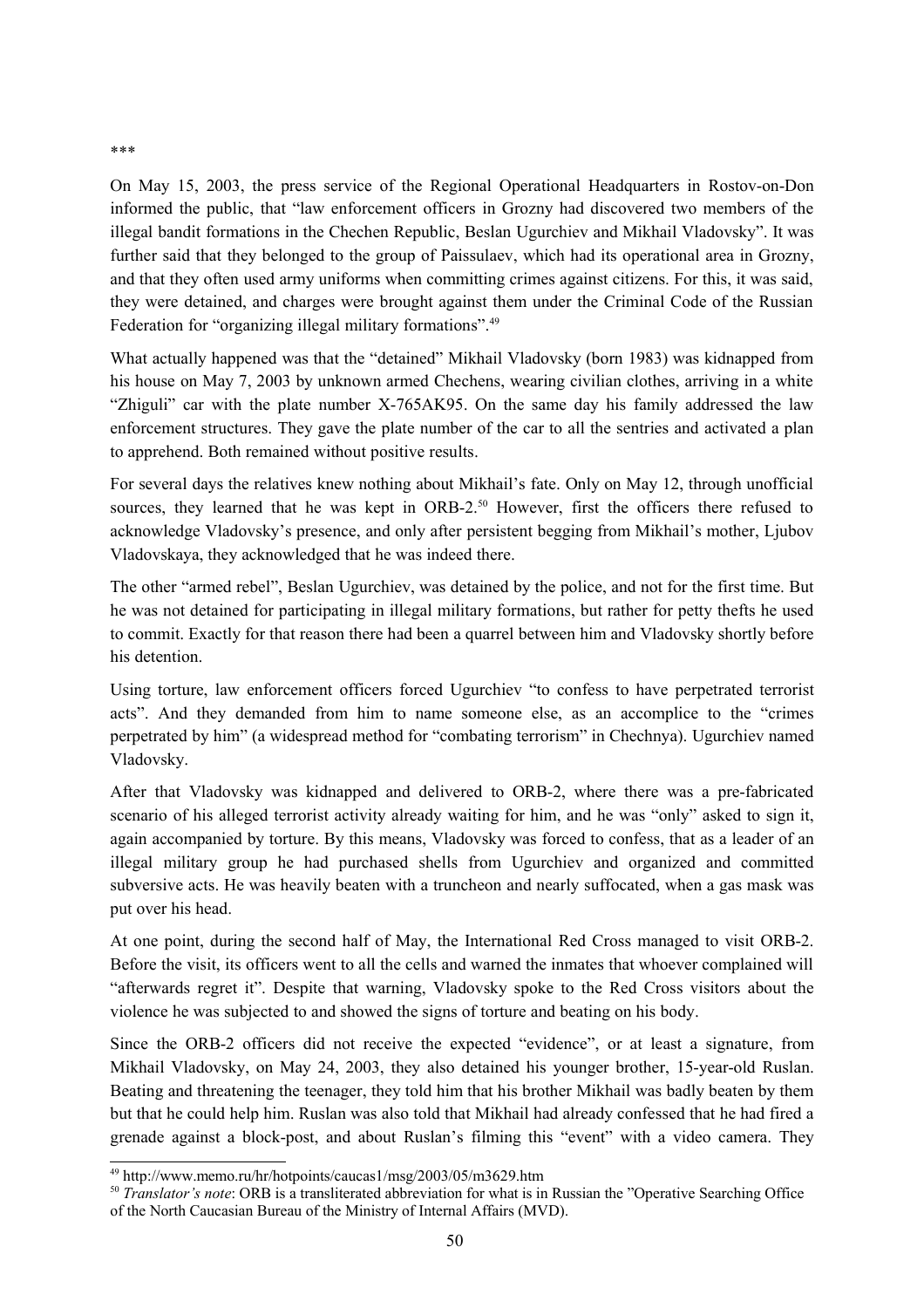promised Ruslan to release his brother and let him go home, if he confirmed the above "evidence". The teenager confirmed everything he was required to, and was released the same day.

Mikhail Vladovsky spent 26 days in ORB-2. On June 3, 2003 he was brought to the pre-trial detention center (SIZO) of Grozny. About that time he was finally "successfully" forced to confess under torture that he had purchased weapons from Ugurchiev and had sold them to the armed rebels. However, Vladovsky did not sign the broader accusation of "having committed terrorist acts."

The criminal proceedings against Vladovsky were taken according to articles 209 p. 2 – membership in a bandit group; art. 222 p. 3, – keeping and transportation of weapons; art. 208 p. 2 - participation in illegal military formations; art. 205 p. 2 – terrorism; and art. 33 p.5. – inducement.

During the court inquiry, the lawsuit was held before the Supreme Court of the Chechen Republic by Judge V. Asuhanov, the lack of any substantive basis in the indictments became evident. The family had submitted documents, confirming that Vladovsky could not physically commit the specified terrorist acts in Grozny, of which he had been accused, since at that time he lived as a refugee in a railway wagon in the village of Sernovodsk, on the border with Ingushetia, and his permanent presence there was witnessed by his family and neighbours. Besides, an alleged joint offence of Vladovsky and Ugurchiev, "confessed" by Ugurchiev, was dated on such a day, when Ugurchiev himself was detained in the temporary detention isolator (IVS) of the Leninsky district of Grozny. It was of his previous detentions because of the petty crimes he committed.

On 9 February, the Supreme Court of Chechnya convicted Vladovsky to two years imprisonment according to article 222 (keeping and transportation of weapons). The other charges had been dropped. In a private conversation the Judge told the Vladovsky family that he could not entirely discharge Mikhail, since he was put under pressure by the ORB-2 staff.

Not considering himself guilty, Vladovsky appealed to the court of cassation. In reaction to this his mother was told: "Are you discontent with the fact that he was sentenced only for two years?" Indeed, according to that logic, two years for the absence of guilt is a short term. Vladovsky was transferred to Chernokozovo prison in expectation of his appeal trial and its result.

Most probably, the operation officers as well as the investigator Dukaev, who conducted Vladovsky's lawsuit, had not "forgiven" him the "safe and sound" decision of the court, and in spring 2004 the Vladovsky's case found an unexpected continuation.

On May 26, 2004, at 4 a.m. in the morning, another man, Musa Lomaev (born 1981) was kidnapped by unknown armed people in camouflage uniforms in Grozny,. He was immediately brought to the district police department (ROVD) of the Leninsky district of Grozny, but this fact was not officially recorded. The same day, following the request of the detainee's wife, the administration of the Interior Ministry of the Chechen Republic conducted a check-up, but could not verify that Lomaev had been delivered to the ROVD.

However, on May 27, Lomaev "all of a sudden" turned out to be indeed in this ROVD, confirmed by a detention protocol signed by investigator Dukaev. The ROVD officers, subjecting Lomaev to severe torture, forced him to incriminate himself for committing terrorism-related crimes, which they had previously uncovered. Dukaev "warned" Lomaev that in case he would decide to renounce the evidence he had already given, his mother and wife would become victims of retribution. As a result, Lomaev signed everything they required. And when the operation officers "offered" him to sign a paper that he committed terrorist acts together with Vladovsky (whom he did not even know), he also consented.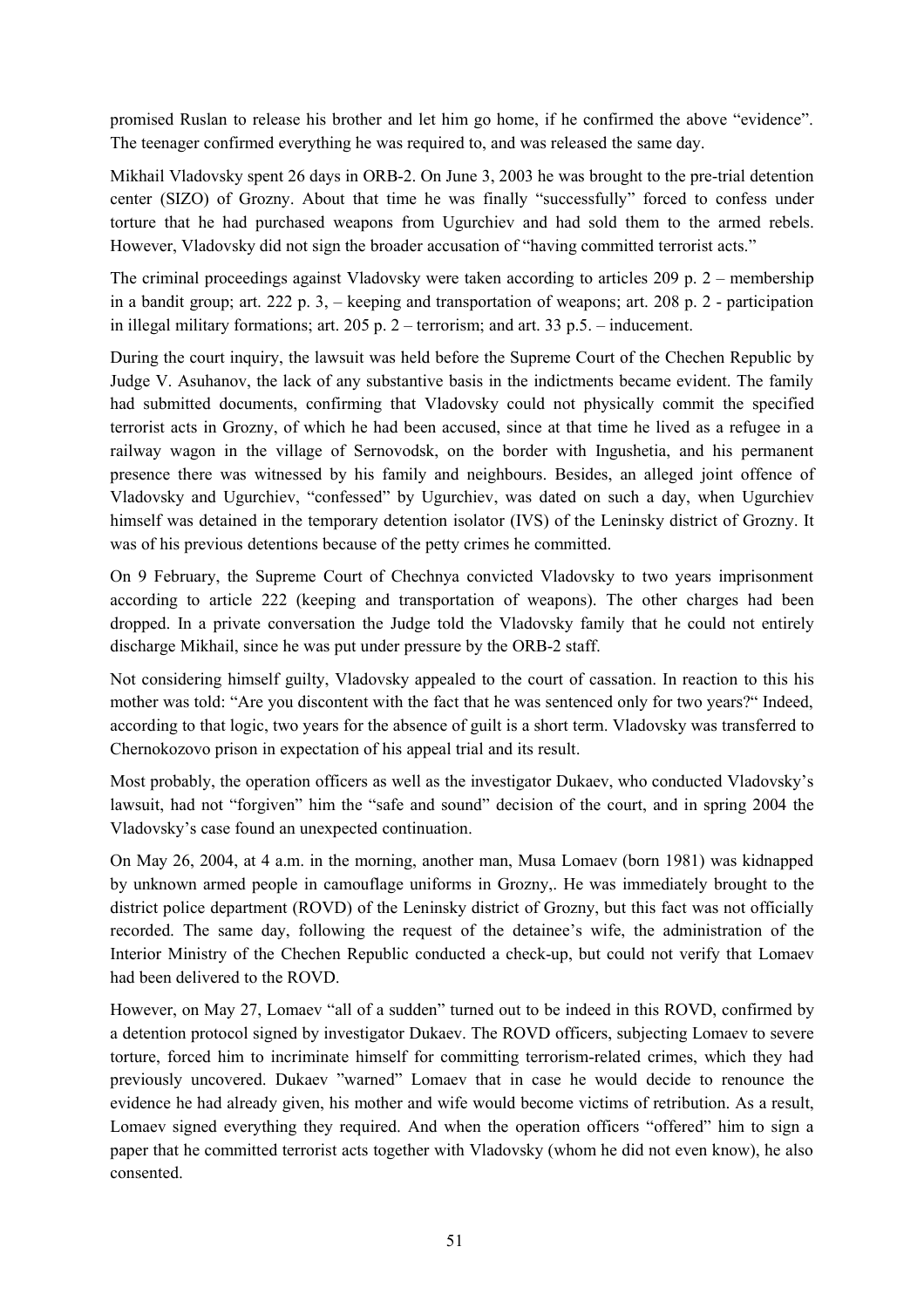After meeting him, Lomaev's lawyer, Rosa Dakaeva immediately wrote a submission, that illegal methods of interrogation had been applied toward her client. She solicited a forensic medical expertise. The expertise showed, that Lomaev had multiple bruises on his body as well as suffusions as a result of beatings with a blunt object. Confirmed physical coercion put into question all the "information" that had been obtained by the investigator.

However, investigator Dukaev, on June 4, 2004, refused to start a criminal proceeding ignoring the injuries on Lomaev's body, stating that these injuries did not cause a short-term health disorder for Lomaev; even though medical experts had certified traces of physical torture on his body. He did not even touch the question, who might have caused the injuries and for what reason.

Article 9 of the Criminal Procedure Code of the Russian Federation forbids any action during the interrogation not foreseen by the Criminal Procedure Code, not to speak of torture, and Article 7 states that violations of the Criminal Procedure Code make the thus obtained evidence inadmissible. The "blindness" of Dukaev towards the evident legal violation only confirms that Lomaev's torture and later the torture of Vladovsky had been organized by Dukaev himself. Also, to institute proceedings against the butchers of his remand prisoners would be equivalent to institute proceedings against himself.

Furthermore, under the threat of more physical violence Dukaev forced Lomaev to dismiss his "too meticulous" lawyer Dakaeva.

On June 8, 2004, Vladovsky was transferred from Chernokozovo to the temporary detention isolator of the ROVD of the Leninsky district. During the first twenty four hours there, he was tortured so badly, that on the following day he was delivered in a very bad state to Hospital Nr 9 in Grozny.

26.07.04, Appeal to the public prosecutor of the Leninsky disrict of Grosny. From Lawyer T. Usmanov, carrying out the defence of Vladovsky, indicted on Article 222:

*"Today, on July 26, 2004 in the pre-trial detention center, my client Mikhail Vladovsky has declared the following.*

*He was delivered to the temporary detention isolator of the Leninsky ROVD on June 8, 2004. On the same day he was visited by investigator Dukaev, who right away told him that he has to voluntarily confess having committed a number of terrorist acts, otherwise he will be forced to do that.*

*Vladovsky declared that he had nothing to do with any terrorist acts. Dukaev left the office, and three Chechens operation officers with truncheons entered, asking him whether he intends to confess having committed terrorist acts. They started to beat him with truncheons, first his feet and hands, then striking all parts of his body, especially his legs. They were beating him for a* long time, asking him once in a while whether he now was willing to confess, but he had nothing *to confess. The whole body hurt terribly and he could not stand on his feet any longer. Because of the pain he could not sleep the next night.*

*On the next day they had to take him to the 9th municipal hospital. "The doctor examined my legs. But the officers who took me there, declared that I had fallen down. My legs were black because of beating. The doctor said, that the bones of my right leg had fractures, and the blood* vessels on both legs had been cracked. My right leg was put into a cast and the left one was *bandaged."*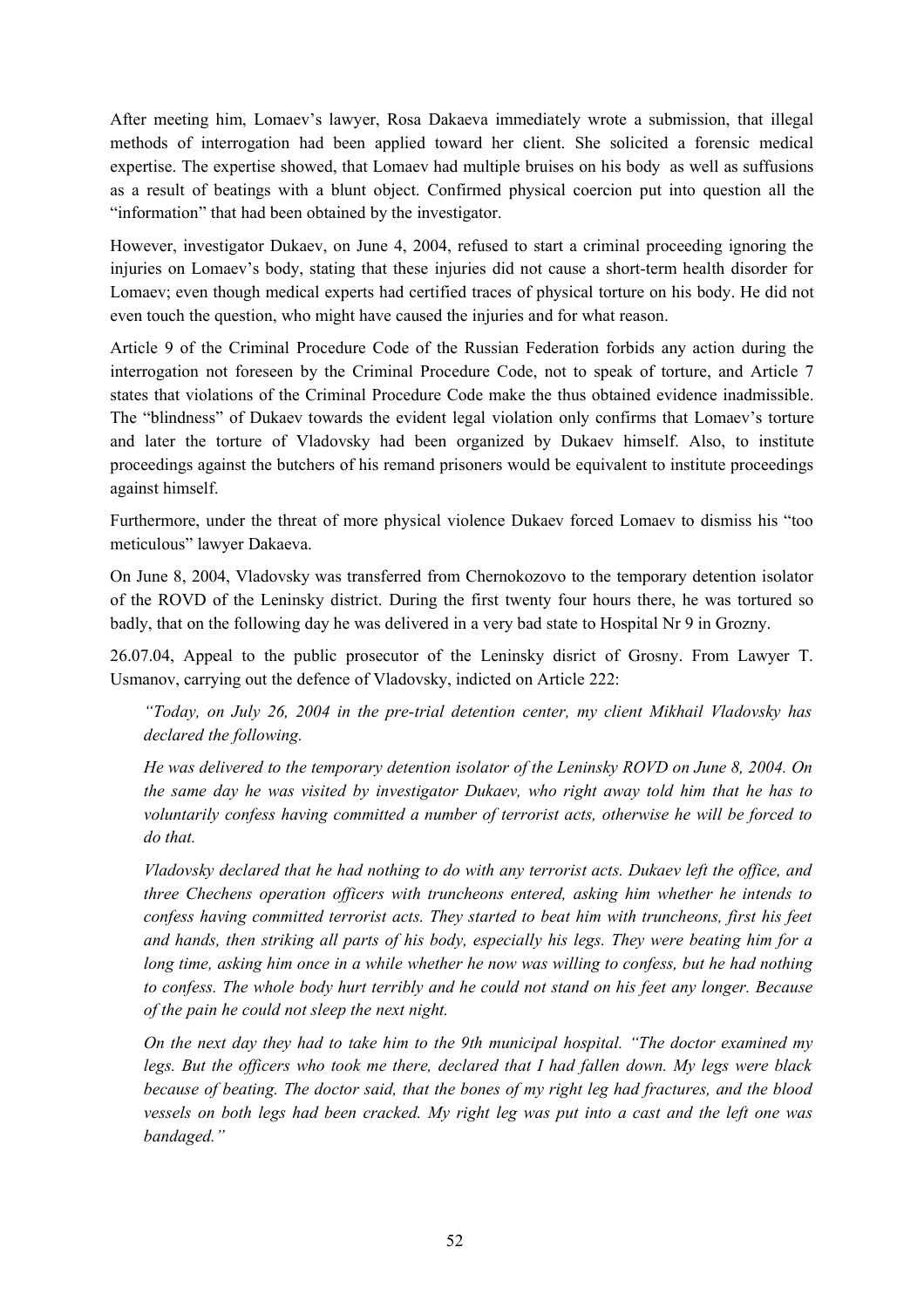*Being sure that the torture would continue, Vladovsky quickly wrote a note that the only one guilty for his possible death would be the investigator Dukaev. This note he put under the cast, hoping that it would be found after his death.*

*On June 16, Vladovsky was transferred to ORB-2. His cell-mates told him that no one managed to stand the torture and that finally everyone confirms everything he is required to. On the same day, some operating officers cruelly beat him, when he again refused to take something on himself that he had not the slightest idea about. Feeling that he could not bear all this any* further, and not willing his family to be considered a family of a criminal, he cut the veins on *both hands with the blade he had. Everything that happened afterwards, he remembers only vaguely.*

*Vladovsky told me, that when after his confrontation with Lomaev they walked to different cells, he managed to ask Lomaev what had forced him, Lomaev, to incriminate himself? Lomaev answered that the operating officers had tortured him and threatened to kill his mother, if he did not name him, Vladovsky, as an accomplice to his alleged crimes.*

*Even today, after such a long time, Vladovsky can show the scar, remaining on the elbow of his left hand after his beating with truncheons at the temporary detention isolator".*

After this appeal to the prosecutor's office, the investigator Dukaev did not any longer allow the lawyer Usmanov to visit Vladovsky.

In the course of the court hearing in the Supreme Court of the Chechen Republic (Judge R. Soltamudrov), all the charges brought against the accused have fallen apart. The places and the time of the alleged crimes did not coincide. For instance, in the case of Vladovsky, it has been said that a terrorist act was committed on September 20, 2002; whereas at that time Vladovsky was at his working place, which had been confirmed by the timesheet of him going to work, and by the evidence of his colleagues. The rest of the accusations turned out to be groundless as well. In the court, Lomaev renounced all the evidence, given previously, confessing that under the torture and threats concerning the members of his family, he had incriminated himself and Vladovsky, whom he had not known before.

On March 10, due to the alleged beating of remand prisoners, the officers of the ROVD of the Leninsky district of Grozny, Khamzatov and Abdulov, were called to the court. In the hall of the court, the mother of Vladovsky turned to Khamzatov and said: "How could you beat children? God will not forgive you that!" Khamzatov took out his mobile phone and started to photograph Vladovskaya. The woman complained to the bailiff. After that, before leaving the premises of the court, Khamzatov threatened the woman "I will pull you …"

On the following day, at 9 a.m., several armed unmasked people arrived in several UAZ and "tabletka" cars at the house of the Vladovskys, and took away with them the younger brother of Mikhail, Ruslan. One of the men mentioned that they are from the temporary detention isolator of the Leninsky district. On the same day, the mother of Vladovsky addressed all possible instances and managed to release Ruslan already at around 2 p.m. According to his words, he was seated on a chair with the words: "Your brother was a man, let's see what you are", and started to beat his head with a thick truncheon, demanding that he should give evidence against his brother, more specifically, that his brother was a gang member and had taken part in the attempt against Abramov and the some *"kadyrovtsy"*, and that he had also tried to make him, Ruslan, to commit subversive acts.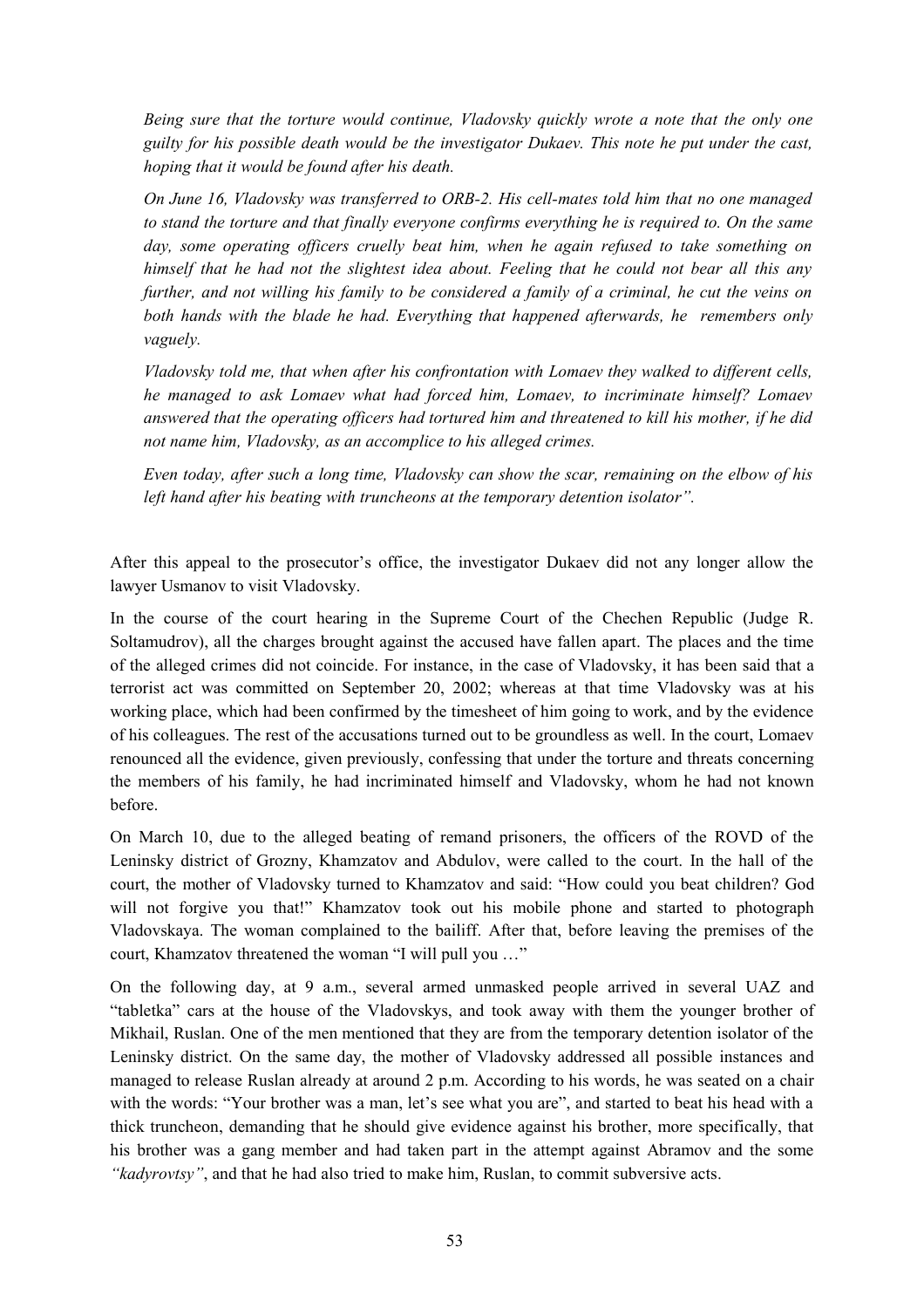On March 30, 2005, an event took place, which was unprecedented even in today's Chechnya. In the judgment of the Supreme Court of the Chechen Republic, Vladovsky and Lomaev were acquitted. It was declared that they were not guilty of committing the crimes, that had been attributed to them by the investigatory organs. Both were released.

But Vladovsky still could not stay, and what is more, sleep at home, since several times the ORB-2 and the Leninsky ROVD staff members broken into the house of his family, demanding to "speak" to him.

The judgment was appealed by the prosecutor's office at the Supreme Court, and the appeal was granted on June 1, 2005. The case was referred back for a new plenary session of the court.

#### \*\*\*

Comments of the lawyer:

*During the preliminary inquiry a remand prisoner has to be kept in the pre-trial detention center. To keep people at the temporary detention isolator, people call it "apery", is a violation of the law. The conditions there are simply not appropriate for keeping people.*

*But they have developed a whole system. The person is beaten and tortured at the temporary detention isolator. If he does not "succumb" to the torture there and does not give the required evidence (and more often they are incriminating themselves), he is transferred to ORB-2, where the torture is even more sophisticated. And only after that, when the person is finally broken, he is transferred to the pre-trial detention center, where the attitude towards the detainees is more* or less decent. And the people know about this system. If the person is told that he is transferred *to the temporary detention isolator, or to ORB, he knows already that he is conducted to torture. This is a special form of a psychic coercion. Even after the persons on remand are transferred to the inquest isolator, they are not informing about the tortures, since they are afraid of the possibility to be transferred back to ORB, or the temporary detention isolator.*

*That is why, more often then not, they report about the inhumane treatment only during the court procedures. The court formally prescribes a prosecutor's check-up, which in 99.9% of the cases presents papers, where it is said that the above mentioned facts were not confirmed.*

*At the preliminary inquest all the investigators have ready made standard "hats" – terrorist acts. When a new person is delivered there, they only change the name under this hat and start breaking the person, so that he signs everything. And the court holds on only to the inquest. Practically all the remand prisoners, where the accusation is based on the articles of "banditism" and "participation in illegal military formations" are being tortured. 50% of the cases on those articles are fabricated.*

*What does it mean today to be a lawyer in Chechnya? Previously there was a Bar Chamber, but that was enough for the lawyers to be able to peacefully work. Today there is a Federal Bar Law, and formally the lawyers are protected by this law. However, in reality, their life is constantly in danger. Sometimes they are threatened directly: "If you don't renounce this case – you will regret", sometimes they omnisciently remind them about the safety of their family members.*

*As a matter of fact, today in Chechnya the prosecution is conducted not by the prosecutor's office, but by the Federal Security Service (FSB). And the Judges of the Supreme Court are also dependent on the FSB, since they do what is being dictated to them by the FSB.*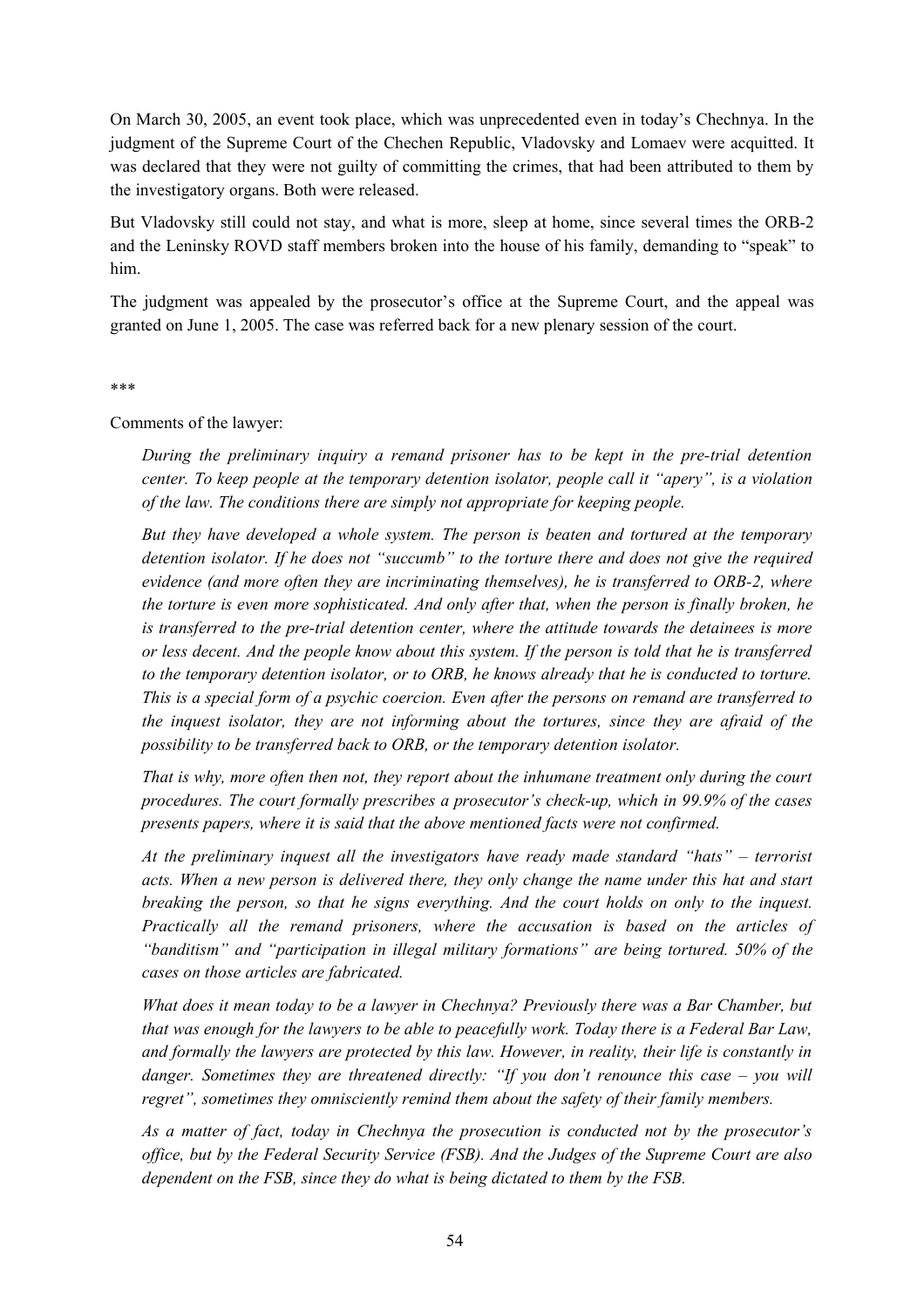Human rights defenders have been fighting the unofficial prison system in the Chechen Republic – i.e. the system of abductions, torture and extrajudicial executions, which is covered by the facade of formal law enforcement bodies -- for almost six years. This system in fact allows real terrorists to avoid punishment and at the same time builds up the ranks of wrongly punished people and their relatives, who represent a strong recruitment resource for the terrorists. It is particularly dangerous for the state and its citizens as it only serves to further exacerbating the situation and breeding terrorism.

#### **Abductions and Disappearances**

In 2005 he personnel of security services continued to kidnap the citizens of Chechnya. Not infrequently the kidnapped were subsequently released or bought out for ransom. In some cases they later "appeared" in the places of preliminary detainment, having already "confided" in the participation in illegal armed formations, terrorism, illegal storage of weapon. The problem of disappearances continues to be acute in Chechnya.

Below are analyze several cases of enforced disappearances of people. This is a small sample among lots of similar cases, registered by human rights groups in the last 6 months. We think those do not require much commentary, since they speak for themselves.

According to human rights groups, up to five thousand people have "disappeared" in Chechnya during the Second Chechen war. With a handful exceptions these crimes have not been investigated and perpetrators remain unpunished. There is sufficient documented evidence to claim that the absolute majority of these people were kidnapped by representatives of security services. Obviously, in the society which has experienced such a level of violence by representatives of the state, free and fair elections are impossible unless these crimes are investigated and criminals are held responsible. A "minimal level of trust" between the society and the state have to be restored, which in the context of Chechnya means the perception of the state structures as a major security threat is overcome. Nothing of the kind is happening today, and the parliamentary elections are taking place in the background of kidnappings and disappearances of people.

*June 5, 2005. The kidnapping and "disappearance" of Zakaria Magomadov ( born 1984)*

In the night of June 5, 2005, unknown armed men in camouflage, presumably officers of law enforcement bodies, kidnapped Zakaria Magomadov from his home in Tza-Vedeno village, Vedeno district.

At about 2.30 a.m., the armed men, some of them masked, forced their way into the home of the Magomadov family. They ordered everybody to lie down on the floor and put their hands behind their necks. When the head of the family, Daud Magomadov, tried to clarify why the armed men had come to their home; he was first hit, and then his hands and legs were tied with a tape and he was moved to another room.

The armed men grabbed his sons, Aslan and Zakaria Magomadov, and forced them out of the house. Their mother and Zakaria's pregnant wife unsuccessfully tried to prevent them from taking away the brothers and were beaten. A young child in the house, frightened by the armed men, kept wailing in a

\*\*\*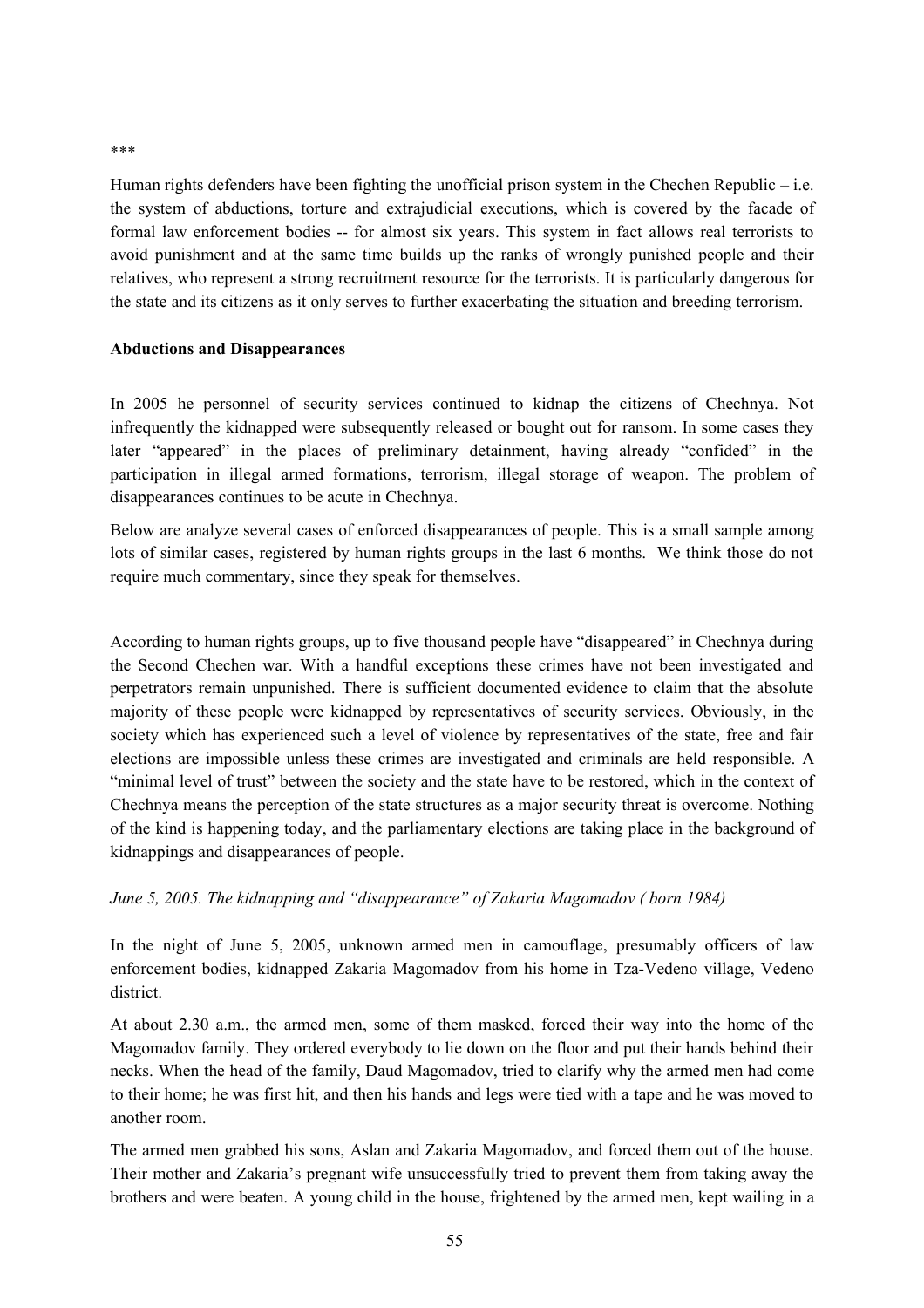loud voice. When the armed men finally were leaving the house, one of them said in unaccented Russian: "We do not fight women and children." Everybody in the house was ordered not to move for a quarter of an hour. Somewhat later, they heard several cars starting their engines near the bridge of the river.

Half an hour later, Aslan Magomadov came back home and told them that two cars, a UAZ-469 and another, luxurious UAZ, had been waiting for the men at the bridge. Aslan and his brother were first put in the UAZ-469, but then Aslan was moved to the other car. They drove away, but stopped 500 meters after having crossed the bridge in the direction of Shali, and let Aslan go.

The Magomadovs contacted all law enforcement bodies of the Vedeno district that day. After that, an investigation team visited their home, and the policemen interrogated witnesses, took photos of the traces left by the cars and found a hammer left by the kidnappers. They were left with the impression that the officers knew who had taken Zakaria, but that they did not want to say openly who it was.

Two days before the kidnapping of Zakaria Magomadov , on the opposite side of the Khulkhulan river, a shell had hit a military vehicle. There were victims.

In the course of one of his meetings with the head of the Regional Department for Internal Affairs of the Vedeno district, Musa Dehiev, Zakaria's father was told that he was in a possession of a declaration claiming that his son had been involved in subversive operations. Dehiev did not name the author of the declaration. The father tried to explain that Zakaria could not have had anything to do with the explosion, as it had happened early in the morning when his son was still asleep. Dehiev did not believe him and advised Daud to stop looking for his son.

### *June 10, 2005. The kidnapping and "disappearance" of Ruslan Agmirzaev (born 1984)*

On June 10, 2005, unknown armed persons in masks and camouflage uniforms, most probably representatives of the enforcement structures, kidnapped Ruslan Agmirzaev, inhabitant of the city of Argun, living on Voroshilov Street.

Ruslan was in the yard of his house together with his 9-month old daughter, when armed persons in masks approached the house in two cars, one being a UAZ-469 and the other a VAZ 21099. Without explaining anything, they forced him into one of the cars and drove him away in an unknown direction. Ruslan's wife witnessed the kidnapping and tried to prevent it, but was roughly pushed aside.

Ruslan is the youngest son in the Agmirzaev family. One of his brothers, Salman Agmirzaev (born 1977), was taken away after a "cleanup" operation in the village of Vedeno, where he visited some acquaintances. He was brought to the main military base in Chechnya, Khankala, where he was tortured for 7 hours. Later, he was thrown out of a car in the village Berdykel without any documents. From then on, he did not live at home, hiding from possible passport check-up operations. Nevertheless he got into another "clean-up" operation and was killed together with two other young people on a neighboring street.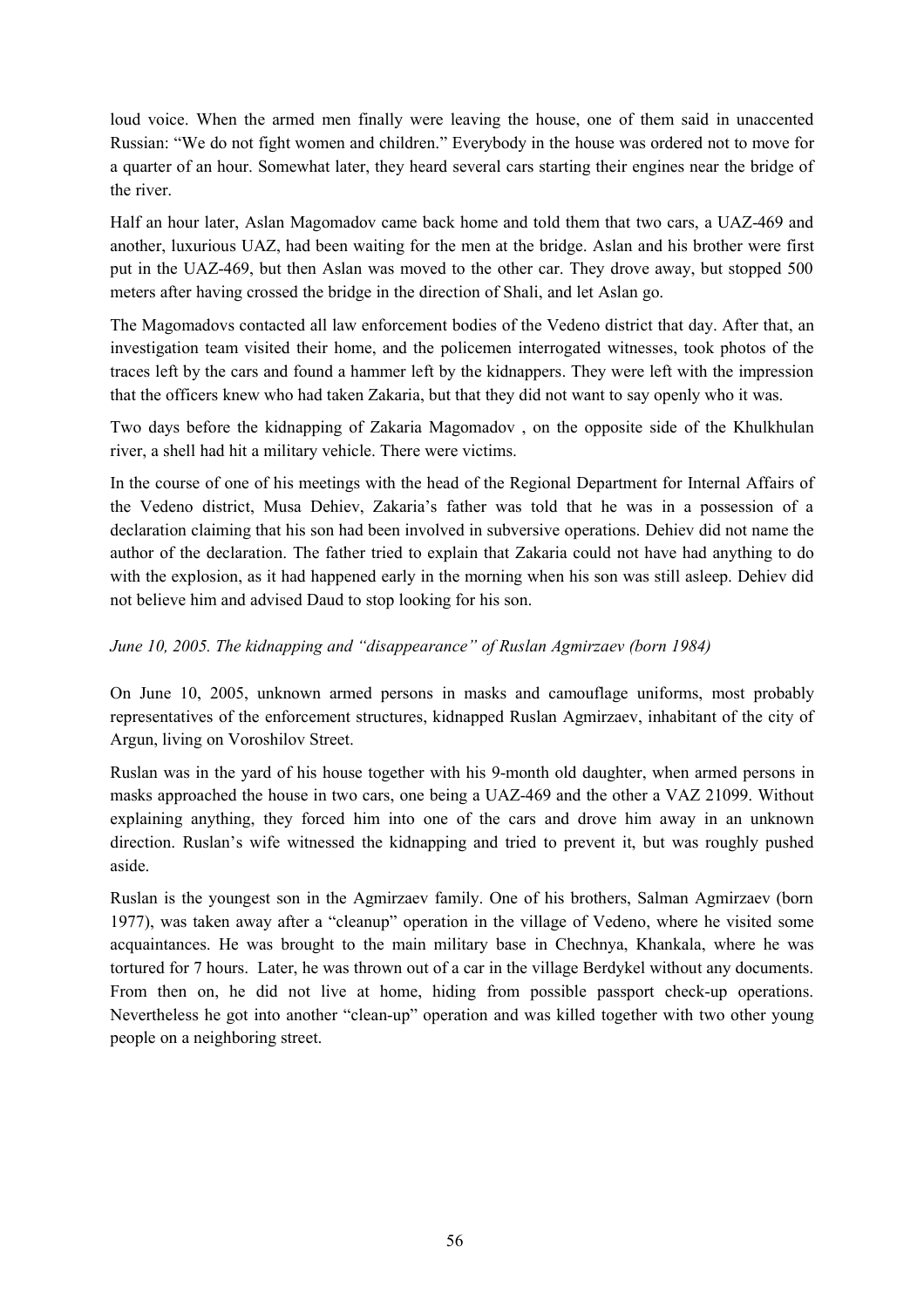After his death, the older brother, Aslan Agmirzaev, told his mother that he would be leaving the house, and asked his brother not to look after him, and not to believe any announcements about his death. Nevertheless, the younger brother, Ruslan, who lived at that time in a tent camp in Ingushetia, tried to find him. He got in touch with a group of armed rebels. During one of his meetings with them, Ruslan told them of how he had found a bag with batteries for a wireless station and rusted bullets, while working in his garden. Not knowing who had put it there, and fearing suspicions of officials, Ruslan and his mother, Ljudmila Agmirzaeva, buried the things in the garden again.

Some time after this conversation, the group of armed rebels, with whom Ruslan was in touch, were detained. One of them told about Ruslan and his finding, and in the winter of 2004, Chechen police dug out the bag with the rusted bullets from the garden and detained Ruslan. After keeping him for two days, he was released, and a criminal case under article 208 ("participation in bandit groups") and article 222 ("unlawful keeping of arms") was initiated against him. In the course of the investigation, the accusations under article 208 were removed, and a court hearing under article 222 was appointed. According to the lawyer, the charges have been easy to refute during the court procedure, as in fact no arms had been found, but only rusted bullets. The court hearing was postponed several times by the Judge. Finally, a hearing was appointed for May 23, 2005. However, on May 21, Ruslan was kidnapped from his house by armed people in camouflage uniforms, who had approached his house in several silver VAZ-2109 cars. The kidnappers left Ruslan's passport at home.

His mother addressed the regional police station (ROVD), and was accepted by the examining magistrate Lugansky, who accepted to take Ruslan's passport, but never told the mother, what search measures they were going to undertake.

After 13 days, the strongly battered Ruslan, with traces of torture on his body, was thrown out of a car near the quarry in a suburb of Khankala. He got home with great difficulties. His mother went again to the to the regional police station, in order to get back the passport. The investigator Lugansky returned the passport, but only after she had signed a declaration that her son Ruslan "was not kidnapped and tortured", and that he had "traveled for some time to the Naursky village and returned home on his own". On June 10, investigator Lugansky came to see Ruslan at home, asking him to sign the documents he had brought. Ruslan signed.

One hour after the investigator's visit Ruslan was kidnapped again. Since then there has been no trace of him.

### *June 20, 2005. The "disappearance" of Musa Dasuev (born 1984)*

On June 20, 2005 at noon, Musa Dasuev, inhabitant of the village of Dyshni-Vedeno in the Vedeno district, "disappeared" without leaving any trace

On that day, an unknown Chechen man came to the house of the Dasuevs and asked for Musa. He was brought to Musa's room. Some time later, his sister heard the noise of a leaving car. When she went to his room, she understood that Musa had left with him, but without taking his documents.

No one, neither the relatives nor the neighbors, saw how Musa left or even the type of the car used by the visitor.

In 2001, Musa had been detained by a group of Russian soldiers from the regional commanders office in Vedeno and transferred to the inquiry insulator in Chernokozovo (Chechen Republic), where he stayed for 10 months under the accusation of participation in bandit formations and of keeping arms. Following a decision of the Krasnodarsk court, Musa came under an amnesty and was released. But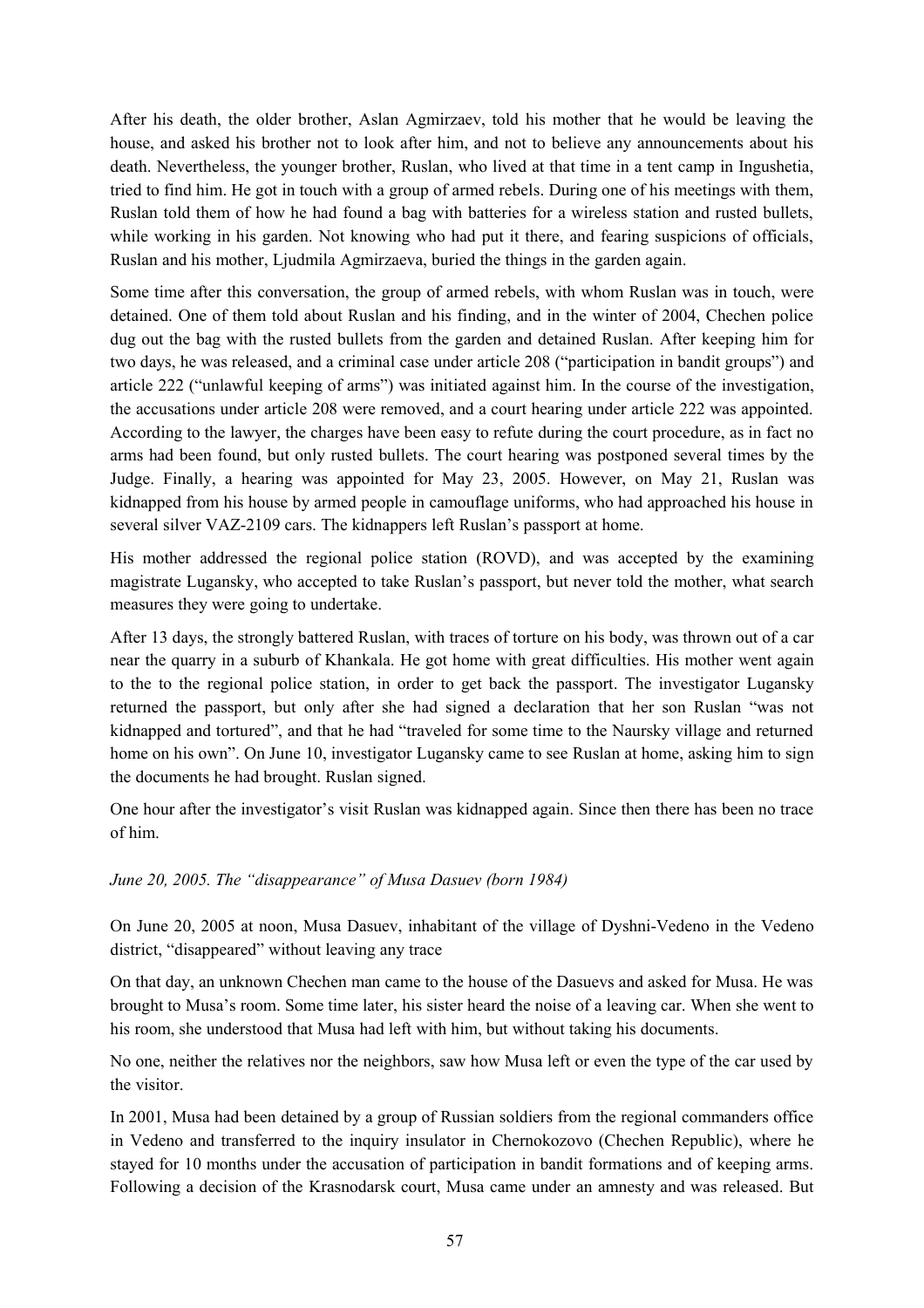when he went back to his native village he was again detained for 10 days by soldiers of the regional commanders office. The alleged reason for his detention that he did not have a passport at the time. He was due to receive it after several days.

The soldiers of the regional commanders office in Vedeno detained Dasuev a few more times, in spite of the availability of all of his documents, including the amnesty reference document.

### *June 25, 2005. The kidnapping of Amhat Asuev (born 1973)*

On June 25, at dawn, Amhat Asuev was kidnapped by unknown armed people in camouflage uniforms and masks, most probably representatives of the power structures. Asuev is resident of the village of Ukrech-Kiloy in the Shatoi district of Chechnya.

At about 5 a.m., two armed persons in masks and dressed in camouflage uniforms came into the house of Asuev family. First they went to the room where Aslanbek Asuev (born 1970) slept. Aslanbek works as a district policeman of the Shatoi Regional Police Department. A submachine gun was held to his head, and he was ordered not to move. They took his revolver and demanded that he should also give them his submachine gun. They spoke Chechen. Aslanbek showed them where his submachine gun was lying and asked them not to shoot in the house, where his parents, his brother, his uncle, and two pregnant women and children were sleeping.

At first, Aslanbek thought they were armed rebels, but judging their manners and speech he soon understood that they were representatives of the Chechen security structures, most probably so-called "kadyrovtsy". The unknown persons told him that they knew that he is a policeman and once again warned him not to make any unnecessary moves.

Soon another masked man entered the house. He went to the room where Aslanbek's brother, Amhat Asuev, was sleeping. Before waking him up, they also pointed a submachine gun at his head. Aslanbek understood that the unknown persons actually wanted to take away his brother, and knowing that he is a policeman and might be armed, they first neutralized him. As he did not want to passively watch his brother being kidnapped, he started to offend the unknown assailants. In response, they started shooting randomly. The shooting woke up the rest of the family. Aslanbek's mother and sister rushed into his room. They were weeping and crying, and when the unknown men started to remove both Aslanbek and Amhat, their mother approached the unknown men, begging them to let her sons go. They started shooting in front of her, discharging a whole bullet clip.

The noise attracted the neighbors from nearby houses, but they could not interfere in the situation since the kidnappers shot non-stop in the air and on the sides. They threw Aslanbek down near the gates and dragged Amhat into one of the cars - there were two cars, a VAZ-2107 and a VAZ-2116, a hatch back - and drove him towards Shatoi.

After a few hours a joint group from the Ministry of Interior and the Prosecutors Office came to the house of the Asuevs. They examined the place of the incident, gathered the fired cartridges and interviewed the relatives. Already before the visit of the group, Aslanbek Asuev had gone to Groznyy, and approached his connections in the law enforcement structures about finding his brother. The Asuevs did not officially address the law enforcement structures.

In a conversation with the representatives of the International Helsinki Federation for Human Rights, the head of the Shatoi Regional Police Department, Said-Ali Kurashev, said that Amhat Asuev has been taken to Gudermes by officers of the Anti-terrorist Center, subordinated to the Vice-Prime Minister of the Chechen Republic Ramzan Kadyrov.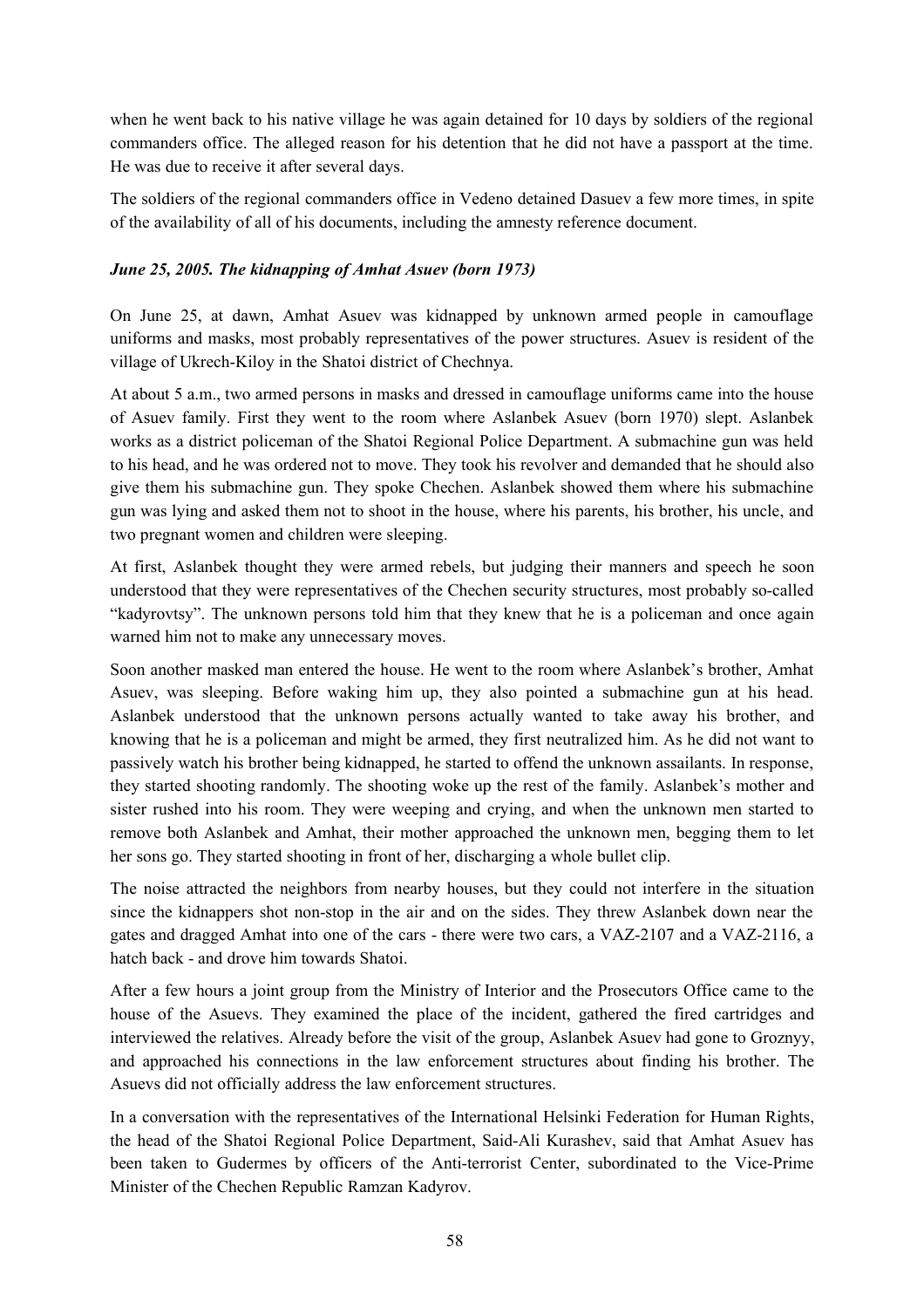On June 28, Amhat Asuev, in an extremely severe condition, was thrown out of a car at the side of the road in the Michurin settlement in Grozny. This street leads to the military base in Khankala.

From the interview with Aslanbek Asuev, brother of the kidnapped:

*"He was all over bruised and obviously beaten up, bandaged with some kind of a rag, and* barefoot. Friends of ours picked him up, so that I would not see him in such a condition. He did *hardly breathe when they found him. (…) Now he is staying with some relatives of ours. He still* can hardly walk, and if, then in small steps. There is not one unhurt spot on his body. They first *beat him with construction spades, breaking four spades on him. Then they beat him with rubber hoses and the butts of revolvers. They told him, that they have information about him, that he is allegedly an amir of the Shatoi jamaat, that he used to walk along the village with a "Stetchkin" revolver and with a grenade, that he traded in arms, and in trotyl (an explosive material). They demanded that he confesses everything, and asked him, where he has stored the arms, and how many people are subordinated to him. During all these days they only once gave him a few sips* of water. No food at all was given to him. He did not sign anything. They beat him non-stop for 24 hours. Then they did not touch him any more – in such a bad condition was he  $(...).I$  would *like him to get some medical treatment, and then to send him somewhere else in Russia, or* somewhere abroad. I am scared for him, he is young, his wife is young and they are any moment expecting their second child. I have all my life honestly earned my bread. In the last 5 years I *have worked as a district policeman. But whom shall I now protect, when I can't protect my own family? I feel ashamed to put on my uniform now. Everyone is shouting 'Where is the police?' But has anyone the slightest respect for the police now?"*

### *August 21 - August 23, 2005. The kidnapping of the Doshukaev brothers - Vahid (born 1974) and Aslanbek (born 1984)*

On August 21, 2005, unknown armed men, presumably officers of the law enforcement bodies, kidnapped Vahid Doshukaev, resident of Grozny, Demyan Bedni street 9, Voikovo quarter. The men arrived at Doshukaev's home in four UAZ cars, forced him into one of them and drove away in an unknown direction. According to unofficial information, Vahid is kept at ORB-2, but when this pretrial detention center was approached by his relatives, its officials denied that Vahid was there.

On August 23, 2005, at about 3 p.m., Vahid's younger brother, Aslanbek, was kidnapped from the computer game café in the village of Voikovo, Grozny, where he worked.

Witnesses testify that a number of persons entered the café, asked Aslanbek for his name, and when he gave it, they grabbed him by the hands, took him out to the street, made him sit in a light-green VAZ-2109 car with no number plates and drove away.

In her search for Aslanbek, his mother, Malika Doshukaeva, approached all law enforcement agencies. Significantly, during her visit to the office of the Regional Department of the Interior Ministry of the Zavodskoy district in Grozny, the officers asked her about Aslanbek in a manner suggesting they knew where he was kept. Also, the policeman in Doshukaevs' home village approached his neighbors, asking details about his character. Malika Doshukaeva believes that Aslanbek is being kept by the law enforcement agencies of Grozny.

### *September 21, 2005. The kidnapping and "disappearance" of Ali Sisariev (born 1962)*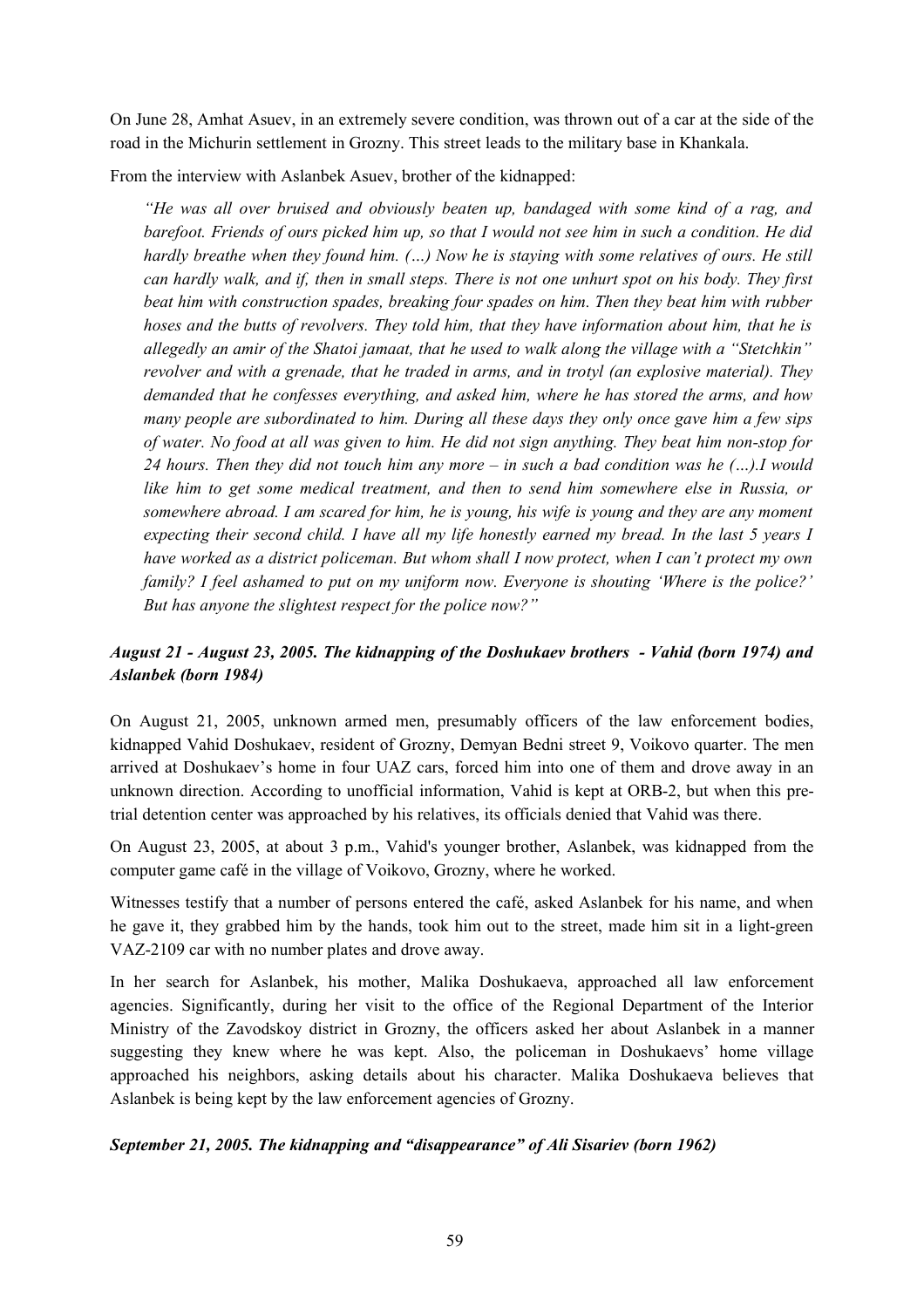On September 21, 2005, unknown armed men, presumably officers of the law enforcement bodies, kidnapped Ali Susariev, a resident of the village of Sernovodsk, Sunja district. In the first Chechen war (1994-1996) Susariev assisted the fighters, transporting armaments and food for them. This fact, which he did not seek to hide, was perhaps the reason for his kidnapping.

### *September 23, 2005. The kidnapping of the brothers Husein and Said Arsamerzoev – Husein remains "disappeared"*

In the night of September 23, 2005, unknown armed men, presumably officers of law enforcement bodies, kidnapped Husein and Said Arsemerzoev, two brothers. Said was working as a guard. On the second day of their kidnapping Said was thrown out of a car not far from the Petropavlovskaya village, having been beaten heavily. Husein's fate is unknown. According to unofficial information, received by his relatives, he is being kept at the state intelligence directorate unit (GRU) stationed at the site of the Chechen government compound.)

### *October 3-4, 2005. The kidnapping of the father and son Yunusov – Magomed Yunusov and his son Bislan Yunusov (born 1982) – Magomed remains "disappeared"*

On 3 October, unknown armed men, presumably officers of the law enforcement bodies kidnapped Bislan Yunusov from his home in the village of Ilashan-Yurt, Gudermes district. The armed men entered the house without presenting any documents or offering any explanations, took Bislan and drove away.

On the next day, the same people returned and offered his father, Magomed Yunusov, to bring him to his son. Magomed agreed. Shortly after they had left, Bislan came home, and said that he had been sitting in the car during this second visit of those people to their home. He was forced to leave the car as soon as they had taken his father.

Relatives tried to find out by themselves where Magomed was. According to local people, they managed to establish that men from the Chechen power structures, headed by Ramzan Kadyrov, had been involved in the kidnapping of Magomed, and that he was being kept in Gudermes. The members of the Yunusov family are afraid to discuss the subject.

### *October 17, 2005. The kidnapping of Rustam Idrisov (born 1982) and Rizvan Kushaev (born 1983) – Kushaev remains "disappeared"*

On October 17, 2005, at about 6.00 p.m. in the village of Sernovodsk, Sunja district, unknown armed men in camouflage uniforms, presumably officers of the law enforcement structures, kidnapped Rustam Idrisov and Rizvan Kushaev from their homes. The two men live close to each another in Sovkhoskaya street.

The armed men arrived in the village in two grey UAZ cars. One of the two groups burst into Idrisov's home, the other in Kushaev's. Without identifying themselves or offering any explanation, the men grabbed the two young men and started dragging them toward the cars. The noise attracted the attention of some neighbors. They came out of their homes and crowded around the cars, trying to prevent the young men from being kidnapped. In response, the armed men shot into the air and broke through the circle of people. Idrisov and Kushaev were forced into the cars, which then drove to the center of the village and, according to witnesses who followed them, drove into the compound of the Regional Department for Internal Affairs of the Sunja district.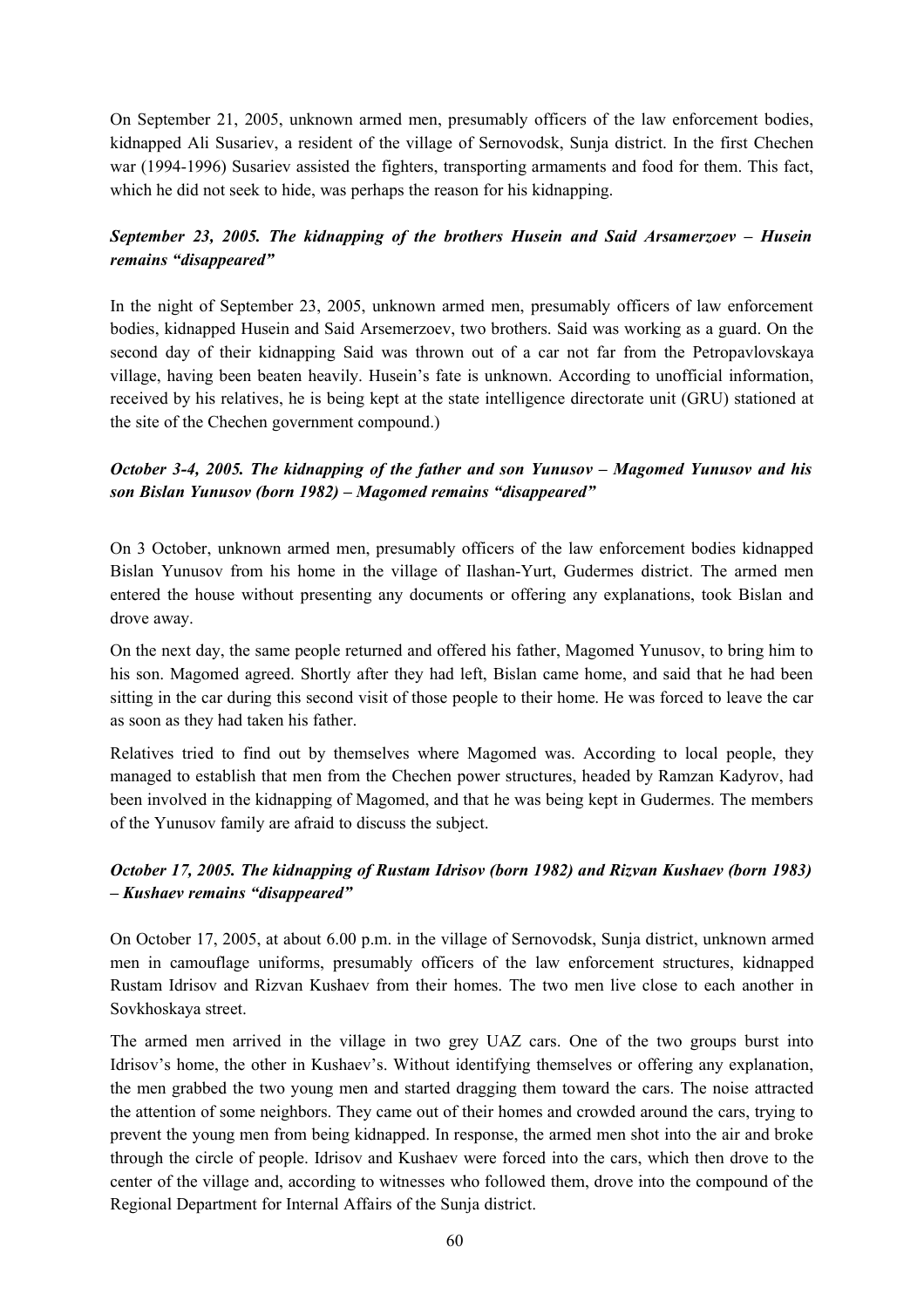When the relatives of the kidnapped approached this office, they were told the unit itself had nothing to do with the kidnappings. These officials refused to provide them with the name of the institution, which was conducting this so-called "special operation" on their territory. However, according to one of the officers - who asked the relatives not to quote his name - the young men were held under suspicion of involvement in the murder of the district policeman, Lom Ali Khildikharoev, which had taken place four days earlier.

On October 19, Rustam Idrisov, returned home. His relatives, fearful of new repressions, refused to comment on his kidnapping, but one of the relatives said that on the day of the kidnapping, the two young men had been taken to the forest, interrogated about Khildikharoev's murder, beaten and tortured. They were also asked who in the village was a vakhabite. Then, they were taken to Gudermes.

Idrisov was eventually released through the influence of his personal contacts. Kushaev's fate is unknown.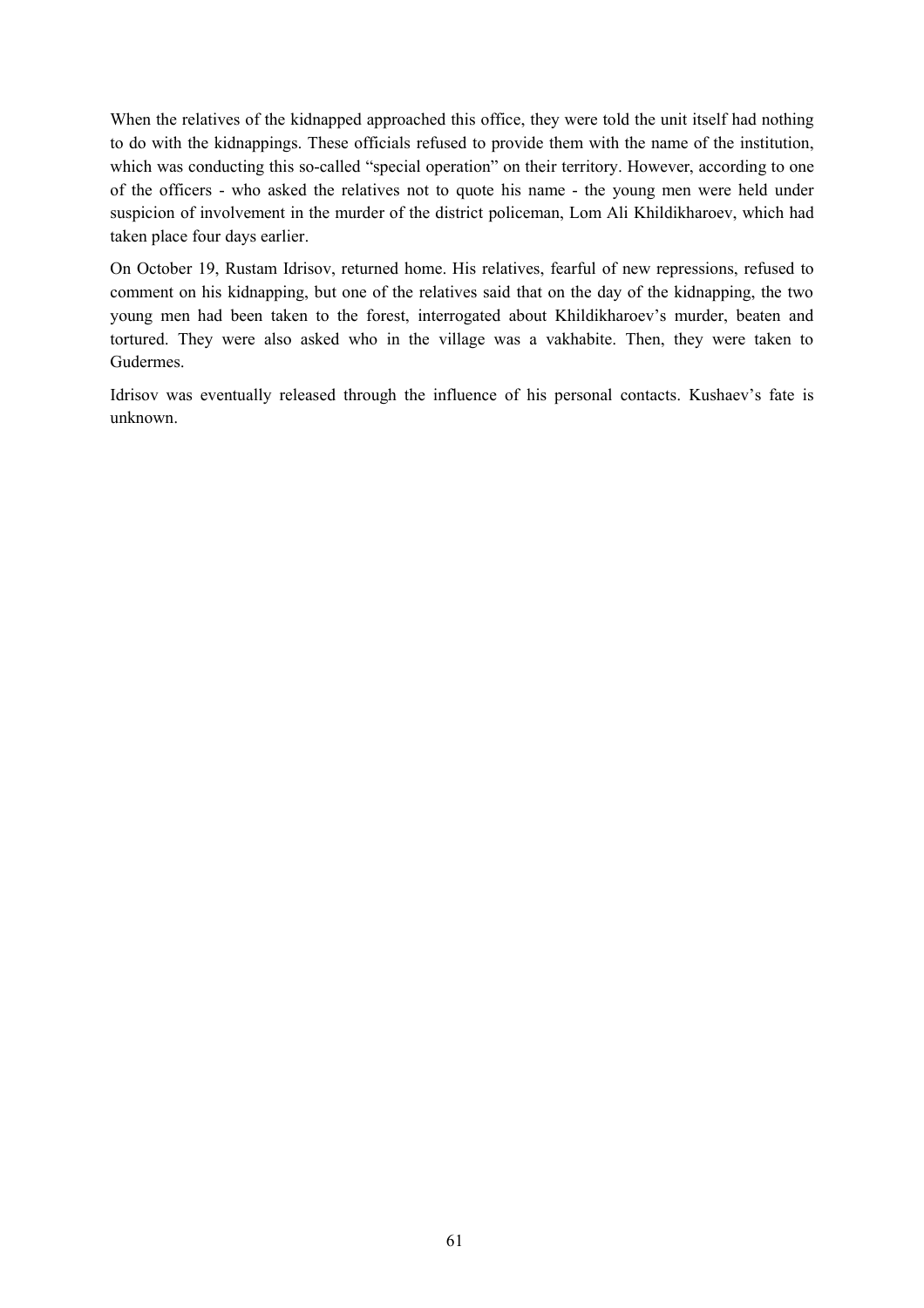# **Conclusion**

The "Chechenization" – i.e. the handing over of responsibility, including for the conduct of "antiterrorist" operations, from the federal to the local authorities – of the conflict has not brought peace to the Chechen Republic. It has resulted in the brutalization of the warring sides and pervasive fear and insecurity for the civilians. The conflict has acquired another internal Chechen dimension, more difficult to resolve than the Russian–Chechen conflict. Moreover, the emergence of pro-Kremlin armed groups, which are only partly controlled by the government/federal authorities, creates preconditions for new spirals of violence in the future.

The emergence of security forces numbering thousands added to the remaining high numbers of Chechen fighters result in mass militarization of the male population, a situation where thousands of young men in Chechnya do not know how to win their bread in a way other than with their guns. Many representatives of local security agencies are simply not interested in ending the low intensity warfare – otherwise they risk joining the army of the unemployed.

At the same time, it is obvious that investment in the economy and creating jobs are not possible without general stabilization and at least minimal security guarantees for the invested capital. A vicious circle emerges, with one possible way out – the reduction of confrontation, transformation of the conflict from armed to political, and implementation of programs for reintegrating former rebel fighters into the peaceful labor and life.

It is necessary to start an authentic political process in Chechnya. Until now instead of this process there has been a charade. In fact there were no referendum or elections. There were large-scale falsifications instead. The net result of the current political process is the establishment of a criminal local elite in Chechnya, who, for lack of public legitimacy, depend on violence and fear to stay in power.

Conflict resolution in Chechnya stipulates the creation of authorities at all levels, who would be accepted by the majority of people. Such authorities can only emerge as a result of free and fair elections, which would invite participation by a wide spectrum of the political forces in Chechnya. However, such authorities can only emerge when Chechnya itself emerges from the climate of fear that today extinguishes meaningful public debate in the republic and reduces the political space to practically nothing.

This implies the emergence of authentic dialogue among all the political forces, including supporters of Chechen independence. As a result of this peace process, "the rules of the game" could be developed, which would determine the future of this republic. It is necessary to allow the separatists who condemn terrorism as a method for achieving political ends, to form a political wing that could participate in the elections and continue its struggle by political methods. The political process in Chechnya cannot be sustainable without the inclusion of these forces. Separatism as such, when it is not linked to violence and propagation of national and religious hatred, should not be considered a crime.

Besides, obviously a political process cannot be implemented in the conditions of continuous state terror. Endless violence in Chechnya does not leave any chances for the upcoming elections to be free and fair. Having analyzed the situation in the Chechen Republic today, we regretfully state that the republican parliamentary elections appointed for November 27 2005, and advertised by the federal center as the crucial element of the political settlement, are unlikely to become a step towards peace in the North Caucasus.